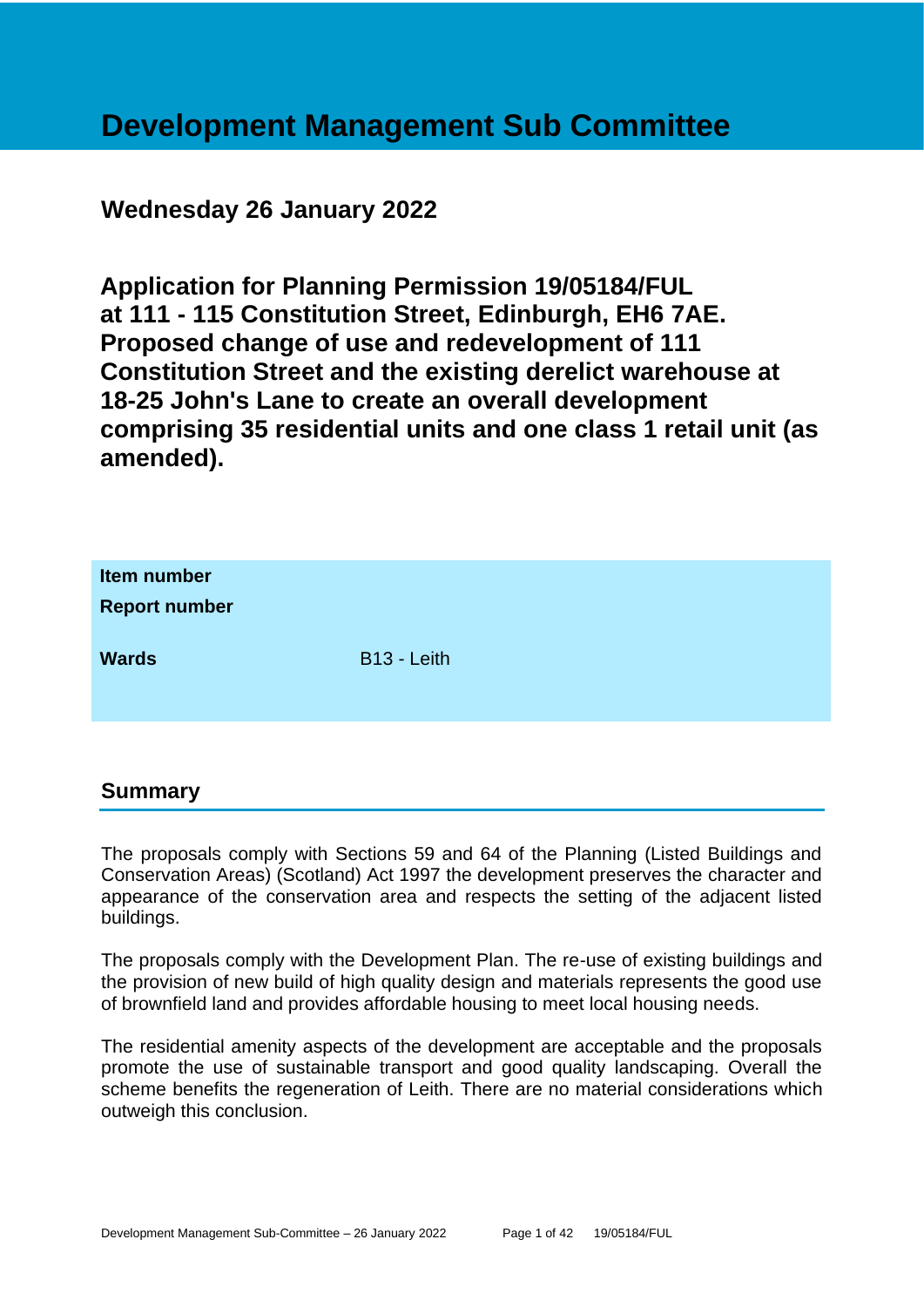# **Links**

| <b>Policies and guidance for</b> | LDPP, LDEL01, LEN03, LEN04, LEN06, LHOU01,   |
|----------------------------------|----------------------------------------------|
| this application                 | LHOU02, LHOU03, LHOU04, LHOU05, LHOU06,      |
|                                  | LTRA02, LTRA03, LEN08, LEN16, LEN21, LDES01, |
|                                  | LDES04, LDES05, LDES06, LDES07, LDES08, HES, |
|                                  | HEPS, HESSET, HESUSE, NSG, CRPLEI, LRET06,   |
|                                  | LEMP01, SPP,                                 |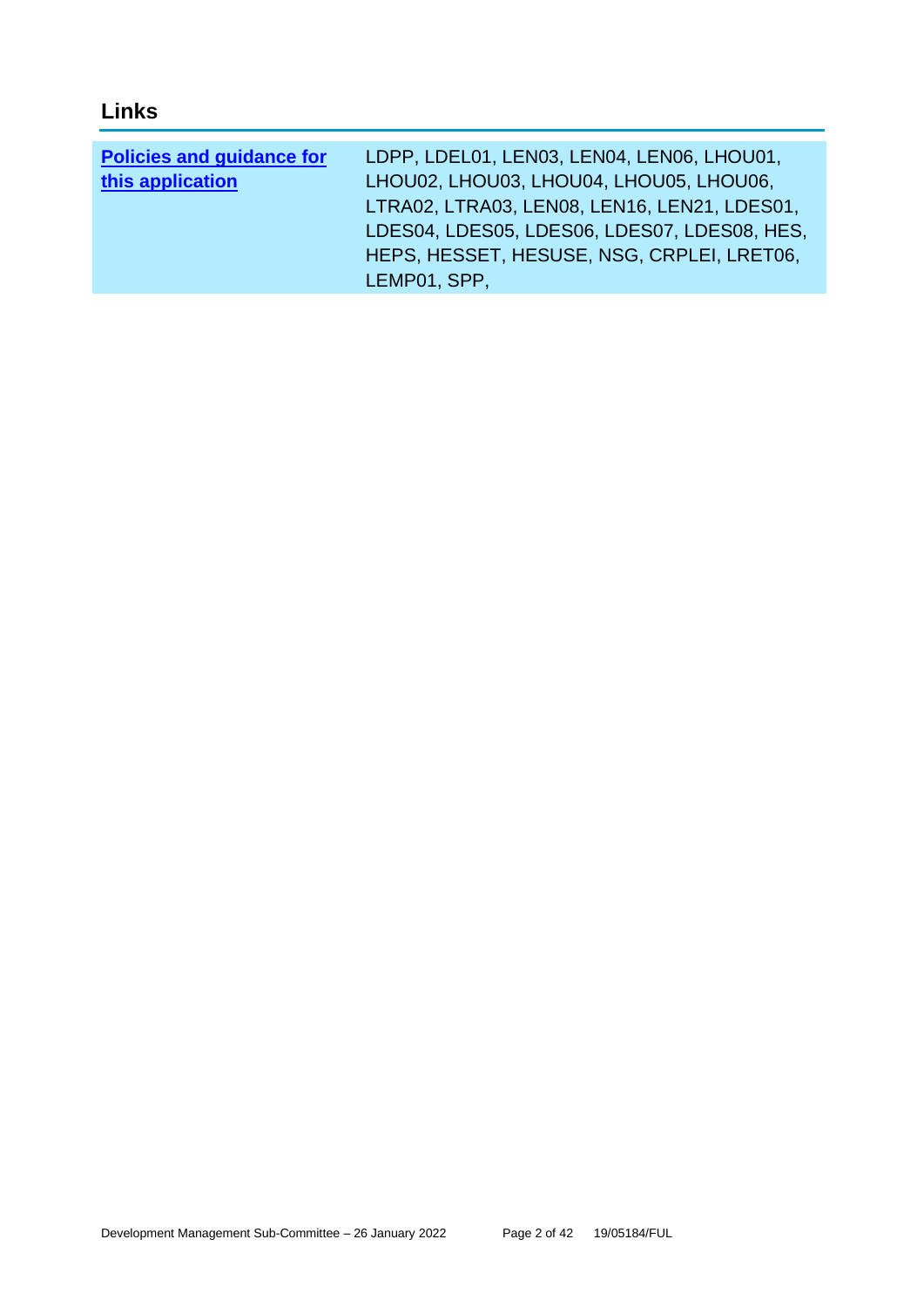# **Report**

**Application for Planning Permission 19/05184/FUL at 111 - 115 Constitution Street, Edinburgh, EH6 7AE. Proposed change of use and redevelopment of 111 Constitution Street and the existing derelict warehouse at 18-25 John's Lane to create an overall development comprising 35 residential units and one class 1 retail unit (as amended).**

# **Recommendations**

**1.1** It is recommended that this application be Granted subject to the details below.

# **Background**

#### **2.1 Site description**

The application site consists of a number of buildings from Constitution Street to John's Lane. John's Lane is a cul-de-sac accessed off Queen Charlotte Street.

Starting at Constitution Street, No.111 is an existing two storey warehouse in stone. It has a gable elevation to the street with no windows and was constructed as a possible stables/coach house between 1849 and 1876. The access beside this leads to a series of garage buildings at the back. This group of buildings dates from the late 19th century. None of the buildings are listed. The buildings are still a working garage.

The John's Lane property is a two storey and attic warehouse, dating from the early 19th century, located on a narrow back lane. The property has been derelict for almost four decades. Sections of the building are supported by scaffold and the roof has been removed for safety reasons. There is considerable plant growth at roof level. Parts of the building visibly lean over the lane. The majority of windows are bricked up, especially on the west side. This building was listed category C on 5 March 1991 (reference: 27530).

The structure has been on the Buildings at Risk Register since 2012. There is evidence that historically the building was at least one storey higher.

The rear is of different design, with blind arches at ground floor. On this side, an extra storey of brick was added in the 1970s to act as a fire wall between properties. The properties that this side attached to were demolished in the 1980s and the large warehouse to the west is now converted to residential use. There is a car park between this warehouse and the rear of the John's Lane warehouse.

On the other side of John's Lane there is a working garage and the backs of properties belonging to John's Place which are in a variety of uses.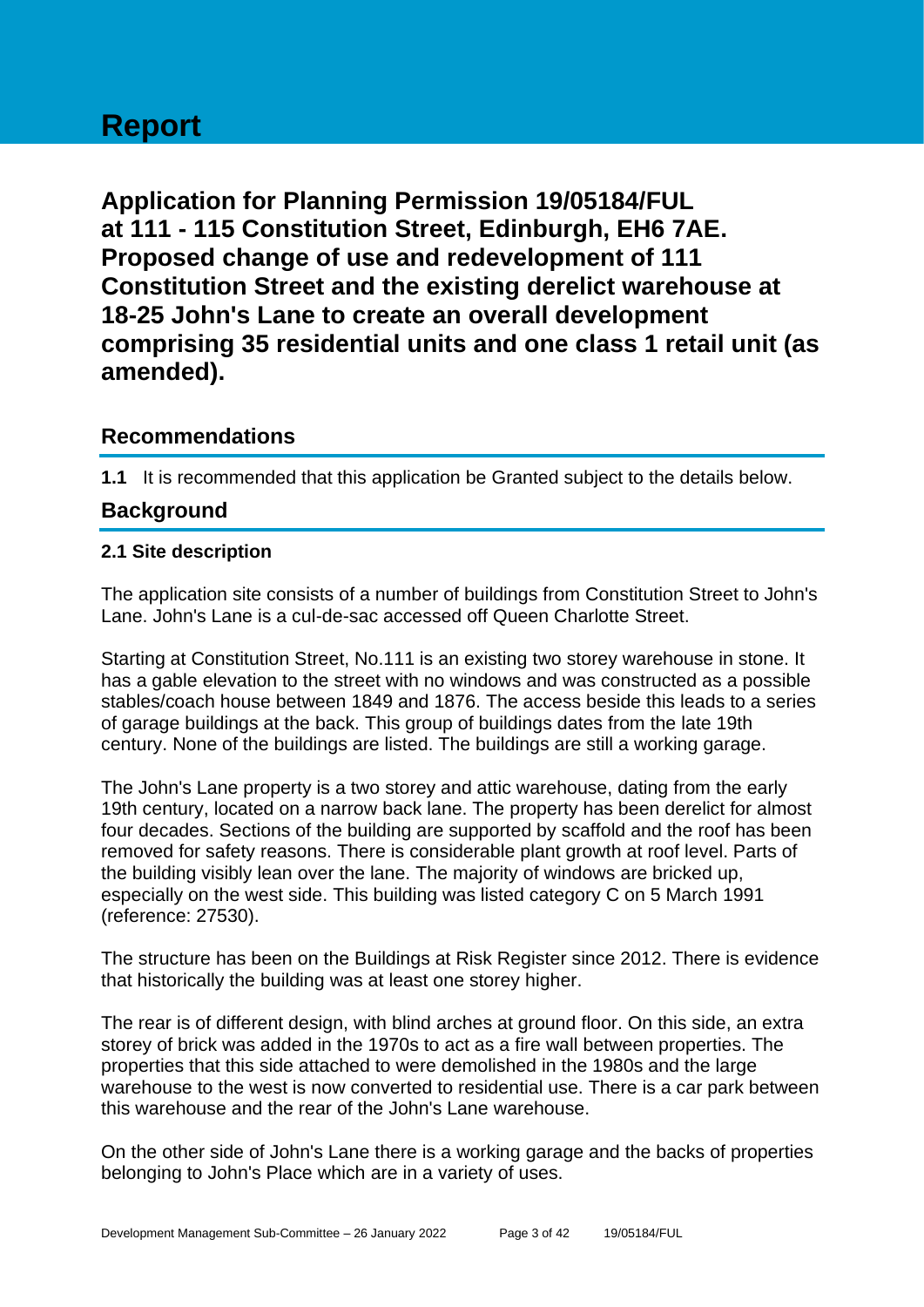To the south of the site is the former St James Episcopalian Church which has been used as a workshop for many years but has a consent to revert back to a place of workshop. This is a category B listed Building (reference LB27226, listed 14 December 1970. The former church officer's house to the front has been converted to housing.

Other listed buildings around the site include 89 Constitution Street (category B listed building reference LB27201, listed 29 April 1977), 91 and 93 Constitution Street (category C listed building reference LB27210, listed, 29 April 1977), 101-109 Constitution Street (category B listed reference LB27218, listed 29 March 1995).

This application site is located within the Leith Conservation Area.

# **2.2 Site History**

1 May 2002 - planning permission granted for change of use from storage warehouse to eight town house dwellings (as amended) (application reference: 99/02181/FUL and 99/02181/LBC)

13 May 2005 - listed building consent granted for alterations to storage warehouse to form eight town house dwellings at John's Lane (application reference: 05/00839/LBC)

28 March 2007 - planning permission and listed building consent granted for re-building and extending of parapet at second floor of John's Lane building (planning reference: 07/00536/FUL and 07/00536/LBC)

17 Jul 2013 - listed building consent for alterations to derelict warehouse linked to proposed residential development of 18 flats (application reference: 13/01713/LBC)

15 October 2015 - listed building consent granted for alterations to John's Lane building (planning reference: 15/03225/LBC)

6 Dec 2016 - planning application withdrawn for proposed residential development of 18 flats (within listed building) and 2 townhouses (application reference: 13/01714/FUL)

26 March 2018 - planning permission for 30 residential units refused for multiple reasons including density (planning reference: 15/03226/FUL)

3 Apr 2019 - planning application withdrawn for proposed redevelopment of existing vehicle repair centre and derelict warehouse buildings to form residential development comprising 49 units and a commercial unit (application reference: 18/10297/FUL)

17 Apr 2019 - listed building consent application withdrawn for alterations linked to the change of use from derelict warehouse to residential (20 units) (application reference: 18/10294/LBC)

2 August 2019 - listed building consent granted for alterations to John's Lane building (application reference: 19/01855/LBC)

4 November 2019 - application for conservation area consent submitted for demolition of unlisted buildings. Awaiting decision (application reference: 19/05187/CON)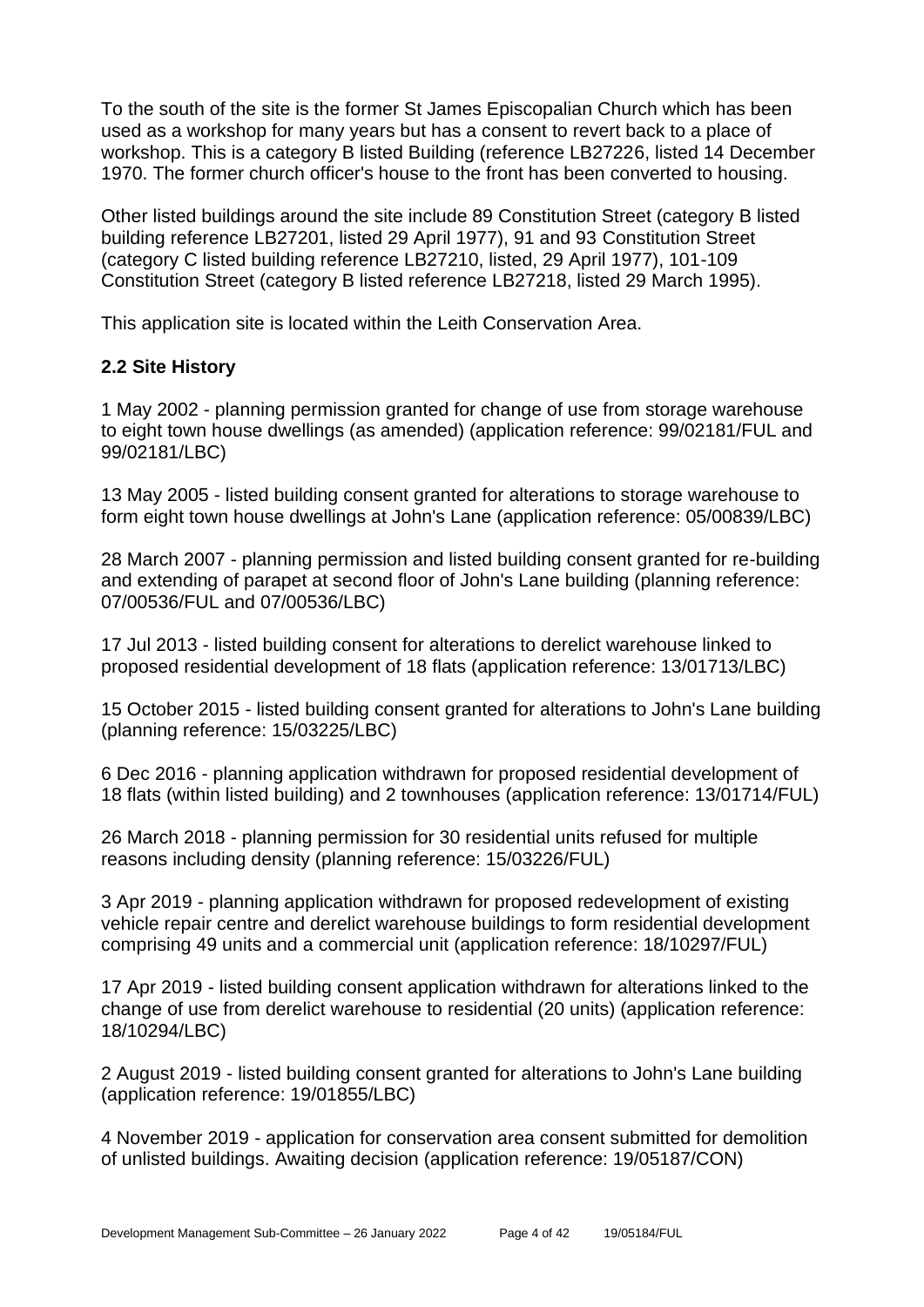# **Main report**

#### **3.1 Description of the Proposal**

It is proposed to demolish the unlisted garage buildings to the rear of Constitution Street and form a mixed use development of 35 housing units and one commercial unit by both the conversion of existing buildings and new buildings. None of the housing units have private amenity space but there are two landscaped courtyards providing communal space - the front courtyard is 208sqm (7.6%) and the rear courtyard is 447sqm (16.5%). A new public access lane is created from Constitution Street through to John's Lane.

One car parking space is proposed for the development. This currently exists on the site. Cycle parking will be provided within the buildings and 16 visitor spaces in Sheffield racks are provided in the courtyards.

Eight of the housing units will be affordable. The commercial unit will be a class 1 shop.

#### *John's Lane warehouse*

Nineteen units will be formed from the conversion of the listed warehouse in John's Lane. This consists of the nine studios, six 1 bedroomed units and four 2 bedroomed units. Provision is made in the building for 17 cycle racks, all Sheffield style. A bin store is also provided at ground floor level.

Alterations are extensive, including total rebuilding of the roof to a new profile to allow accommodation at attic level. This includes six zinc-clad dormers on the frontage and an almost continuous linear dormer on the rear wallhead. On the frontage, bricked windows are re-opened as windows and some doors and hoist-doors are also partly glazed. To the rear (due to this being on a mutual boundary for most of its length) reopening of windows is restricted to those areas where the applicant has some degree of ownership on adjacent land. The majority of bricked windows, and the blind arches, will necessarily remain solid, but will be over-clad in zinc to better express the original architectural concept.

Internally, there are five units at ground floor - two x 2 bedroomed flats, two x 1 bedroomed flats and one studio. Two units are dual aspect. At first floor there are two x 2 bedroomed units and six studios. Two units are dual aspect. Finally at second floor, there are four x 1 bedroomed units and two studios. Two units are dual aspect.

#### *Conversion of Constitution Street front building*

This building will consist of a bike store on the ground floor and a two bedroomed unit at first floor. At first floor, a window will be formed on Constitution Street and four windows formed on the courtyard elevation. The cycle store makes provision for 46 cycle spaces in a mix of Sheffield and two tier plus six non-standard spaces.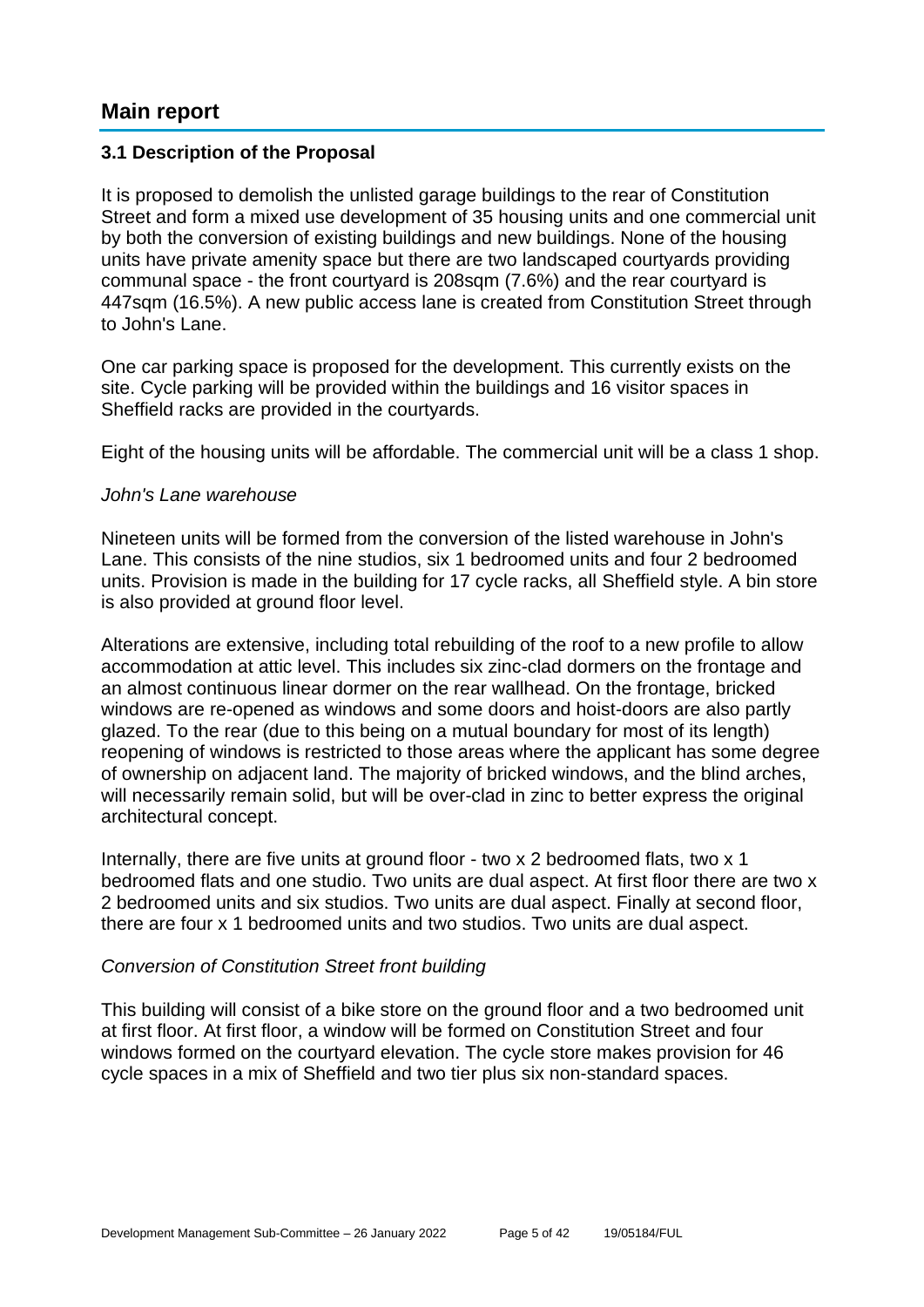#### *New build units*

There will be five new build blocks consisting of seven private units and eight affordable units.

The new building fronting Constitution Street will consist of a commercial unit and bin store at ground floor; a two bedroomed flat at first floor; and a two bedroomed flat at second floor. The three storey building will have a stone gable to the street and the other elevations will be a mix of stone, brick and render. It will have a pitched slate roof.

A new block will be connected to the refurbished block by a stair. This block will have two, two bedroomed duplex houses at ground and first floor. This two storey building will be brick with bronze metal detailing and a pitched slate roof.

The three blocks to the rear of the site are physically connected but functionally separate with the affordable housing units having their own access. The ground floor consists of a two separate two bedroomed private flats and a one bedroomed affordable flat; the first floor is a two bedroomed private flat and two x two bedroomed affordable flats; the second floor is two x one bedroomed affordable flat and one x two bedroomed affordable flat; and the third floor is a two bedroomed and a one bedroomed affordable flat. This makes a total of four x one bedroomed flats and four x two bedroomed flats in terms of affordable housing.

This four storey block will be in brick with metal detailing and a pitched slate roof. There will be a pend through the building giving access through the site.

#### Previous scheme

The proposals have been amended to delete one of the commercial units on Constitution Street to allow sufficient space for cycle parking including non-standard spaces. The number of housing units has been reduced to accord with affordable housing requirements and meet daylighting standards. The number of studios has reduced from 19 to nine units.

#### Supporting documents

- Design and access statement
- Transport statement
- Affordable housing statement
- Surface water management plan and flood risk assessment

These documents are available to view on the Planning portal.

#### **3.2 Determining Issues**

Due to the inclusion and proximity to listed buildings and being within a conservation area, the proposed development requires to be assessed against Sections 59 and 64 of the Planning (Listed Buildings and Conservation Areas) (Scotland) Act 1997 (the "1997 Heritage Act"). This report will first consider: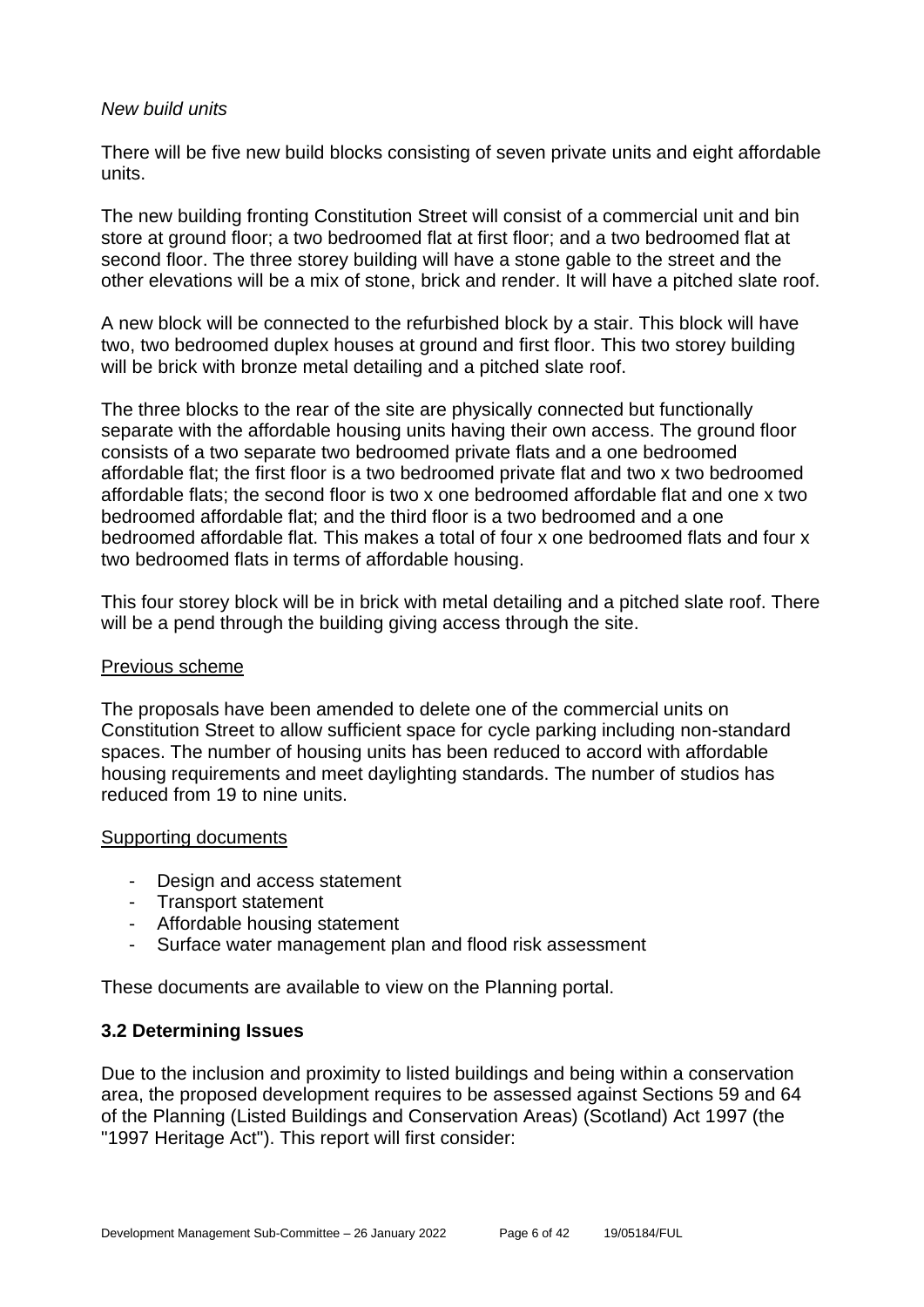- a) In terms of Section 59 there is a strong presumption against granting planning permission for development which would harm a listed building or its setting. If engaged, the presumption can only be rebutted if the advantages of the scheme in the proposed location are sufficient to outweigh that strong presumption.
- b) In terms of Section 64 there is a strong presumption against granting planning permission for development which would conflict with the objective of preserving or enhancing the character or appearance of the conservation area. If engaged, the presumption can only be rebutted if the advantages of the scheme in the proposed location are sufficient to outweigh that strong presumption.

If the Development complies with Sections 59 and 64 of the 1997 Heritage Act, this report will then consider the proposed development under Sections 25 and 37 of the Town and Country Planning (Scotland) Act 1997 (the 1997 Act).

If the proposal is in accordance with the development plan the determination should be to grant planning permission unless material considerations indicate otherwise?

If the proposal is not in accordance with the development plan the determination should be refuse planning permission unless material considerations indicate otherwise?

In the assessment of material considerations this report will consider:

- the Scottish Planning Policy presumption in favour of sustainable development, which is a significant material consideration due to the development plan being over 5 years old;
- equalities and human rights;
- public representations and
- any other identified material considerations.

#### **3.3 Assessment**

To address these determining issues, the Committee needs to consider whether:

- a) the proposal will preserve the character and setting of listed buildings in and around the site;
- b) the proposals preserve or enhance the character or appearance of the conservation area;
- c) the principle of development is acceptable;
- d) the design, scale and materials are acceptable;
- e) the impact on residential amenity is acceptable;
- f) the proposal will have any transport impacts:
- g) the development requires developer contributions:
- h) there are any other material considerations;
- i) there are any equalities or human rights issues and
- j) any comments have been addressed.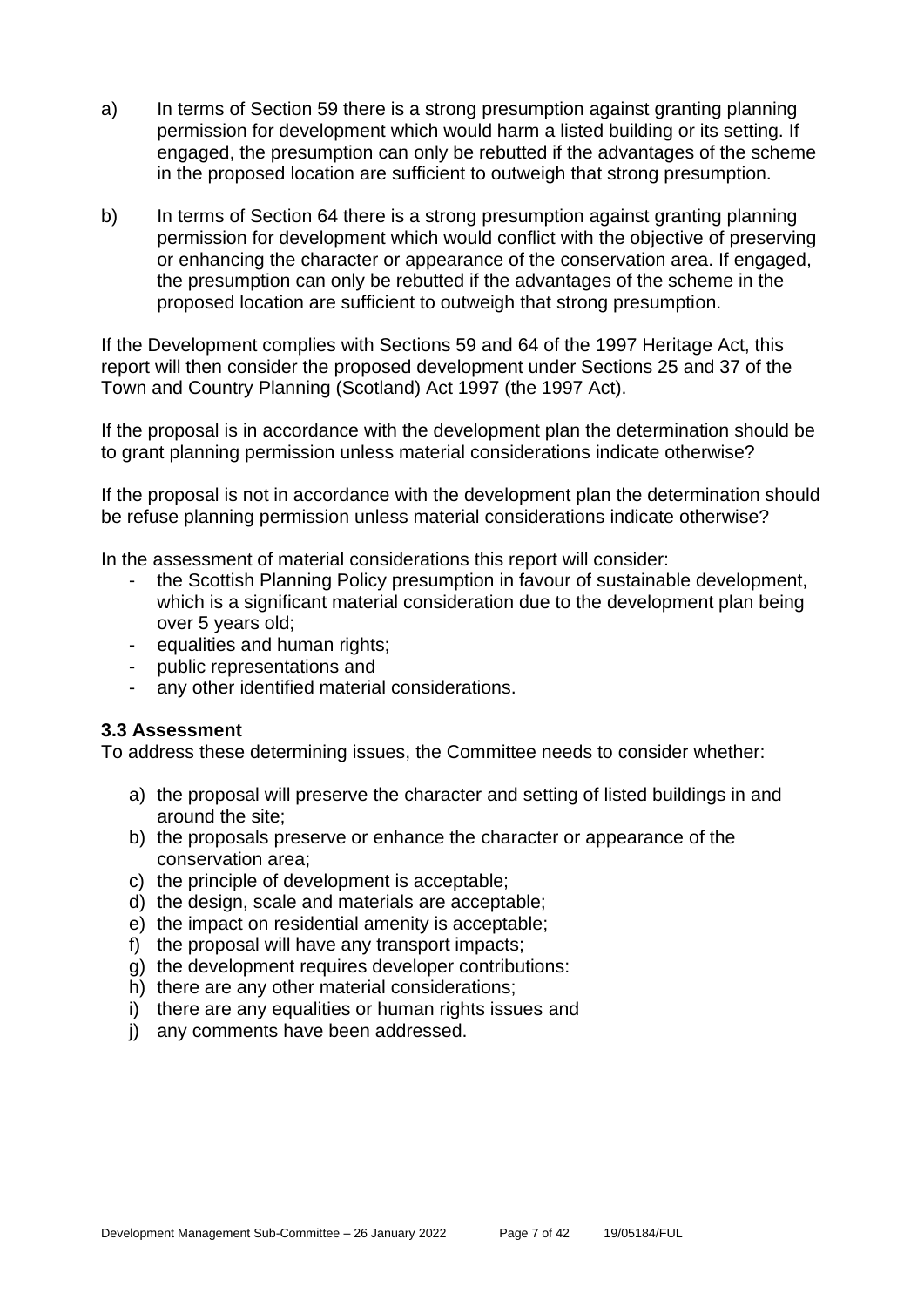#### a) Impact on Listed Buildings

Section 59 (1) of the Planning (Listed Building and Conservation Areas) (Scotland) Act 1997 states:

*"In considering whether to grant planning permission for development which affects a listed building or its setting, a planning authority or the Secretary of State, as the case may be, shall have special regard to the desirability of preserving the building or its setting or any features of special architectural or historic interest which it possesses."*

In this case, the only listed building on the site is the John's Lane warehouse. However, there are various listed buildings around the site including 89 Constitution Street, 91 and 93 Constitution Street, 101-109 Constitution Street and the St James Church at 119 Constitution Street.

#### *Setting of listed buildings*

Policy Env 3 (Listed Buildings - Setting) states that development affecting the setting of a listed building will be permitted only if not detrimental to the appearance or character of the building, or to its setting.

Historic Environment Scotland's document 'Managing change in the Historic Environment - Setting' states that 'setting' is the way the surroundings of an historic asset or place contribute to how it is understood, appreciated and experienced. The document states that where development is proposed it is important to:

- Identify the historic assets that might be affected;
- Define the setting of each historic asset and
- Assess the impact of any new development on this.

The site is self-contained and boundary treatments will largely be retained other than opening the site up as a throughfare from Constitution Street through to John's Lane. Nearby listed buildings will retain their setting in compliance with LDP policy Env 3 and Managing Change guidance on Setting.

The proposals will preserve the setting of nearby listed buildings in compliance with Section 59 (1) of the Planning (Listed Building and Conservation Areas) (Scotland) Act 1997 and policy Env 3 of the LDP.

#### *Alterations to Listed Building*

Policy Env 4 (Listed Buildings - Alterations and Extensions) in the LDP states that proposals to alter a listed building will be permitted where those alterations are justified; will not result in unnecessary damage to historic structures or result in a diminution of the building's interest; and any additions would be in keeping with other parts of the building.

Historic Environment Scotland's (HES) Managing Change in the Historic Environment guidance note on the use and adaptability of listed buildings is applicable. It states that for a building to remain in use over the long term, change will be necessary. This reflects changes over time in how we use our buildings and what we expect from them.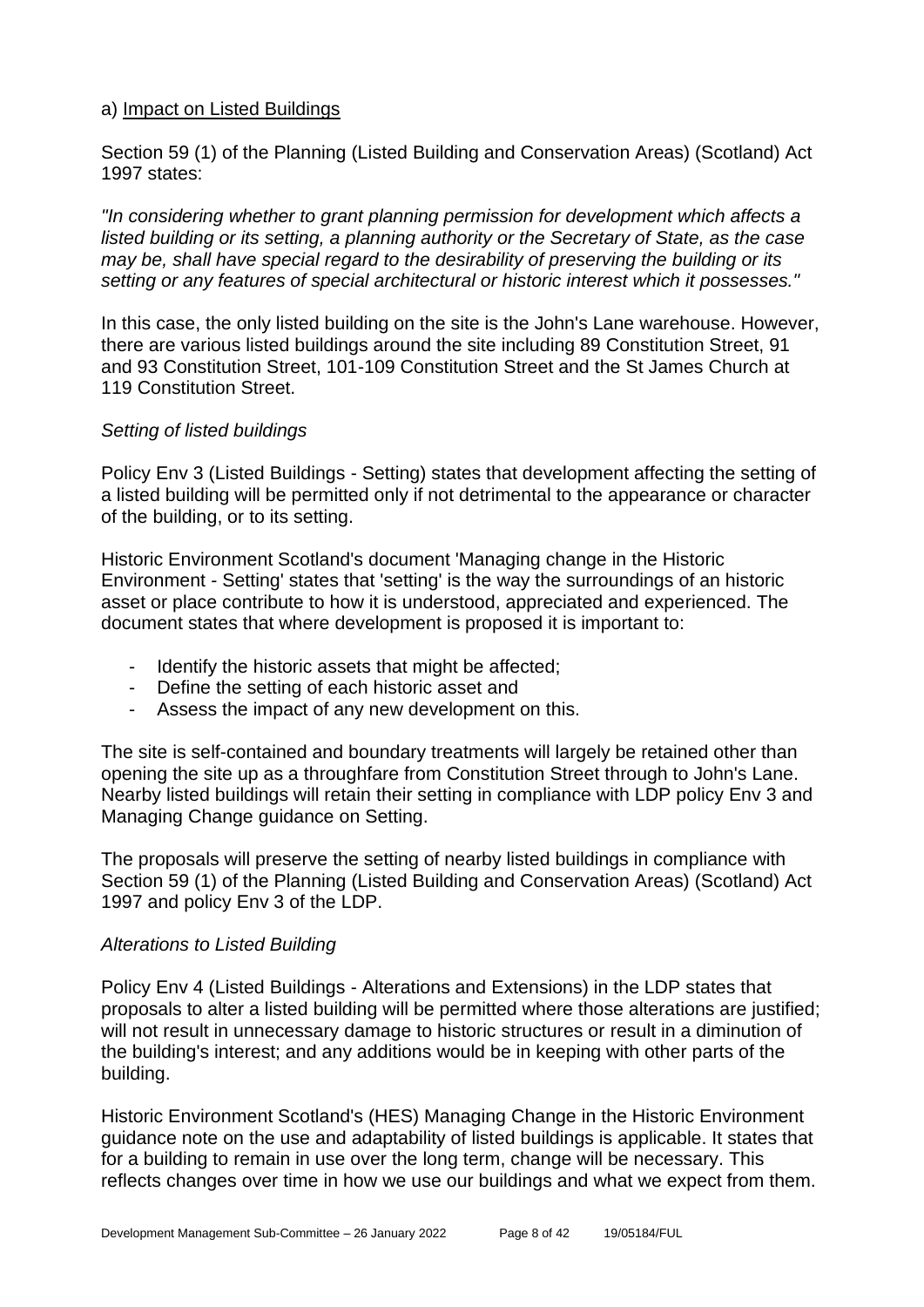A building's long-term future is at risk when it becomes hard to alter and adapt it when needed. Proposals that keep buildings in use, or bring them back into use, should be supported as long as they do the least possible harm.

Listed building consent has already been granted for the works to the listed warehouse in John's Lane. The treatment retains and re-instates the main body of the building but also introduces contemporary features such as zinc dormers. The rear elevation is on the boundary and there are therefore limits as to what can be designed but the proposed dormer ensures the top floor can be utilised effectively without impacting on neighbouring amenity.

The proposals effectively save a listed building and ensure it is adapted for future use in compliance with LDP policy Env 4 and Managing Change guidance.

#### b) Conservation Area Impact

Section 64(1) of the Planning (Listed Buildings and Conservation Areas) (Scotland) Act 1997 states:

*In exercise, with respect to any buildings or other land in a conservation area, of any powers under any of the provisions in subsection (2), special attention shall be paid to the desirability of preserving or enhancing the character or appearance of that area.*

LDP Policy Env 6 (Conservation Areas - Development) states that development within a conservation area will be permitted if it preserves or enhances the special character or appearance of the conservation area and is consistent with the relevant conservation area character appraisal and demonstrates high standards of design and utilises materials appropriate to the historic environment.

The Leith Conservation Area Character Appraisal emphasises the area's unique and complex architectural character, the concentration of buildings of significant historic and architectural quality, the unifying effect of traditional materials, the multiplicity of land use activities, and the importance of the Water of Leith and Leith Links for their natural heritage, open space and recreational value.

The current buildings on the site are of a mixed character and condition. The proposals ensure the retention of the listed building on John's lane and its conversion to flats will be a positive enhancement to both the character and appearance of the conservation area.

The retention of the Victorian building fronting Constitution Street is also welcomed and it re-use as a bike store and flat will ensure its heritage value is acknowledged as an integral part of the redevelopment of the site. The buildings to be demolished are of little architectural and historical interest and their replacement with new housing built to traditional style in good quality materials will positively enhance the site and the character and appearance of the conservation area. The new building to Constitution Street includes a glazed shopfront which will provide an active frontage to the street and help to create a sense of place.

The proposal complies with policy Env 6 and meets the requirements of Section 64(1) of the Planning (Listed Buildings and Conservation Areas) (Scotland) Act 1997.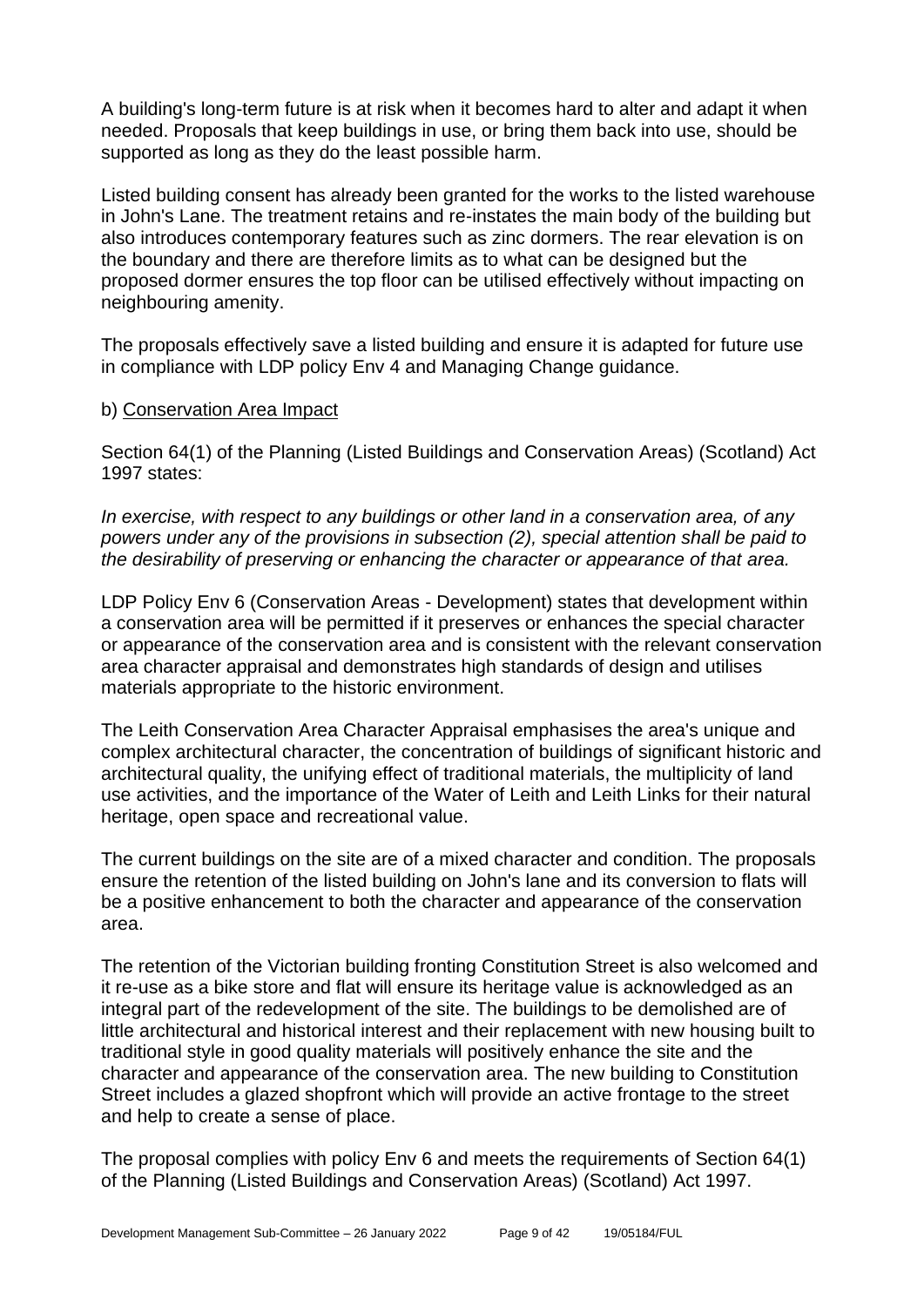#### c) Principle of development

LDP Policy Hou 1 (Housing Development) states that priority will be given to the delivery of housing land supply and relevant infrastructure. Criteria (d) relates to other suitable sites in the urban area, provided the proposals are compatible with other policies in the plan.

LDP Policy Hou 2 (Housing Mix) states the Council will seek the provision of a mix of house types and sizes where practical, to meet a range of housing needs, including those of families, older people and people with special needs, and having regard to the character of the surrounding area and its accessibility.

The proposals provide a mix of studio, one bedroomed and two bedroomed units. Due to the constrained nature of the site, including the conversion of historic buildings, the opportunity to provide family sized units is restricted and the requirement in the Edinburgh Design Guidance for 20% of the units to be for families is not met.

Hillcrest Housing Association has confirmed one and two bedroomed units are acceptable for their requirements. This is a complex brownfield site to redevelop with numerous constraints and it presents a challenge for any housing association. Whilst family housing is desirable, the constraints of the site have made this difficult in practical terms to achieve and the housing association is satisfied a successful scheme can be delivered on site.

The overall number of units has been reduced from 39 to 35 and there are now only nine studios as opposed to the 19 shown in the original proposal. Therefore, the proposals do provide an appropriate mix in compliance with policy.

LDP Policy Hou 4 (Housing Density) seeks appropriate densities on development sites, having regard to the surrounding area. The surrounding area is high density with a mix of flats including those from converted warehouses. The proposed development is of a similar scale and height to surrounding residential development and is highly accessible to local facilities and public transport. The proposed provision of 35 units on this site is appropriate to its location. It is important to achieve suitable density on brownfield sites such as this and this proposed high density development is compatible with the surrounding area.

LDP policy Hou 5 (Conversion to Housing) states that planning permission will be granted for the change of use of existing buildings in non-residential use to housing provided that a satisfactory residential environment can be achieved; housing would be compatible with nearby uses; appropriate open space, amenity and car and cycle parking standards are met; and the change of use is acceptable having regard to other policies in the plan. These factors are discussed in detail below.

LDP Policy Emp 9 (Employment Sites and Premises) states proposals to redevelop employment sites or premises in the urban area for uses other than business, industry or storage will be permitted provided:

a) the introduction of non-employment uses will not prejudice or inhibit the activities of any nearby employment use;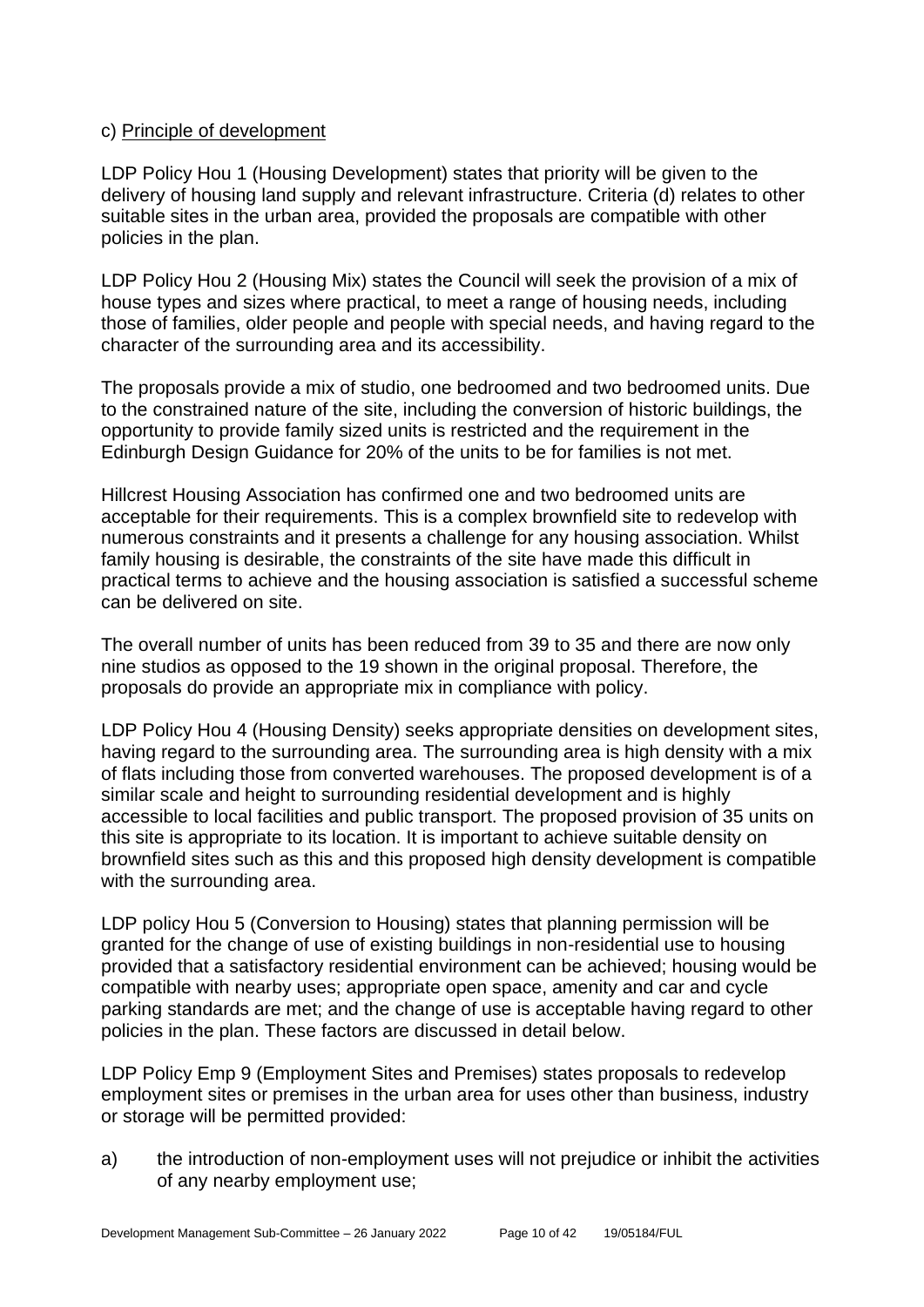- b) the proposal will contribute to the comprehensive regeneration and improvement of the wider area; and
- c) if the site is larger than one hectare, the proposal includes floorspace designed to provide for a range of business users.

This site area is only 2704 sq. m., significantly smaller than the one hectare threshold of criteria c) of this policy. In terms of criteria a) and b), the introduction of nonemployment uses should not inhibit nearby uses. There is a working garage in John's Lane but with sufficient sound proofing, the amenity of the proposed flats will not be compromised. The site at the moment has poor quality and derelict buildings on it and the proposed housing will aid the regeneration and improvement of the wider area.

LDP policy Ret 6 (Out of Centre Development) sets criteria for when out of centre retail development will be permitted but also states that there are benefits in providing small scale convenience stores up to 250sqm in locations easily accessible by foot or by cycle.

At 53sqm., a retail unit is well within this threshold and is therefore acceptable.

The principle of housing and retail use on the site is acceptable.

#### d) Design

LDP Policies Des 1 (Design Quality and Context), Des 3 (Development Design - Incorporating and Enhancing Potential Features) and Des 4 (Development Design - Impact on Setting) ensure that developments will create or contribute towards a sense of place, based upon positive characteristics of the surrounding area, and planning permission will not be granted for poor quality or inappropriate design that would damage the surrounding character of the area.

The Edinburgh Design Guidance (EDG) seeks to ensure that new developments will have a positive impact on their surroundings through height and form, scale and proportions, site layouts and materials utilised.

The purpose of policy Des 1 is to encourage innovation in the design and layout of new buildings, streets and spaces, provided that the existing quality and character of the immediate and wider environment are respected and enhanced and local distinctiveness is generated. The building takes it cues from the existing development in the street but achieves a building of significantly better design quality in a contemporary form with an active ground floor frontage which will help to enliven the street in a positive way.

LDP Policy Des 4 states planning permission will be granted for development where it is demonstrated that it will have a positive impact on its surroundings, including the character of the wider townscape and landscape, and impact on existing views, having regard to: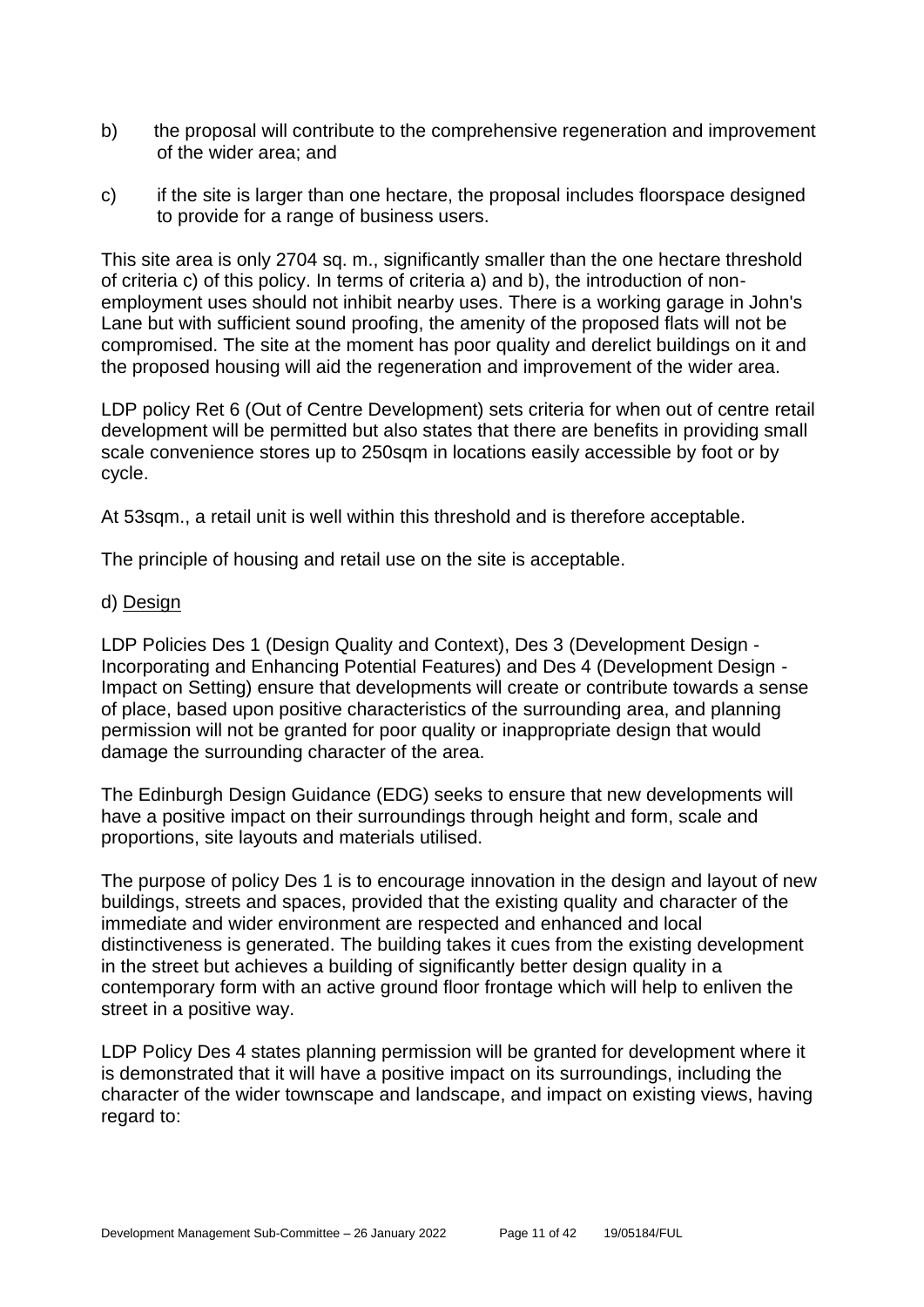- a) height and form
- b) scale and proportions, including the spaces between buildings
- c) position of buildings and other features on the site
- d) materials and detailing

The retention of the historic buildings ensures this development is an attractive mix of old and new. The new buildings have been designed to be compatible with the retained buildings mirroring their gable forms and pitched roofs. The new build height steps up towards the centre of the site adjacent to the large warehouse on the northern boundary but then steps down to be the same height as the building on the other side of the south boundary.

The new building to Constitution Street reflects the gable form of the retained block and although it is one storey higher, this reflects the varying heights in Constitution Street which are part of its character.

The materials are a mix of stone and brick to reflect the current context and the industrial heritage of the site. The use of additional contemporary materials and design ensures that the buildings will not be pastiche and will read as another phase in the history of the conservation area.

LDP Policy Des 7 (Layout Design) requires new development to have a comprehensive and integrated approach to the layout whilst enhancing site connectivity.

The proposed layout respects the existing pattern of buildings on the site creating a new thoroughfare through the site and improving connectivity. The shared courtyards are well placed and overlooked by buildings creating natural surveillance.

LDP Policy Des 8 (Public Realm and Landscape Design) supports proposals where all external spaces, and features, including streets, footpaths, green spaces and boundary treatments have been design as an integral part of a scheme as whole.

The proposals include for landscaping of hard and soft surfaces. A condition has been applied for further details to be submitted.

Overall, the design is high quality, contemporary architecture and the development will be a positive addition to the street and the area in compliance with design policies. It will create a sense of place.

#### e) Residential amenity

LDP Policy Des 5 (Development Design - Amenity) states that planning permission will be granted for development where it is demonstrated that the amenity of neighbouring developments is not adversely affected and that future occupiers have acceptable levels of amenity in relation to noise, daylight, sunlight, privacy or immediate outlook.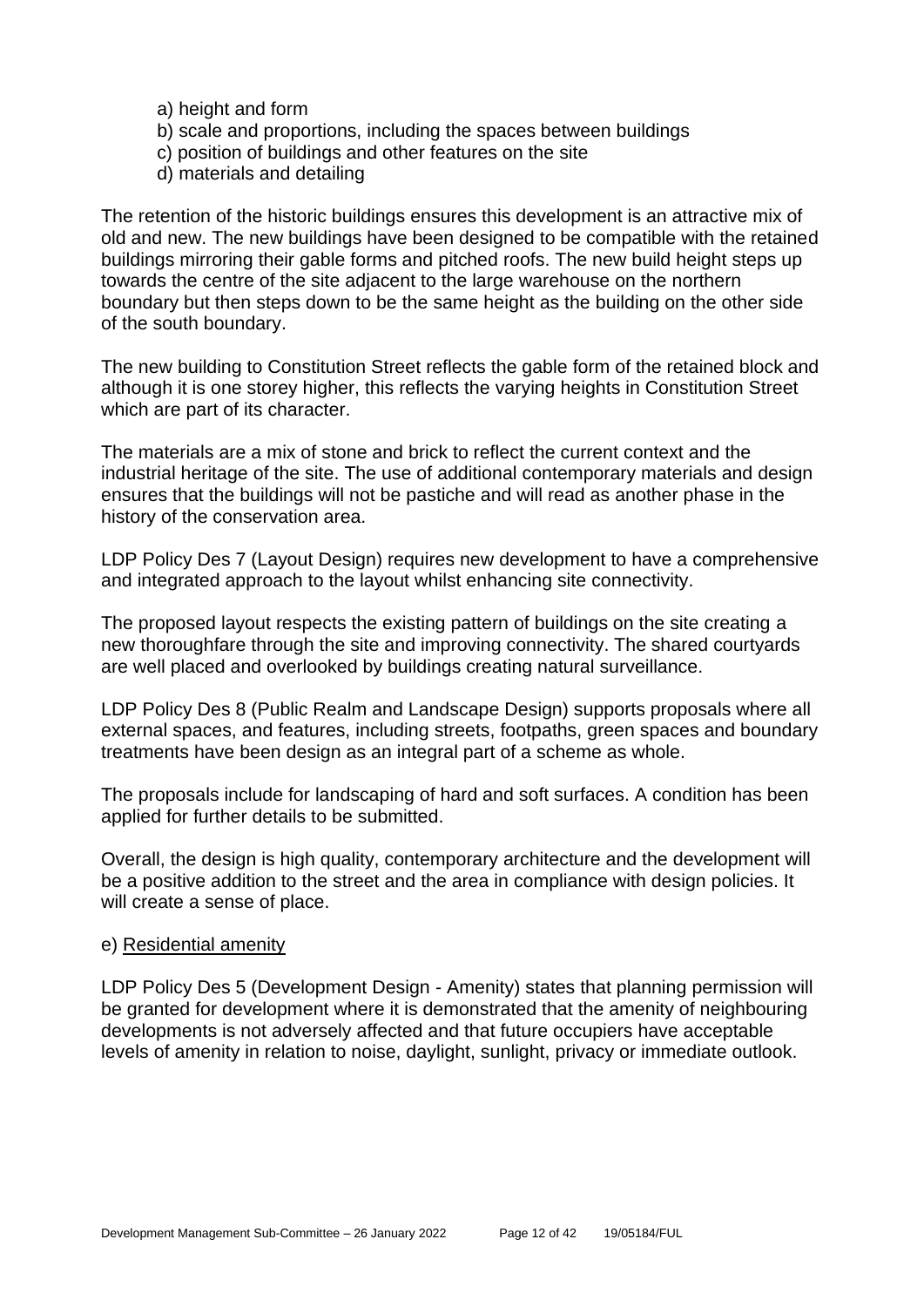#### *Amenity of future occupiers*

All the units apart from one meet the space standards set out in the Edinburgh Design Guidance (EDG). This two bedroom unit is 65 sqm. which is 1 sqm below the standard and constitutes a minor infringement. A daylighting study has also been undertaken and this shows all the flats have adequate daylight.

LDP Policy Hou 3 (Private Green Space in Housing Development) ensures that all new developments will provide adequate private green space for the amenity of future residents. The policy requires that 10 square metres per flat should be provided in communal areas for flatted blocks, and a minimum of 20% of the total site area should be useable greenspace. The development comfortably exceeds these standards. A total area of 655sqm, around 24% of the site area will be a usable, safe, secure and secluded communal green space. Future residents will also benefit from close proximity to Leith Links.

It is noted that there is a working garage on John's Lane and this may affect the amenity of occupants of the new flats in the converted warehouse. Environmental Protection has raised no objections and has not requested a noise impact assessment but the potential impact must still be considered. The majority of flats in this conversion will be single aspect facing the garage.

The Chief Planner in his letter dated February 2018 advised that the Agent of Change Principle clearly places the responsibility for mitigating any detrimental impact from noise on neighbours with those carrying out the new development or operations. The Planning Advice Note on Noise advocates a pragmatic approach to the location of new development within the vicinity of existing noise generating uses.

The Agent of Change Principle is now enshrined in section 41A of the 1997 Act where "a development that is the subject of an application for planning permission is a noise sensitive development if residents or occupiers of the development are likely to be affected by significant noise from existing activity in the vicinity of the development" and requires that the planning authority "must, when considering under section 37 whether to grant planning permission for a noise sensitive development subject to conditions, take proper account of whether the development includes sufficient measures to mitigate, minimise or manage the effect of noise between the development and any existing cultural venues or facilities including in particular, but not limited to live music venues or dwellings or businesses in the vicinity of the development".

In discharging this duty, the planning authority cannot impose conditions on the noise sensitive source. It is therefore appropriate that a condition is added requesting that a scheme be submitted and agreed for the protection of the flats against noise from the garage. This is likely to be complied with by the use of insulation and appropriate window specifications. It may also be that the flats will have to be mechanically ventilated to prevent noise when windows are open.

A condition is also added in respect of a site survey for contamination given the previous use of the site.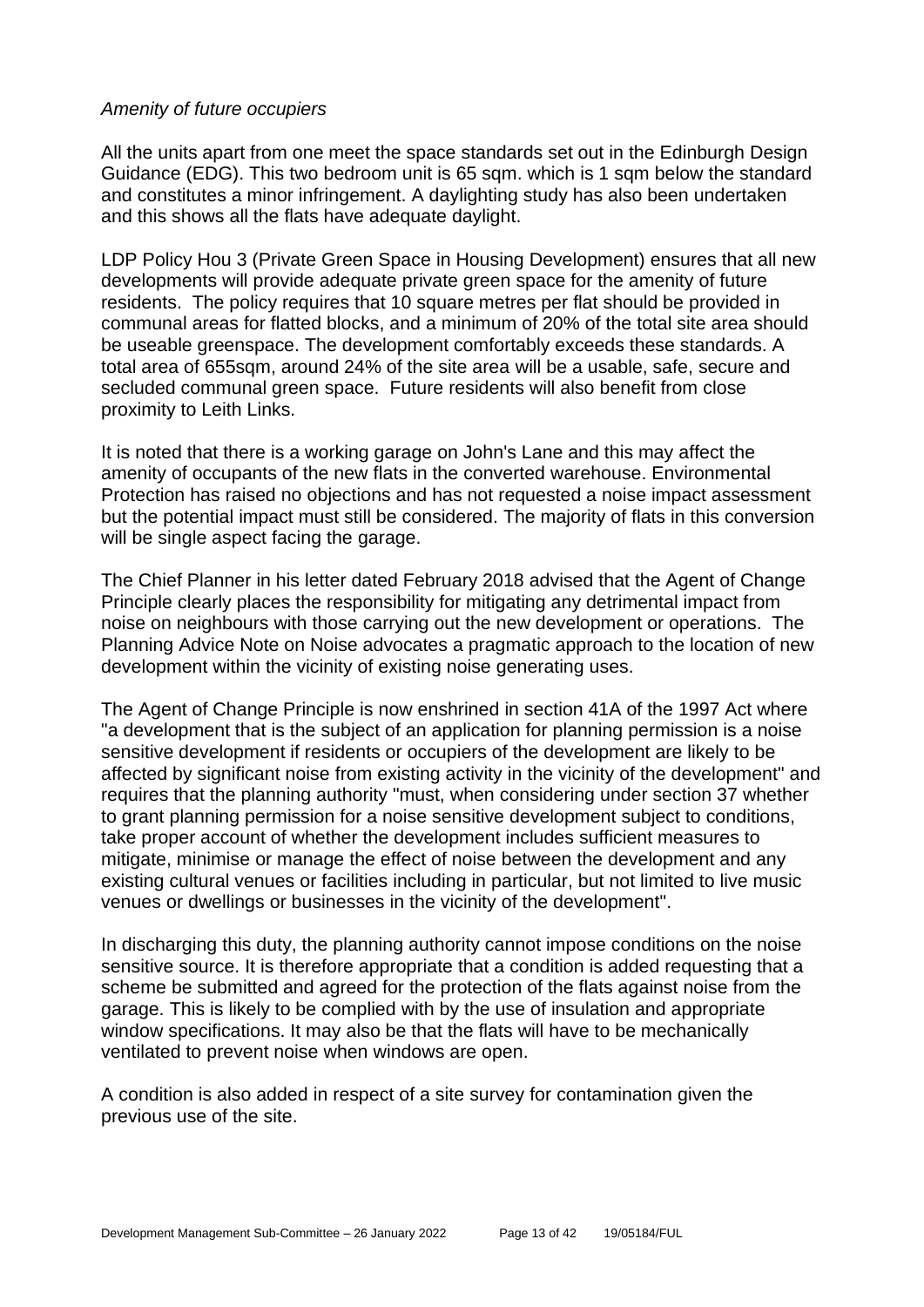#### *Amenity of neighbours*

There are a number of residential properties around the site including many converted warehouses and tenements. The area is tightly knit and normal privacy distances are not always met. In this proposal, windows are being re-opened on the north elevation of the John's lane warehouse. Whilst there is only 11m between these windows and the rear windows of the Queen Charlotte Street tenement, this is acceptable within this tight urban context. On the rear of the warehouse there are two new windows within six metres of a boundary but these windows overlook a car park and there is 16m to the nearest window. Other windows on this elevation are within the application site and face a blank gable. The lane is only six metres wide but there are no other residential properties in the lane which would be impacted in terms of privacy. There are no other windows within the development which raise any privacy issues and overall privacy is acceptable.

There are no neighbouring gardens affected by the development so there are no sunlighting/overshadowing issues.

In terms of daylighting, the neighbour to the south has concerns that the new block will affect daylight to their skylight. The elevations indicate this skylight will have sufficient daylight maintained due to the use of pitched roofs. Concerns have also been raised about the impact on the daylight to the warehouse conversion to the north. However, the new four storey building is built against the gable of the existing warehouse to the north and the two duplexes between this and the retained warehouse to the front, are only two storey high. It will not therefore impact on the building to the north which is around 9m from the boundary. The building on the other side of the four storey section is only two storeys with a pitched roof and there is a car park on the other side of the wall. Overall, any impacts in terms of daylighting are reasonable.

The proposal complies with criteria a) of policy Des 5.

#### f) Transport

LDP Policy Tra 2 (Private Car Parking) and Tra 3 (Private Cycle Parking) ensures that private car parking and cycle parking in new developments complies with and does not exceed the parking levels set out in the Edinburgh Design Guidance. In addition, Policy Tra 4 (Design of Off-Street Car and Cycle Parking) expects the layout and design of parking to comply with Council guidance.

One car parking is proposed and this is compatible with policy Tra 2 where a maximum of one space per unit is permitted. This space currently exists. The site has excellent public transport links and the car parking provision accords with Council objectives to reduce car travel and encourage active travel and the use of public transport.

Residents' cycle parking has been provided internally in two locations and visitor cycle parking is provided. Sixty-three standard spaces and six non-standard spaces are provided internally. In addition, 16 sheffield spaces for visitors are provided in the courtyard. The six non-standard spaces at 10% does not meet the 20% recommended in the cycle parking fact sheet as this would have required the loss of the other commercial unit - one commercial unit has already been removed from the proposals to make provision for non-standard spaces.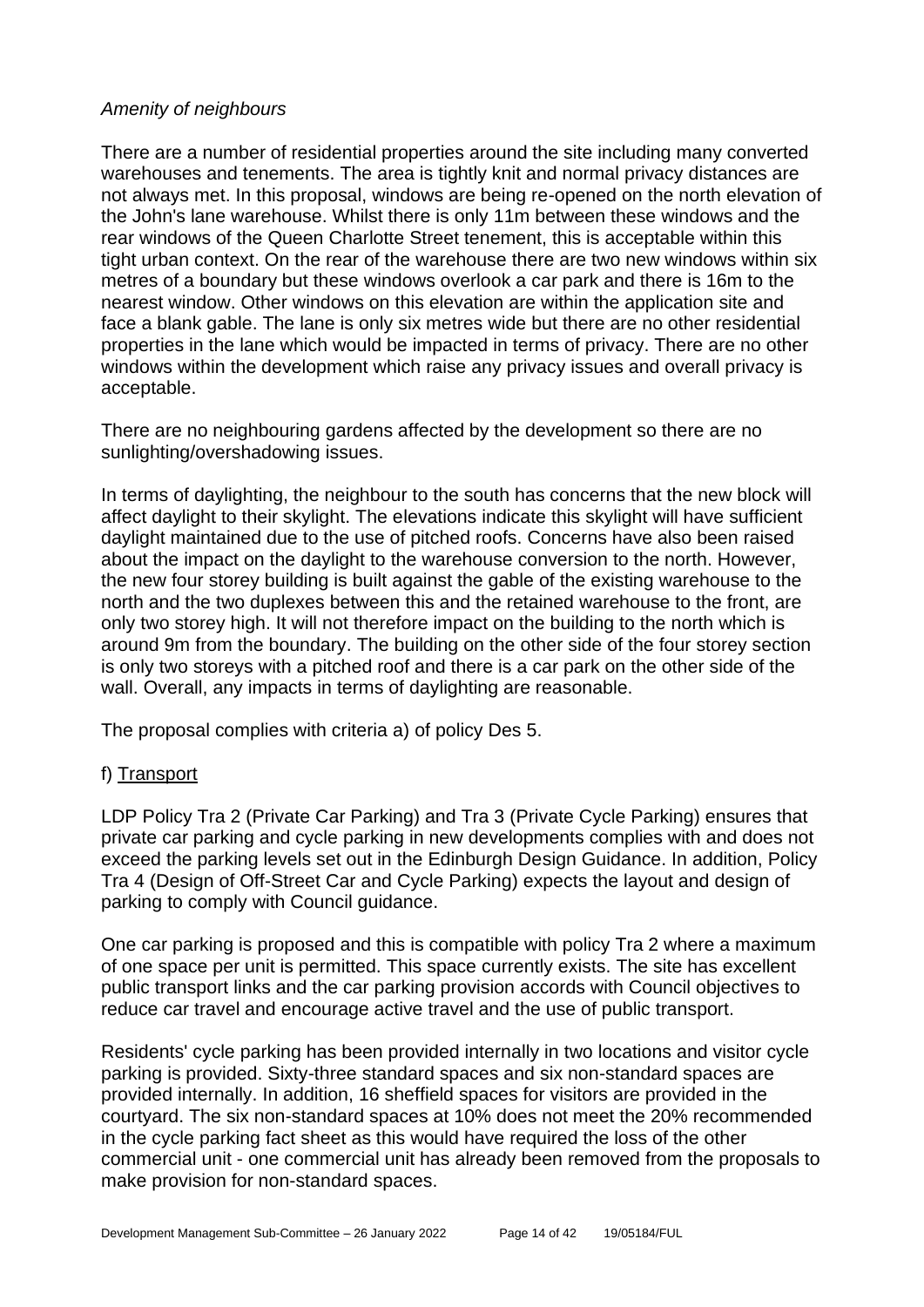As the application was submitted in advance of the guidance being published, this is considered acceptable and the proposals meet the requirements of a range of cycle users.

The Roads Authority has requested tram contributions as noted below.

The applicant intends to upgrade John's Lane but as this is owned by the Council such works will need to be agreed with the roads authority.

The proposals comply with transport policies.

#### g) Developer contributions

LDP Policy Del 1 (Developer Contributions and Infrastructure Delivery) requires contributions to the provision of infrastructure to mitigate the impact of development. The Action Programme and Developer Contributions and Infrastructure Delivery supplementary guidance sets out the contributions required towards the provision of infrastructure.

#### *Affordable housing*

LDP Policy Hou 6 (Affordable Housing) states that residential developments consisting of 12 or more units should include provision for affordable housing amounting to 25% of the total number of units.

An affordable housing statement has been submitted and accepted by the Council's Affordable Housing Section. Eight units will be delivered in compliance with policy and will be sought by legal agreement. This will provide four x one bedroomed units and four x two bedroomed units.

#### *Tram*

The sum of £83,000 to the Edinburgh Tram is required in line with the approved Tram Line Developer Contributions report. The sum is to be secured by legal agreement and is to be indexed as appropriate and the use period is to be 10 years from date of payment.

#### *Education*

Communities and Families confirmed no contributions were required on the basis of the original scheme. The revised proposals which include for 16 two bedroomed units have the potential to generate one primary school pupil. However, there is no requirement for a primary school for sub-area LT-1 and so no contribution is required.

#### *Healthcare*

A contribution of £945 per unit is required towards a new surgery in Leith Links. This makes a total of £33075.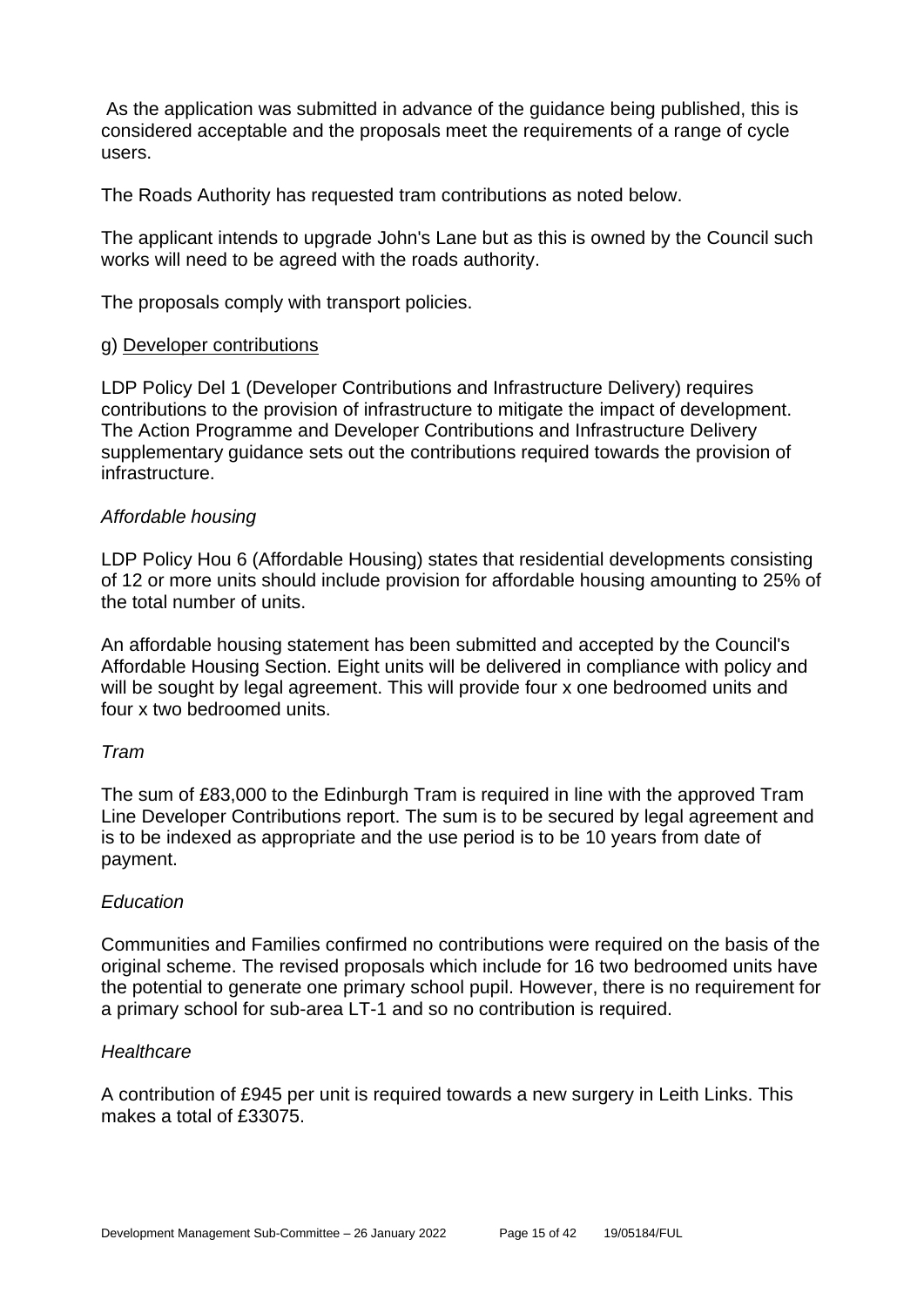#### h) Other material considerations

#### *Archaeology*

LDP Policy Env 8 (Protection of Important Remains) and Env 9 (Development of Site of Archaeological Significance) ensures that development does not have an adverse impact on archaeological features.

The site lies within the historic limits of the medieval port and town of Leith, on the eastern side of Constitution Street inserted and developed in the 18th century. Significantly however, this development overlies the remains of the port's town defences, initially constructed during to defend the town during the English Siege of 1559-60. These defences were significantly enhanced during the 1640s across the eastern side. These defences, some of the first of their kind in Scotland, played an important role not only in the historic military events requiring their construction but all so had a major impact on the size, scale and layout of the post-medieval town.

Due to the significance of the site, a condition has been applied that a programme of archaeological excavation is undertaken prior to development.

#### *Sustainability*

LDP Policy Des 6 (Sustainable Buildings) aims to tackle the causes and impacts of climate change, reduce resource use and moderate the impact of development on the environment. It states that planning permission will only be granted for new development where it has been demonstrated that the current carbon dioxide emissions reduction target has been met, with at least half of this target met through the use of low and zero carbon generating technologies. The supporting text clarifies that Scottish Building Standards set carbon dioxide emissions reduction targets.

To meet this criterion proposals for new development must accord with the current carbon dioxide emissions reduction target (as set out by Scottish Building Standards) and also demonstrate that at least half of this reduction will be met through low and zero carbon technologies. This aspect will therefore be assessed during the building warrant process

The applicant has confirmed that the technical details have not been finalised but fuel is likely to be electric. Solar panels will be provided on the new buildings and the walls will have extra insulation. The building will have to meet the latest building regulations in terms of the sustainability of the building. Waste will be recycled and the bin stores have provided for this.

Sustainable transport is prioritised by the reduced level of car parking.

In terms of accessibility, the buildings will have to comply with the building regulations in this respect.

The development is compatible with policy Des 6.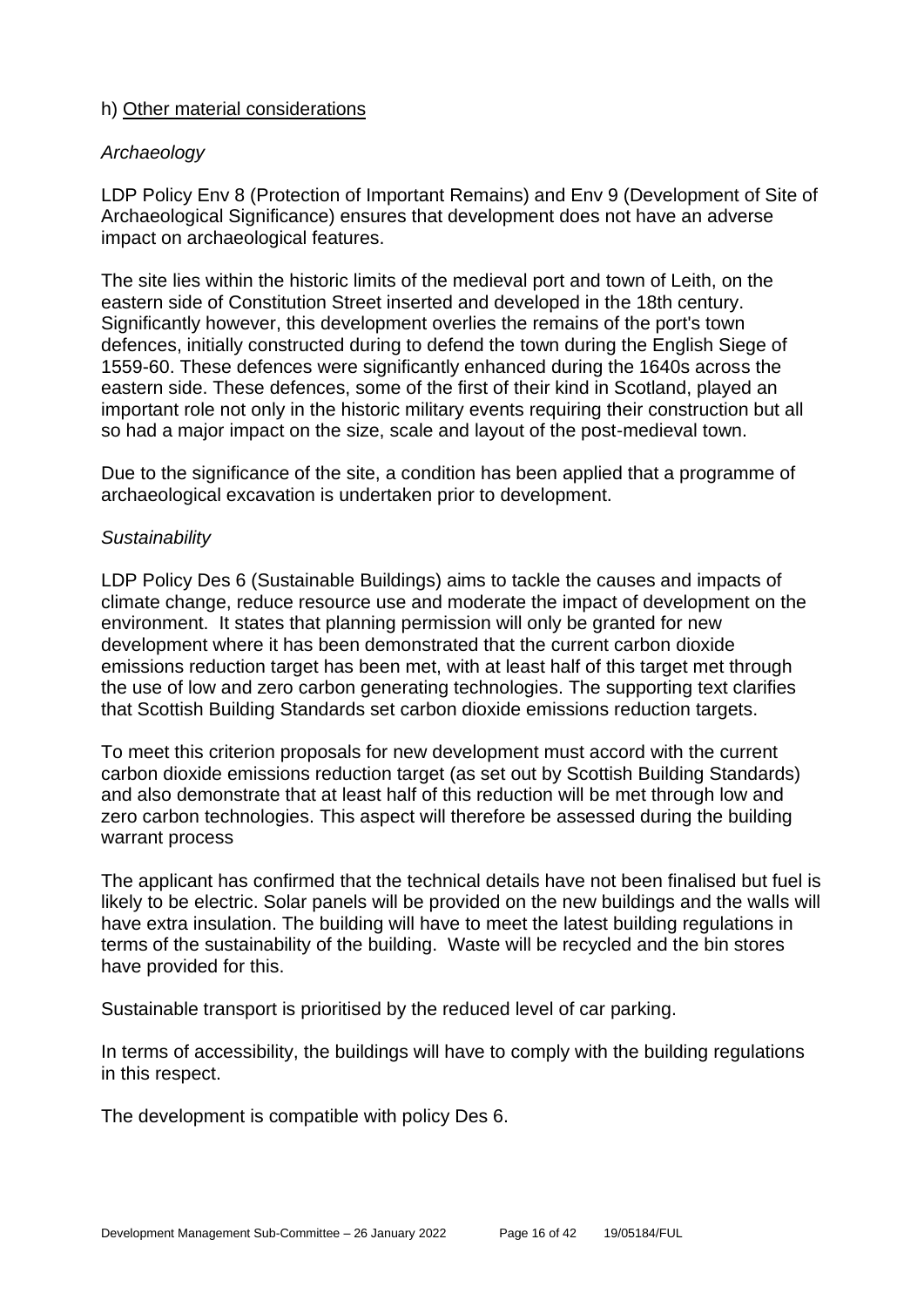#### *Water Management*

Policy Env 21 Flood Protection states that planning permission will not be granted for development that would:

a) increase a flood risk or be at risk of flooding itself

b) impede the flow of flood water or deprive a river system of flood water storage within the areas shown on the Proposals Map as areas of importance for flood management c) be prejudicial to existing or planned flood defence systems.

The site is not at risk of fluvial flooding however parts of the development site may be at risk from surface water flooding. A Surface Water Management Plan (SWMP) and Flood Risk Assessment have been submitted.

The Council's Flood Planning team has accepted the reports and raised no objections. A requirement to inform the planning authority of acceptance of the proposed connection to Scottish Water's wastewater network before determination is not necessary as this is a separate statutory consent regime. An informative has been added requesting that the planning authority is informed of this acceptance.

#### *Waste*

Due to the tram works, all the communal bins have been removed from Constitution Street. In addition, the communal bins in Queen Charlotte Street are at capacity and cannot serve this development. Waste collection will therefore be via a private waste collection service. Hillcrest Housing Association has confirmed this is acceptable to them.

# *Ecology*

The Council's ecology officer visited the site and concluded the building which may have had potential to support bats no longer has a roof, making it unsuitable for bats to roost. Therefore, there is no requirement for any bat surveys. There is the possibility that birds may roost in the building/structures, therefore an informative has been added regarding breeding birds.

#### *Scottish Planning Policy (SPP) - significant material consideration*

The SPP introduces a presumption in favour of development that contributes to sustainable development and sets out 13 principles to guide policy and decisions:

- giving due weight to net economic benefit;
- responding to economic issues, challenges and opportunities, as outlined in local economic strategies;
- supporting good design and the six qualities of successful places;
- making efficient use of existing capacities of land, buildings and infrastructure including supporting town centre and regeneration priorities;
- supporting delivery of accessible housing, business, retailing and leisure development;
- supporting delivery of infrastructure, for example transport, education, energy, digital and water;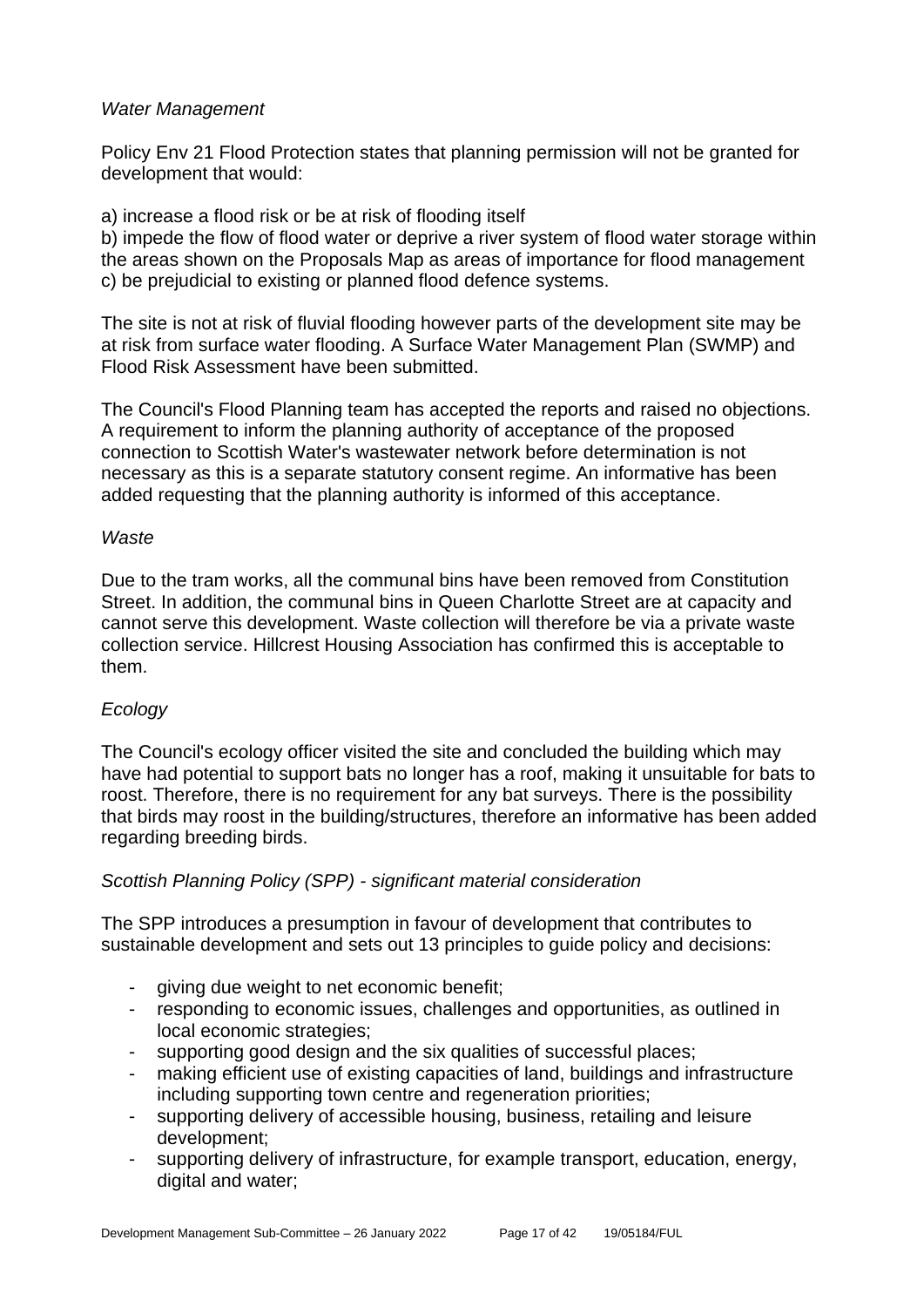- supporting climate change mitigation and adaptation including taking account of flood risk;
- improving health and well-being by offering opportunities for social interaction and physical activity, including sport and recreation;
- having regard to the principles for sustainable land use set out in the Land Use Strategy:
- protecting, enhancing and promoting access to cultural heritage, including the historic environment;
- protecting, enhancing and promoting access to natural heritage, including green infrastructure, landscape and the wider environment;
- reducing waste, facilitating its management and promoting resource recovery; and
- avoiding over-development, protecting the amenity of new and existing development and considering the implications of development for water, air and soil quality.

The development will be on land which has previously been developed and will provide a high number of residential units. It will make efficient use of infrastructure such as the nearby town centre and public transport routes. The proposal is a sustainable land use. The proposal will make good use of the land and will create a sense of place including amenity space. The application site is near a public park and within walking distance of public transport services, including a tram, which can provide access to other parks with sport facilities. The proposal will have only one car parking space and will provide covered and secure cycle parking which will contribute to climate change mitigation.

The proposed development therefore complies with the 13 SPP principles.

#### i) Equalities and human rights

The application has been assessed and has no impact in terms of equalities or human rights.

# j) Public comments

# **Material comments - objections:**

- design does not enhance conservation area addressed in section 3.3 b)
- development too dense addressed in section 3.3 c)
- impact on business addressed in section 3.3 c)
- too many studios for rent addressed in section 3.3 c)
- lack of affordable housing addressed in section 3.3 c)
- lack of family housing addressed in section 3.3 c)
- loss of employment use on site addressed in section 3.3 c)
- materials not specified addressed in section 3.3 d)
- impact on neighbouring amenity addressed in section 3.3 e)
- parking issues addressed in section 3.3 f)
- not a sustainable development addressed in section 3.3 h)
- buildings have not been designed for accessible needs addressed in section 3.3 h)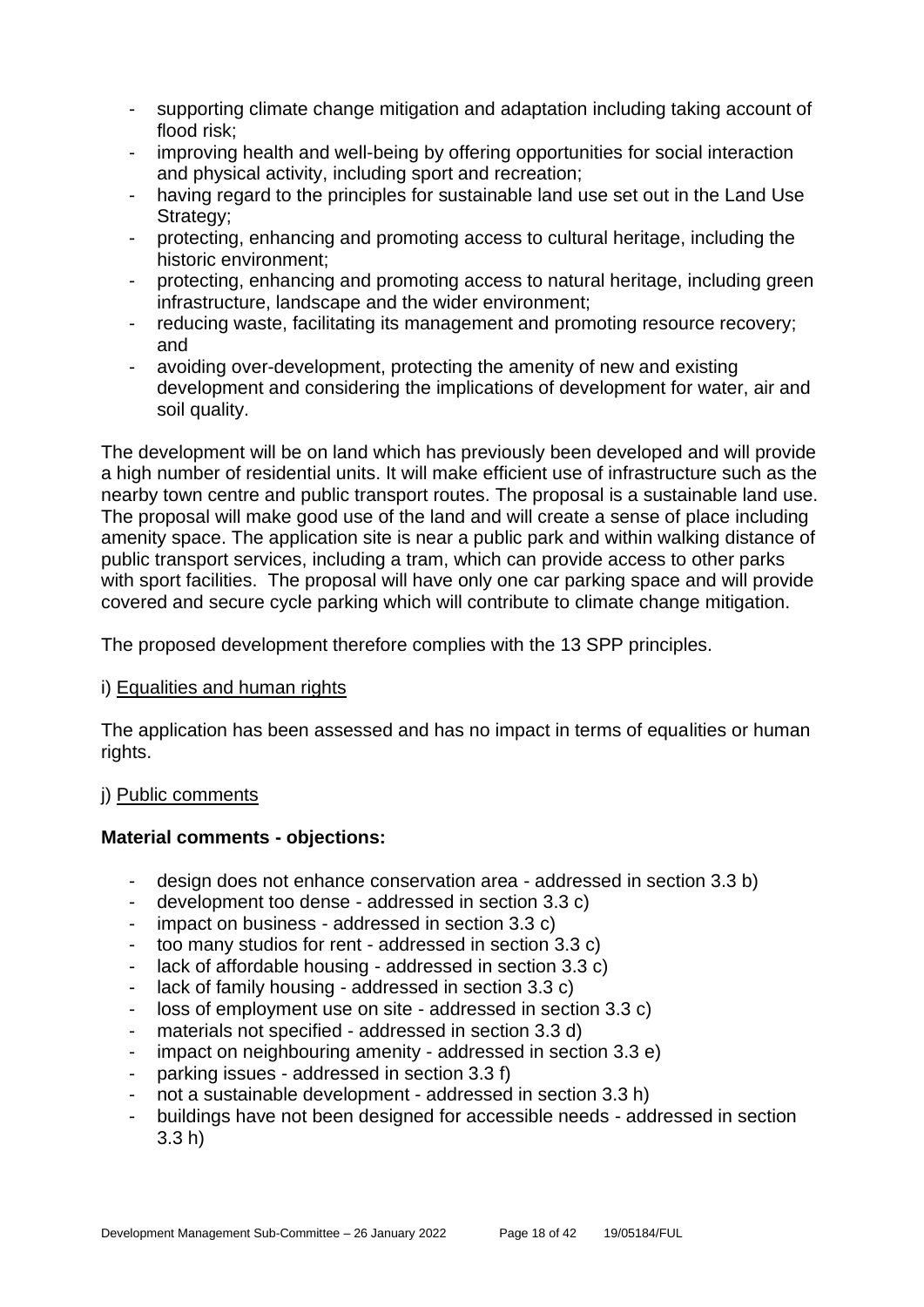- no indication of low carbon technology addressed in section 3.3 h)
- refuse collection not acceptable addressed in section 3.3 h)
- no bat survey addressed in section 3.3 h)

#### **Neutral comment**

- impact on parking addressed in 3.3 f)
- lack of affordable housing addressed in 3.3g)

#### **Non- material comments**

- temporary/homeless accommodation no application has been made for temporary accommodation and the planning system does not control who lives in residential units
- hostel use no application has been made for hostel use
- disturbance during construction this is not a material planning consideration
- maintenance of walls in future this is not a material planning consideration
- no fire break between buildings this is a matter for building regulations
- adjacent roof lantern not visible this is not a material planning consideration
- no public consultation this is not required for local developments
- access for drainage this is not a material planning consideration
- neighbour notification insufficient this has been carried out in accordance with statutory legislation
- applicant's reputation this is not a material planning consideration

#### **Community Council comments**

The community council requested consultee status and a full copy of its objection is included in the Consultations in Appendix 1. The themes of the objection are included in the objections section above but the following comments have also been made:

- the application should not be determined until a Local Place Plan is in place there is no statutory basis for this
- the application has been submitted below the 50 units threshold to avoid terms and conditions applicable to major applications - there are no additional terms and conditions as suggested. The only difference is a requirement for preapplication consultation.

#### **Conclusion**

The proposals comply with Sections 59 and 64 of the Planning (Listed Buildings and Conservation Areas) (Scotland) Act 1997 the development preserves the character and appearance of the conservation area and respects the setting of the adjacent listed buildings.

The proposals comply with the Development Plan. The re-use of existing buildings and the provision of new build of high quality design and materials represents the good use of brownfield land and provides affordable housing to meet local housing needs.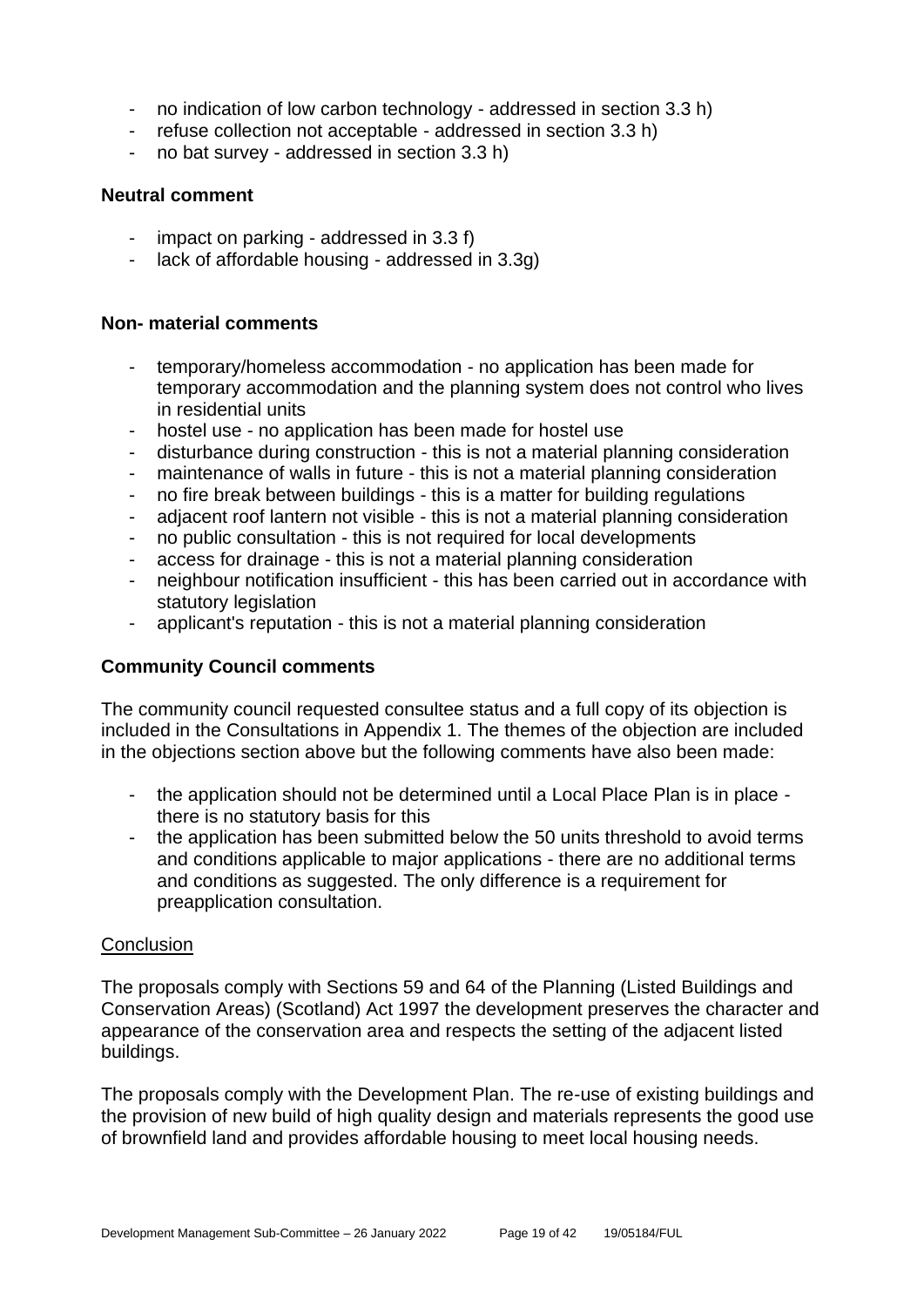The residential amenity aspects of the development are acceptable and the proposals promote the use of sustainable transport and good quality landscaping. Overall the scheme benefits the regeneration of Leith. There are no material considerations which outweigh this conclusion.

It is recommended that this application be Granted subject to the details below.

#### **3.4 Conditions/reasons/informatives**

#### **Conditions** :-

1. i) Prior to the commencement of construction works on site:

a) A site survey (including intrusive investigation where necessary) must be carried out to establish, either that the level of risk posed to human health and the wider environment by contaminants in, on or under the land is acceptable, or that remedial and/or protective measures could be undertaken to bring the risks to an acceptable level in relation to the development; and

b) Where necessary, a detailed schedule of any required remedial and/or protective measures, including their programming, must be submitted to and approved in writing by the Planning Authority.

ii) Any required remedial and/or protective measures shall be implemented in accordance with the approved schedule and documentary evidence to certify those works shall be provided for the approval of the Planning Authority.

- 2. No development shall take place until the applicant has secured the implementation of a programme of archaeological work, in accordance with a written scheme of investigation which has been submitted to and approved in writing by the Planning Authority, having first been agreed by the City Archaeologist.
- 3. A schedule of stone repairs shall be submitted to and approved in writing by the Planning Authority within three months of the date of this consent, or before work commences on site, whichever is the sooner.
- 4. A detailed specification, including trade names where appropriate, of all the proposed external materials shall be submitted to and approved in writing by the Planning Authority before work is commenced on site; Note: samples of the materials may be required.
- 5. A fully detailed landscape plan, including details of all hard and soft surface and boundary treatments and all planting, shall be submitted to and approved in writing by the Planning Authority before work is commenced on site.
- 6. The approved landscaping scheme shall be fully implemented within six months of the completion of the development.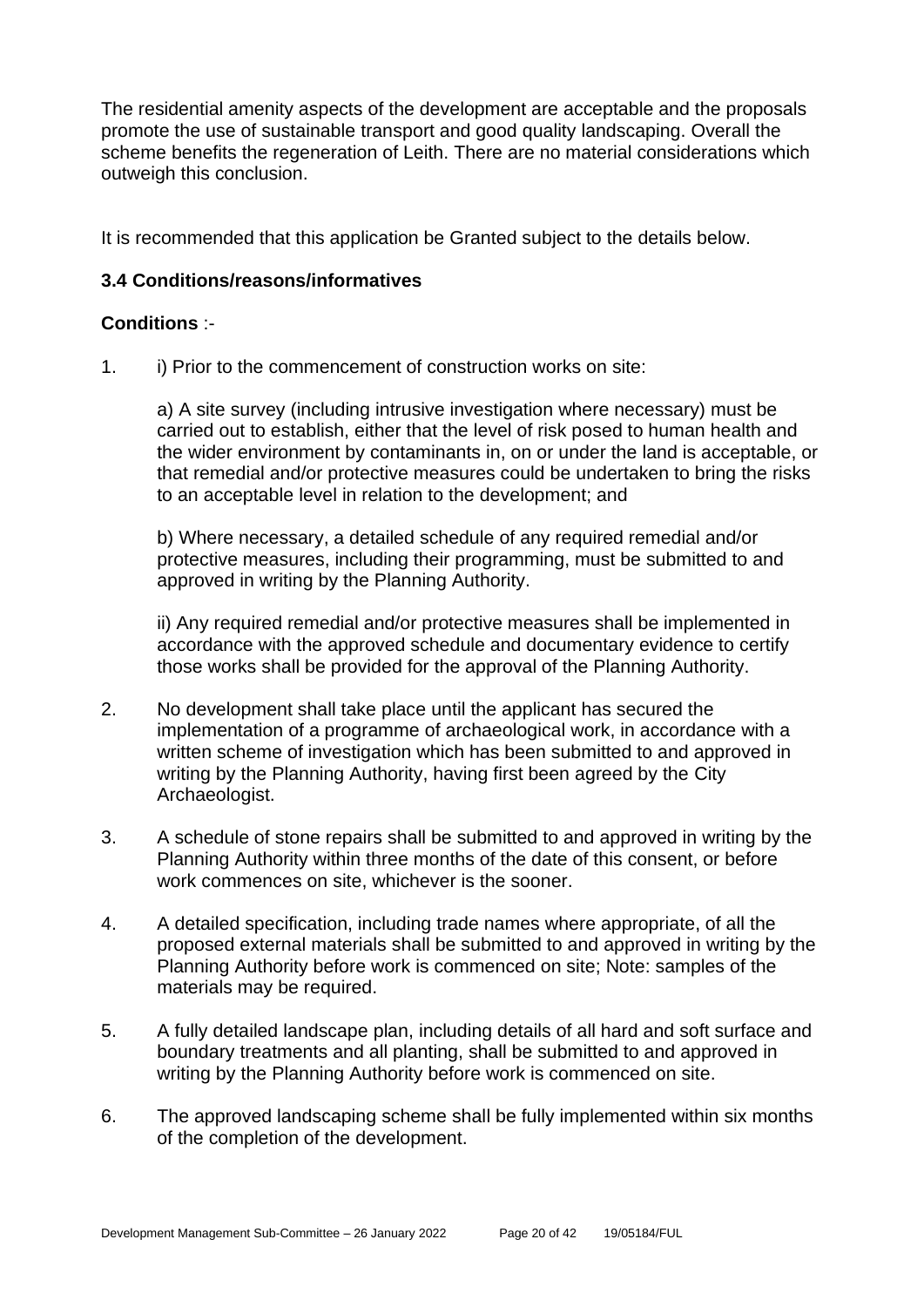7. Prior to the commencement of development, a scheme shall be submitted for the protection of the flats in the John's Lane conversion from noise from the garage opposite. This should include a specification of noise mitigation measures, including full details of any Mechanical Ventilation Heat Recovery (MVHR) System, to ensure no adverse impacts from noise breakout from the garage. The approved scheme shall thereafter be implemented prior to the occupation of the first flats in the John's Lane conversion.

#### **Reasons**:-

- 1. In order to ensure that the site is suitable for redevelopment, given the nature of previous uses/processes on the site.
- 2. In order to safeguard the interests of archaeological heritage.
- 3. In order to safeguard the character of the statutorily listed building.
- 4. Sample/s of the proposed shall be submitted to and approved in writing by the Planning Authority before work commences on site.
- 5. In order to enable the planning authority to consider this/these matter/s in detail.
- 6. In order to ensure that the approved landscaping works are properly established on site.
- 7. To protect the amenity of future occupiers.

#### **Informatives**

It should be noted that:

1. Consent shall not be issued until a suitable legal agreement, including those requiring a financial contribution payable to the City of Edinburgh Council, has been concluded in relation all of those matters identified in the proposed Heads of Terms.

These matters are:

#### **Transport**

£83,000 (based on 35 residential units in Zone 1) to the Edinburgh Tram in line with the approved Tram Line Developer Contributions report. The sum to be indexed as appropriate and the use period to be 10 years from date of payment.

#### Affordable Housing

25% on site provision secured through suitable legal agreement (8 units)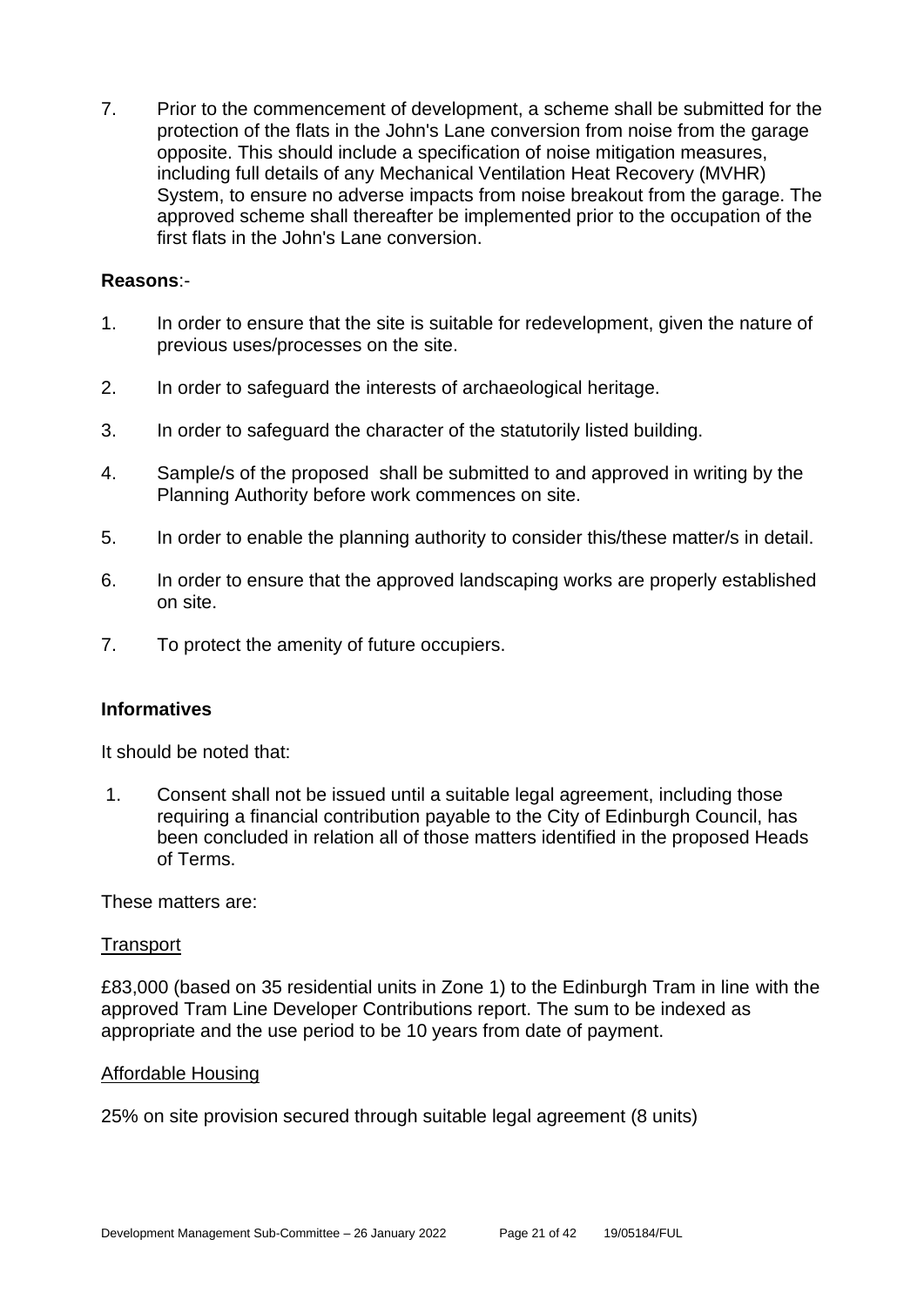#### **Healthcare**

A contribution of £945 per unit is required towards a new surgery in Leith Links. This makes a total of £33075

The legal agreement should be concluded within 6 months of the date of this notice. If not concluded within that 6-month period, a report will be put to committee with a likely recommendation that the application be refused.

- 2. The development hereby permitted shall be commenced no later than the expiration of three years from the date of this consent.
- 3. No development shall take place on the site until a 'Notice of Initiation of Development' has been submitted to the Council stating the intended date on which the development is to commence. Failure to do so constitutes a breach of planning control, under Section 123(1) of the Town and Country Planning (Scotland) Act 1997.
- 4. As soon as practicable upon the completion of the development of the site, as authorised in the associated grant of permission, a 'Notice of Completion of Development' must be given, in writing to the Council.
- 5. The incorporation of swift nesting sites/swift bricks into the scheme is recommended. Further details on swift bricks can be found at www.edinburgh.gov.uk/biodiversity
- 6. The applicant shall confirm that Scottish Water agreement to the scheme has been approved.
- 7. For vegetation or any structure likely to host nesting birds, clearance works should be undertaken outside of the nesting bird season (March - August). If this is not possible, a nesting bird check should be undertaken by an ecologist prior to works commencing. Should it be necessary to clear ground during the bird nesting season the land should be surveyed (no more than 48 hours prior to works) by a suitably qualified ecologist and declared clear of nesting birds before vegetation clearance starts.

# **Financial impact**

#### **4.1 The financial impact has been assessed as follows:**

The application is subject to a legal agreement for developer contributions.

# **Risk, Policy, compliance and governance impact**

**5.1** Provided planning applications are determined in accordance with statutory legislation, the level of risk is low.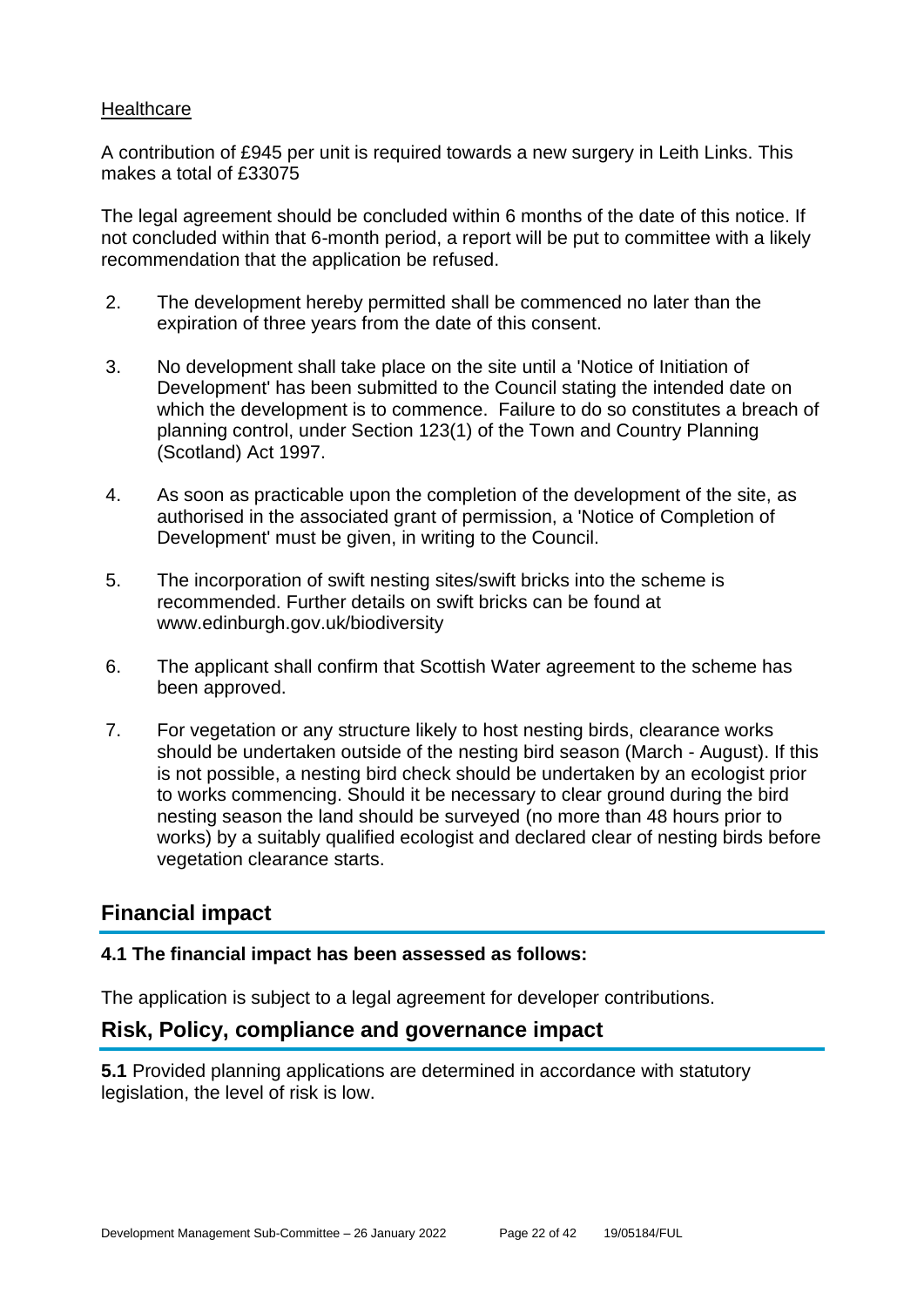# **Equalities impact**

#### **6.1 The equalities impact has been assessed as follows:**

The application has been assessed and has no impact in terms of equalities or human rights.

# **Sustainability impact**

#### **7.1 The sustainability impact has been assessed as follows:**

This application meets the sustainability requirements of the Edinburgh Design Guidance.

# **Consultation and engagement**

#### **8.1 Pre-Application Process**

Pre-application discussions took place on this application.

#### **8.2 Publicity summary of representations and Community Council comments**

Thirty one objection comments, two neutral comments and one support comment have been received.

# **Background reading/external references**

- To view details of the application go to
- [Planning and Building Standards online services](https://citydev-portal.edinburgh.gov.uk/idoxpa-web/search.do?action=simple&searchType=Application)
- [Planning guidelines](http://www.edinburgh.gov.uk/planningguidelines)
- [Conservation Area Character Appraisals](http://www.edinburgh.gov.uk/characterappraisals)
- [Edinburgh Local Development Plan](http://www.edinburgh.gov.uk/localdevelopmentplan)
- **[Scottish Planning Policy](http://www.scotland.gov.uk/Topics/Built-Environment/planning/Policy)**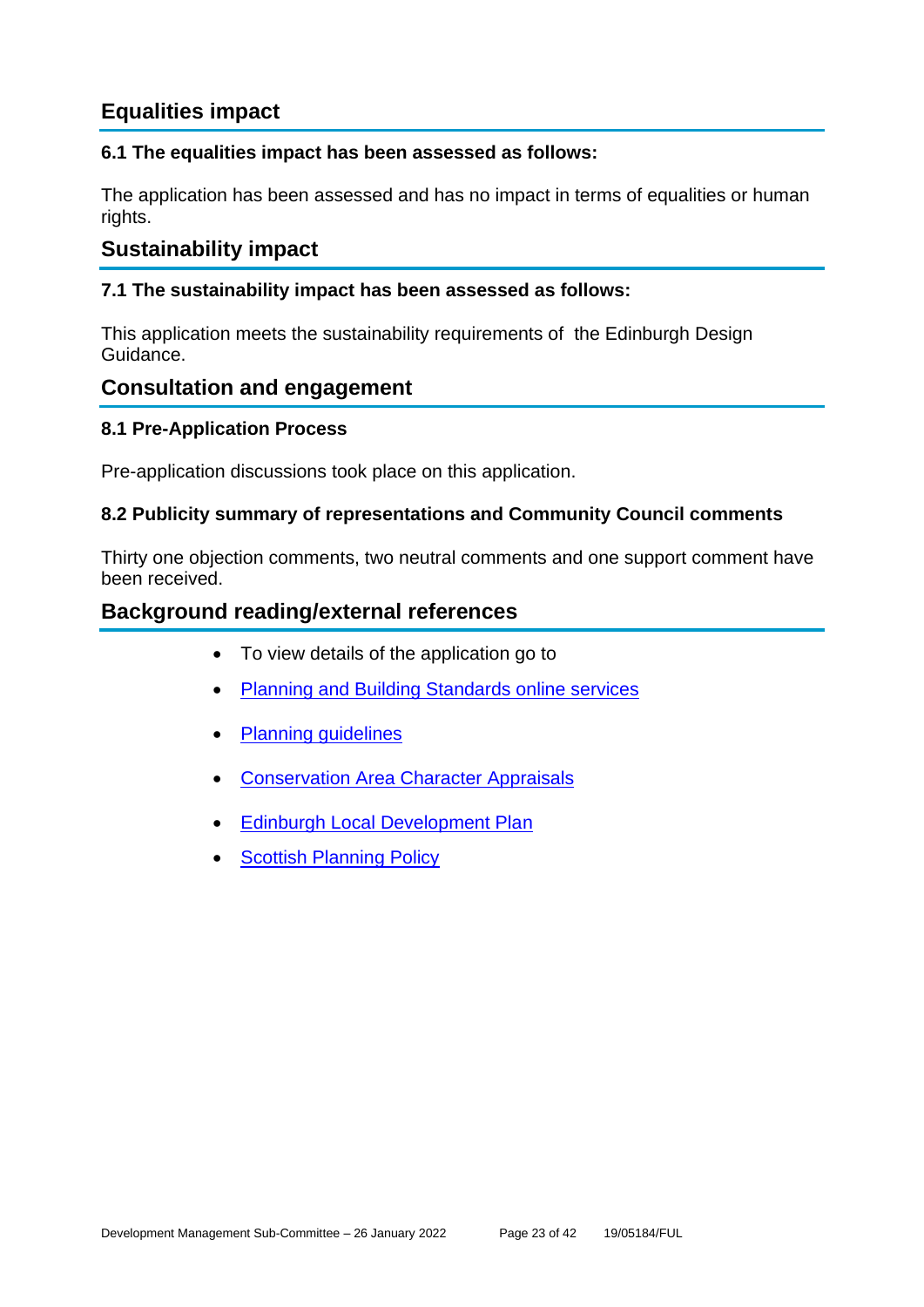| <b>Statutory Development</b><br><b>Plan Provision</b> |                                                           |
|-------------------------------------------------------|-----------------------------------------------------------|
| Date registered                                       | 30 October 2019                                           |
| <b>Drawing numbers/Scheme</b>                         | 01-03, 04E, 05, 10, 11A-13A, 14-15, 16B-17B, 18C,<br>19A, |
|                                                       | Scheme 3                                                  |

**David Givan** Chief Planning Officer PLACE The City of Edinburgh Council

Contact: Nancy Jamieson, Team Manager E-mail:nancy.jamieson@edinburgh.gov.uk

# **Links - Policies**

#### **Relevant Policies:**

#### **Relevant policies of the Local Development Plan.**

LDP Policy Del 1 (Developer Contributions and Infrastructure Delivery) identifies the circumstances in which developer contributions will be required.

LDP Policy Env 3 (Listed Buildings - Setting) identifies the circumstances in which development within the curtilage or affecting the setting of a listed building will be permitted.

LDP Policy Env 4 (Listed Buildings - Alterations and Extensions) identifies the circumstances in which alterations and extensions to listed buildings will be permitted.

LDP Policy Env 6 (Conservation Areas - Development) sets out criteria for assessing development in a conservation area.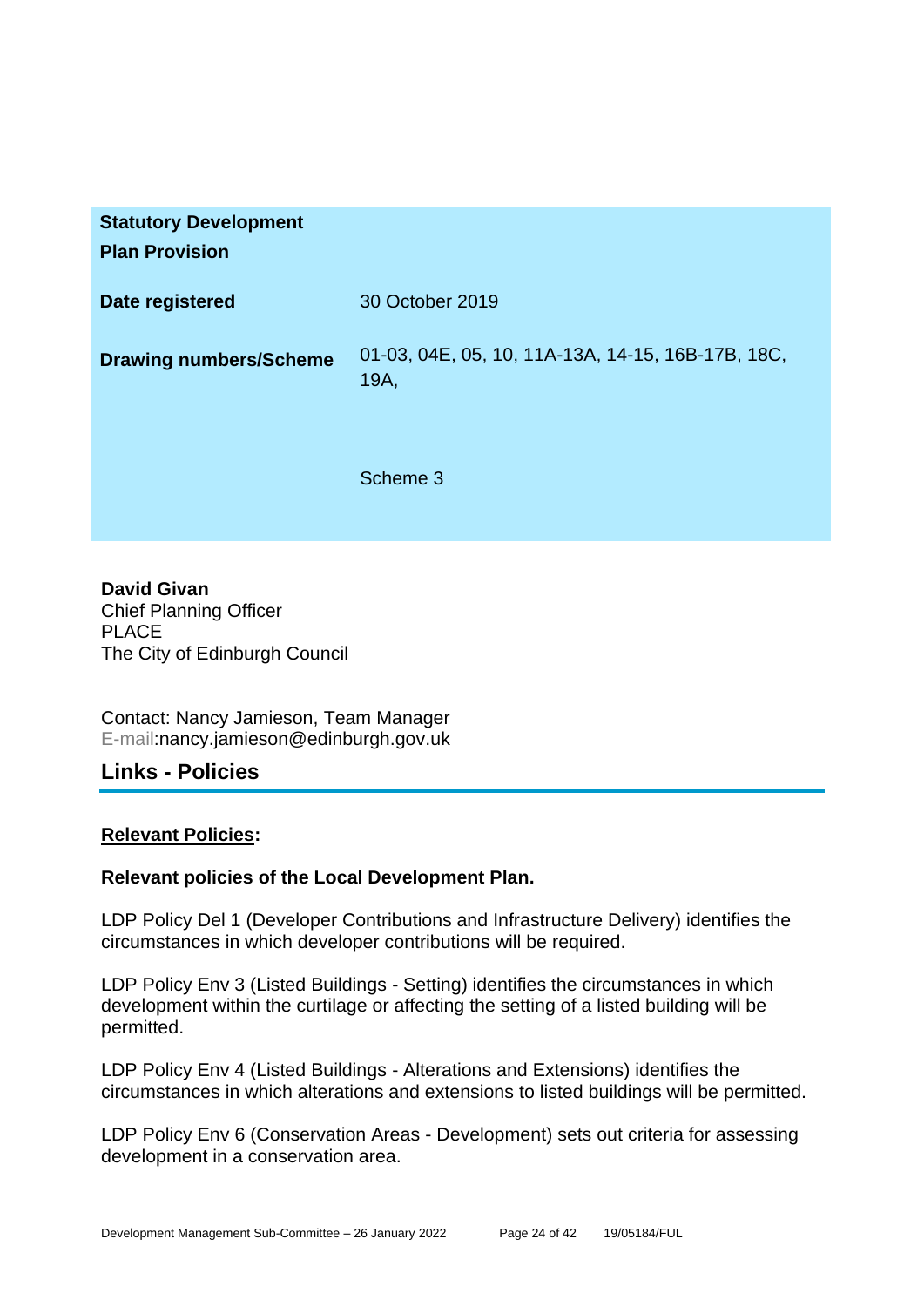LDP Policy Hou 1 (Housing Development) sets criteria for assessing the principle of housing proposals.

LDP Policy Hou 2 (Housing Mix) requires provision of a mix of house types and sizes in new housing developments to meet a range of housing needs.

LDP Policy Hou 3 (Private Green Space in Housing Development) sets out the requirements for the provision of private green space in housing development.

LDP Policy Hou 4 (Housing Density) sets out the factors to be taken into account in assessing density levels in new development.

LDP Policy Hou 5 (Conversion to Housing) sets out the criteria for change of use of existing buildings to housing.

LDP Policy Hou 6 (Affordable Housing) requires 25% affordable housing provision in residential development of twelve or more units.

LDP Policy Tra 2 (Private Car Parking) requires private car parking provision to comply with the parking levels set out in Council guidance, and sets criteria for assessing lower provision.

LDP Policy Tra 3 (Private Cycle Parking) requires cycle parking provision in accordance with standards set out in Council guidance.

LDP Policy Env 8 (Protection of Important Remains) establishes a presumption against development that would adversely affect the site or setting of a Scheduled Ancient Monument or archaeological remains of national importance.

LDP Policy Env 16 (Species Protection) sets out species protection requirements for new development.

LDP Policy Env 21 (Flood Protection) sets criteria for assessing the impact of development on flood protection.

LDP Policy Des 1 (Design Quality and Context) sets general criteria for assessing design quality and requires an overall design concept to be demonstrated.

LDP Policy Des 4 (Development Design - Impact on Setting) sets criteria for assessing the impact of development design against its setting.

LDP Policy Des 5 (Development Design - Amenity) sets criteria for assessing amenity.

LDP Policy Des 6 (Sustainable Buildings) sets criteria for assessing the sustainability of new development.

LDP Policy Des 7 (Layout design) sets criteria for assessing layout design.

LDP Policy Des 8 (Public Realm and Landscape Design) sets criteria for assessing public realm and landscape design.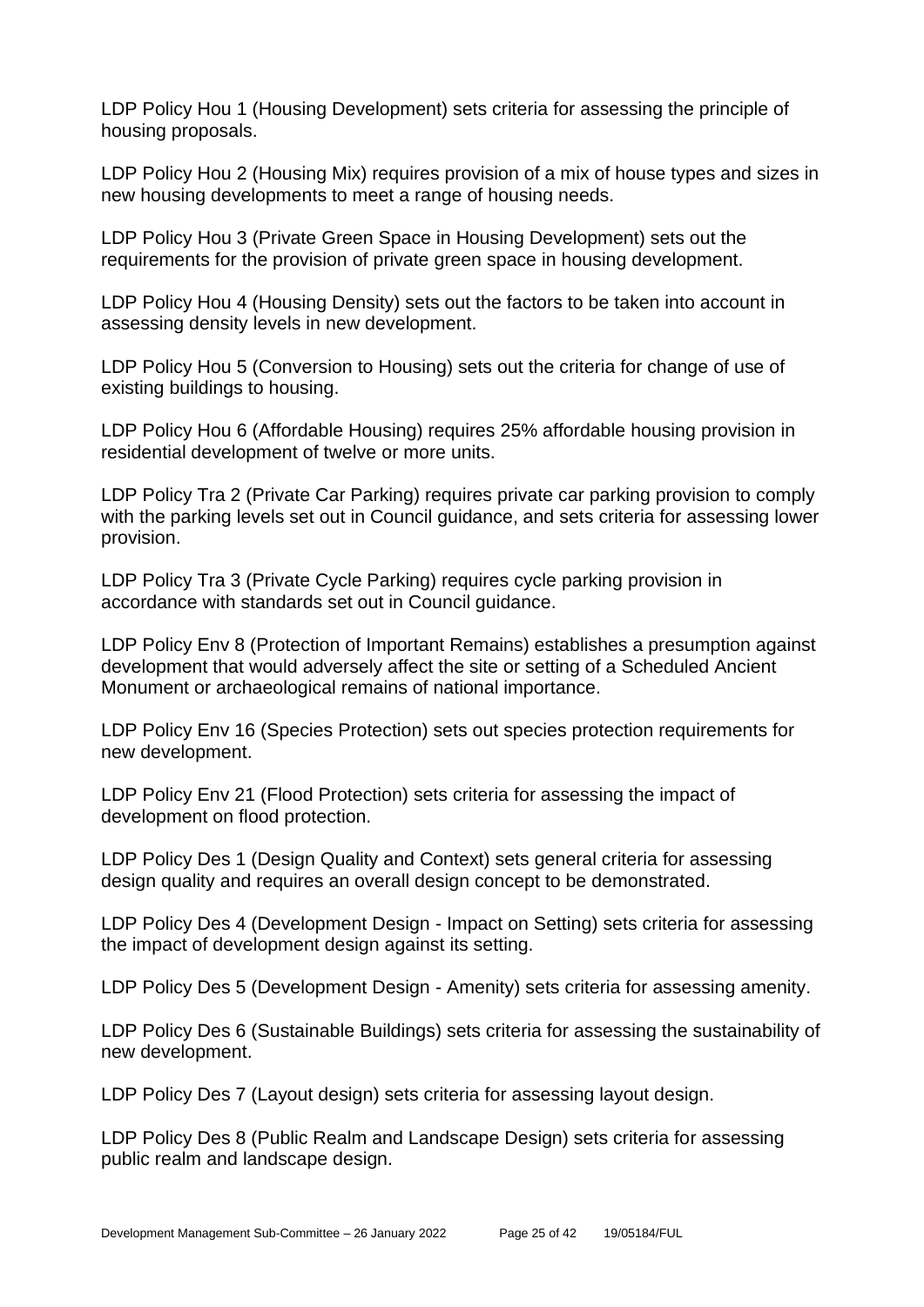#### **Relevant Government Guidance on Historic Environment.**

The Historic Environment Policy for Scotland 2019 outlines Government policy on how we should care for the historic environment when taking planning decisions.

Managing Change in the Historic Environment: Setting sets out Government guidance on the principles that apply to developments affecting the setting of historic assets or places.

Managing Change in the Historic Environment: Use and Adaptation of Listed Buildings sets out Government guidance on the principles that apply to enable the use, the reuse and adaptation of listed buildings.

#### **Relevant Non-Statutory Guidelines**

**The Leith Conservation Area Character Appraisal** emphasises the area's unique and complex architectural character, the concentration of buildings of significant historic and architectural quality, the unifying effect of traditional materials, the multiplicity of land use activities, and the importance of the Water of Leith and Leith Links for their natural heritage, open space and recreational value

LDP Policy Ret 6 (Out-of-Centre Development) identifies the circumstances in which out-of-centre retail development will be permitted.

LDP Policy Emp 1 (Office Development) identifies locations and circumstances in which office development will be permitted.

Scottish Planning Policy (SPP) - The SPP sets out Scottish Government policy on nationally important land use matters and includes subject specific policies on: economic development, town centres and retailing, housing, rural development, coastal planning, fish farming, historic environment, landscape and natural heritage, open space and physical activity, green belts, transport, renewable energy, flooding and drainage, waste management, minerals, on-shore oil and gas, surface coal mining and communications infrastructure.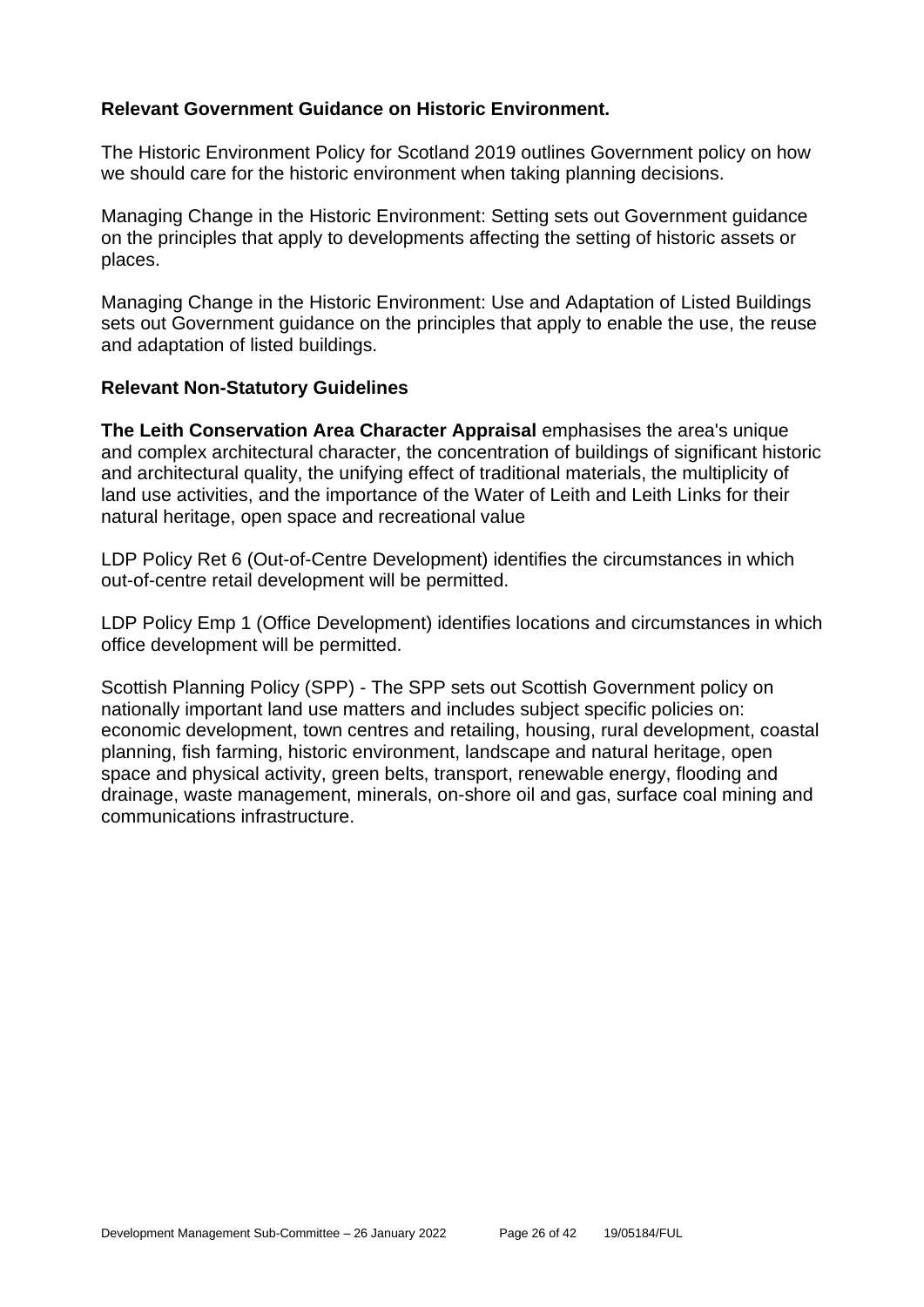# **Appendix 1**

**Application for Planning Permission 19/05184/FUL At 111 - 115 Constitution Street, Edinburgh, EH6 7AE Proposed change of use and redevelopment of 111 Constitution Street and the existing derelict warehouse at 18-25 John's Lane to create an overall development comprising 35 residential units and one class 1 retail unit (as amended).**

# **Consultations**

# **Environmental Protection**

*Environmental Protection have commented on similar proposals for this site recently (17/03056/FUL & 18/05184/FUL)). The site is located on the east side of Constitution Street and at present forms a class 5 motor vehicle maintenance and repair centre. The site is accessed from Constitution Street. The site is presently heavily built up in its centre with low grade garaging units. To the front north west corner of the site lies a small stone structure with a blank gable end facing the street which serves the existing business as office space. The site is bounded to the south by a church with residential development to the north and east and Constitution Street to the west. Immediate neighbouring are residential buildings ranging in height from 2-4 storeys.* 

*The application is for 39 residential flatted dwellings and the applicant has advised to encourage sustainable use of public transport that parking on the site will be limited to 1 parking space which is an improvement from previous applications. The site is near the Bernard Street Air Quality Management Area for nitrogen dioxide. This is a transport related source of pollution. Environmental Protection recommends that the applicant installs an electric vehicle charging point for this space. This will ensure the development is future proofed with regards predicted future transport trends.* 

*The applicant should install an electric vehicle charging point. Edinburgh has made huge progress in encouraging the adoption of electric/hybrid plug-in vehicles, through deployment of extensive charging infrastructure. As plug-in vehicles make up an increasing percentage of the vehicles on our roads, their lack of fuel emissions will contribute to improving air quality and their quieter operation will mean that a major source of noise will decrease. The applicant should install a 7Kw (Type 2 sockets) charging point.*

*The Sustainable Energy Action Plan is the main policy supporting the Council's Electric Vehicle Framework. Increasing the number of plug-in vehicles and charging infrastructure in Edinburgh will provide substantial reductions in road transport emissions.*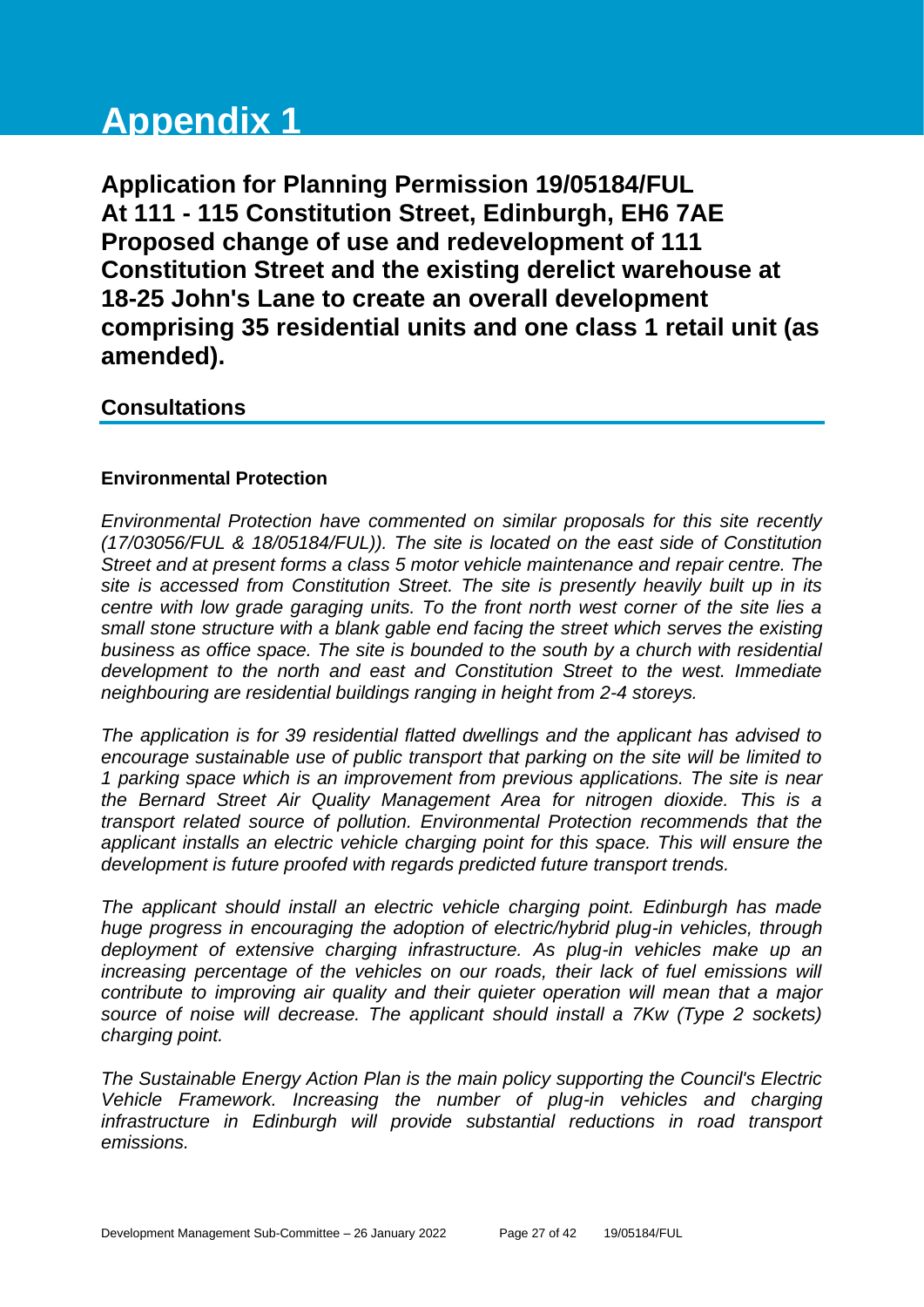*With regards to air quality Environmental Protection will not object to this development. We would encourage the developer to work with Environmnetal Protection to produce a Green Travel Plan which should incorporate the following measures to help mitigate against traffic related air quality impacts associated with the proposed development;*

- *1. It is noted that Car Parking levels are minimum.*
- *2. Car Club facilities (low emission vehicles).*
- *3. Provision of electric vehicle charging facilities.*
- *4. Public transport incentives for residents/employees.*
- *5. Improved cycle/pedestrian facilities and links.*

*If the applicant is proposing an energy centre or centralised boilers they will need to ensure that information is submitted and if required a supporting chimney height calculation as per the Clean Air Act which is anything above 366Kw. The Pollution Prevention and Control (Scotland) Regulations 2012 were amended in December 2017 to transpose the requirements of the Medium Combustion Plant Directive (MCPD - Directive (EU) 2015/2193 of 25 November 2015 on the limitation of emissions of certain pollutants into the air from medium combustion plants). The purpose of the MCPD is to improve air quality. All combustion plant between 1 and 50 MW (net rated thermal input)* will have to register or have a permit from SEPA. Environmental Protection will *require that secondary abatement technology is incorporated into any plant above 1MW (accumulate assessment).*

*The applicant must also demonstrate that they are maximising the use of the potential for onsite renewable energy. The applicant must consider integrating ground /air sourced heat pumps and solar/photovoltaic panels linked to energy storage. The applicant must be made aware of the Zero Carbon targets and the Climate Emergency declaration.*

*Ground conditions relating to potential contaminants in, on or under the soil as affecting the site will require investigation and evaluation, in line with current technical guidance such that the site is (or can be made) suitable for its intended new use/s. Any remediation requirements require to be approved by the Planning & Building Standards service. The investigation, characterisation and remediation of land can normally be addressed through attachment of appropriate conditions to a planning consent (except*  where it is inappropriate to do so, for example where remediation of severe *contamination might not be achievable).* 

*Therefore, Environmental Protection offer no objection subject to the following conditions. We also recommend an informative is attached to any consent regarding electric vehicle charging infrastructure;*

# *Condition*

*i) Prior to the commencement of construction works on site:*

*a) A site survey (including intrusive investigation where necessary) must be carried out to establish, either that the level of risk posed to human health and the wider environment by contaminants in, on or under the land is acceptable, or that remedial and/or protective measures could be undertaken to bring the risks to an acceptable level in relation to the development; and*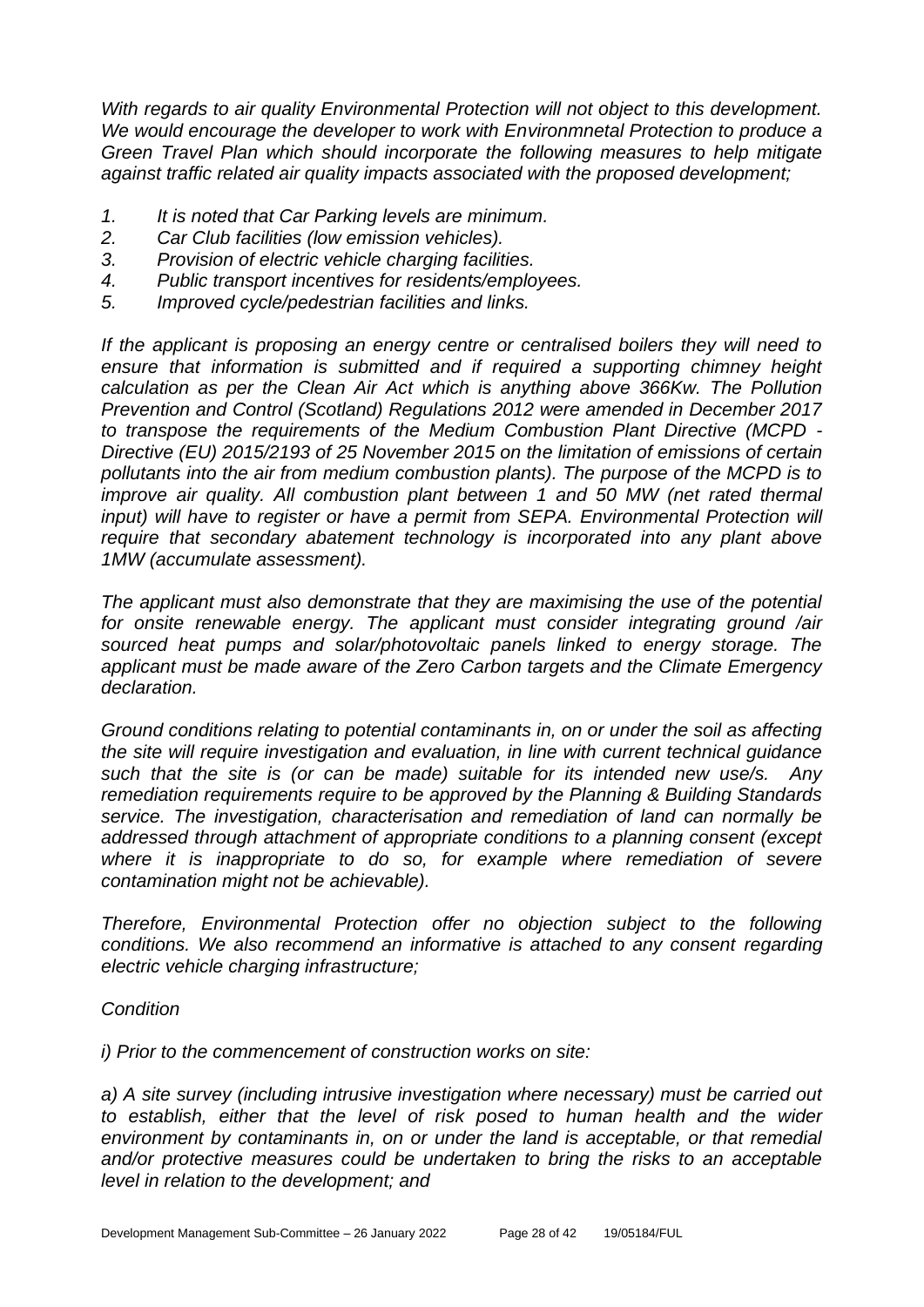*b) Where necessary, a detailed schedule of any required remedial and/or protective measures, including their programming, must be submitted to and approved in writing by the Planning Authority.*

*ii) Any required remedial and/or protective measures shall be implemented in accordance with the approved schedule and documentary evidence to certify those works shall be provided for the approval of the Planning Authority.*

#### *Informative*

*Charging outlet (wall or ground mounted) should be of the following standard:*

*Type 2 (EN62196-2), Mode 3 (EN61851-1) compliant with the ability to supply 7 KW (32 Amps) Single Phase chargers* 

*The applicant will need to provide details of the proposed energy system and confirm compliance with the Clean Air Act.*

#### **Archaeology**

*The site lies within the historic limits of the medieval port and town of Leith, on the eastern side of Constitution Street inserted and developed in the 18th century. The site however is likely to originally have occupied by the rear of medieval burgage plots which extended eastwards from the Kirkgate towards Leith Links. The Kirkgate was established by the 14th century as the main medieval route into the port from Edinburgh, though it probably followed the line of an earlier medieval route. Archaeological evidence from the recent excavations along Constitution Street supports the development of this area from the 13th/14th centuries.* 

*Significantly however, this development overlies the remains of the port's town defences, initially constructed to defend the town during the English Siege of 1559-60. These defences were significantly enhanced during the 1640s across the eastern side. These defences, some of the first of their kind in Scotland, played an important role not only in the historic military events requiring their construction but all so had a major impact on the size, scale and layout of the post-medieval town. The fortifications remained an important landmark and defined the limits of the town up until the Georgian expansion of the town in the latter half of the 18th century. In particular the site occupies the central part of a large bastion constructed as part of the mid-17th century refortifications.*

*The buildings occupying the site appear all to date from the early to mid-19th century, with building No.111 fronting onto Constitution Street constructed as a possible stables/coach house between 1849 & 1876. However, in parts this building may predate the 1st Edition plan of 1849. The C-listed warehousing at 18-25 Johns Lane, contrary to the HES Listing, are first shown on Kirkwood's 1817 plan of Edinburgh and are therefore 20-30 years older than recorded.* 

*Based on the historical and archaeological evidence the site contains a range of 19th century commercial buildings of historic significance (111 Consitution Street, 18-25*  Johns Lane, 17 John's Lane) and also occurs within an area of potential national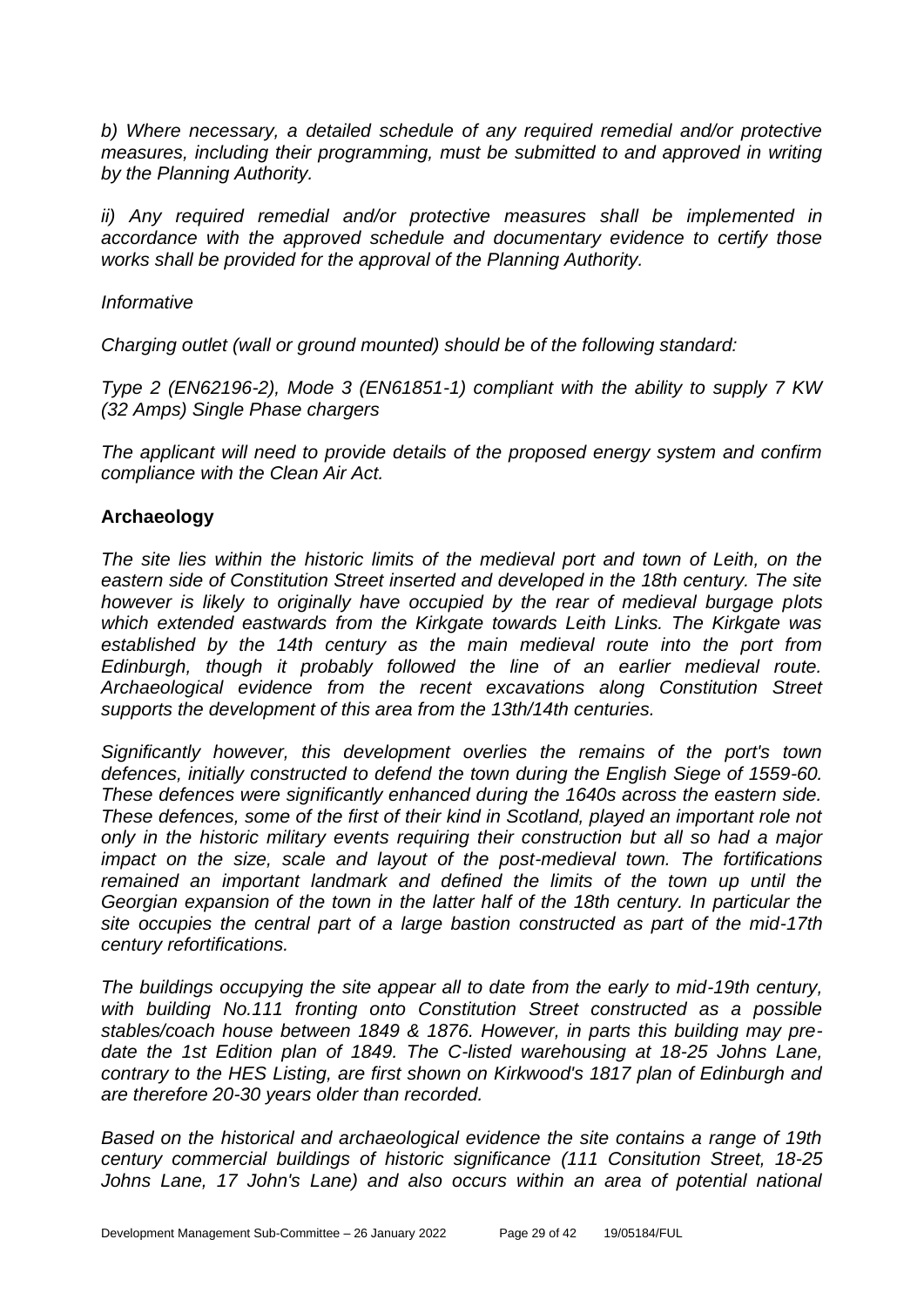*archaeological significance. Accordingly, this application must be considered under terms Scottish Government's Our Place in Time (OPIT), Scottish Planning Policy (SPP), Historic Environment Scotland's Policy Statement (HESPS) 2016 and Archaeology Strategy and CEC's Edinburgh Local Development Plan (2016) Policies ENV5, ENV6, ENV8 & ENV9. The aim should be to preserve archaeological remains in situ as a first option, but alternatively where this is not possible, archaeological excavation or an appropriate level of recording may be an acceptable alternative.*

#### *Historic Buildings*

*It is welcomed that proposed scheme will see the retention and reuse of the site's historic buildings;111 Constitution Street, the C-Listed warehouse of 18-22 John's Lane and 17 John's Lane. Not only are these buildings in of themselves historically significant as survivals from the port's Victorian industrial past but they also contribute significantly to the character of Leith's Conservation area and townscape. Although the loss of the late-19th/20th century garages are not of thought to be significant, they will also require archaeological recording as they may contain earlier building fabric.* 

*Overall the proposals will have significant archaeological impacts to the site's buildings, including demolition, downtakings and associated internal repairs and changes. It is essential therefore that detailed historic building surveys (internal and external elevations and plans, photographic and written survey and analysis) of all the surviving buildings is undertaken prior to and during any such work, in order to provide a permanent record of this historic buildings. Structural timbers will also be recorded for evidence of construction, for reuse (in particular the reuse ship timbers) and suitability for dendrochronology.* 

*In addition, demolition shall be limited in the first instance to above ground works only, with no grubbing up of wall foundations nor ground floor surfaces. This is in order to avoid any impacts upon the sites potentially nationally significant buried archaeological remains until the results of the phase 1 works have been undertaken and issues pertaining to preservation in situ resolved (see following section Buried Archaeology).*

#### *Buried Archaeology*

*As stated this site is regarded as being of archaeological significance primarily in terms of overlying the remains of Leith's 16th & 17th century town defences but also in terms of its medieval and 18-20th century industrial/commercial heritage. The proposed development will require extensive excavations in terms of construction, landscaping, utilities etc. The 2008-9 excavations in Consitution Street opposite the graveyard for South Leith Church, in addition to the medieval graveyard uncovered the remains of the 16th century fortifications and evidence for the medieval development of the area. It is therefore likely that this site will also contain similar important evidence along with the remains of the later 17th century refortifications.* 

*Accordingly, it is essential that if consent is granted that as part of the overall archaeological mitigation that a programme of archaeological excavation is undertaken prior to development. This will see a phased archaeological programme of works, the initial phase being an archaeological evaluation up to a maximum of 10% of the site post demolition. The results of which would allow for the production of appropriate, more detailed mitigation strategies to be drawn up to ensure the preservation and full excavation, recording and analysis of any further surviving archaeological remains.*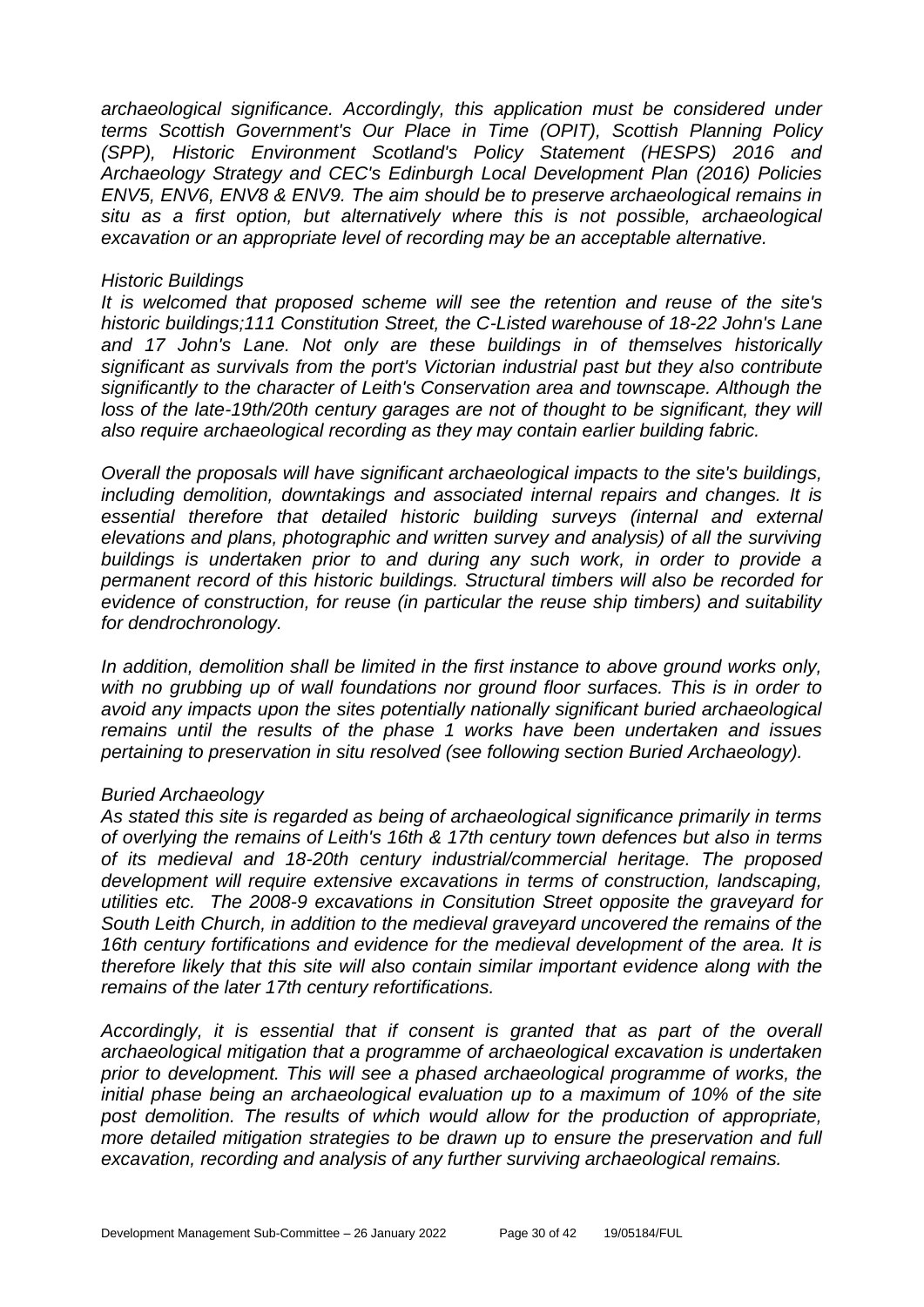#### *Archaeological Public Engagement*

*Further given the potential importance of these remains in terms of Leith and Edinburgh, it is recommended that the programme of archaeological works contain provision for programme of public/community engagement (e.g. site open days, viewing points, temporary interpretation boards) the scope of which will be agreed with CECAS.* 

*Such mitigation should be secured by the following condition;* 

*'No demolition nor development shall take place on the site until the applicant has secured the implementation of a programme of archaeological work (historic building recording, preservation, excavation, pubic engagement, analysis & reporting, publication) in accordance with a written scheme of investigation which has been submitted by the applicant and approved by the Planning Authority.'* 

*The work would be carried out by a professional archaeological organisation, either working to a brief prepared by CECAS or through a written scheme of investigation submitted to and agreed by CECAS for the site. Responsibility for the execution and resourcing of the programme of archaeological works and for the archiving and appropriate level of publication of the results lies with the applicant.*

#### **Waste Planning**

*As this is to be a residential development waste and Fleet Services would be expected to be the service provider for the collection of domestic waste (Only). We would require further input to the points raised below in conjunction with our instruction for architects guidence to ensure waste and recycling requirements have been fully considered.*

*1. Detailed plan of any bin stores on the development in line with our guidance, please highlight we do not uplift from the lane at the rear of this property and a waste strategy must be included within the development.*

*2. Confirmation on number of bin stores and the units/flats using each/the bin store to agree quantity of bins.*

*3. Detail/agreement on pull distances and drop kerbs at the collection points.*

#### **Roads Authority**

*No objections to the application subject to the following being included as conditions or informatives as appropriate:*

*1. Contribute the sum of £83,000 (based on 35 residential units in Zone 1) to the Edinburgh Tram in line with the approved Tram Line Developer Contributions report. The sum to be indexed as appropriate and the use period to be 10 years from date of payment. See Note*

*below;*

*2. The applicant should consider contributing to the provision of car club vehicles in the area;*

*3. The applicant should consider developing a Travel Plan including provision of public transport travel passes, a Welcome Pack, a high-quality map of the neighbourhood (showing cycling, walking and public transport routes to key local facilities), and timetables for local public transport.*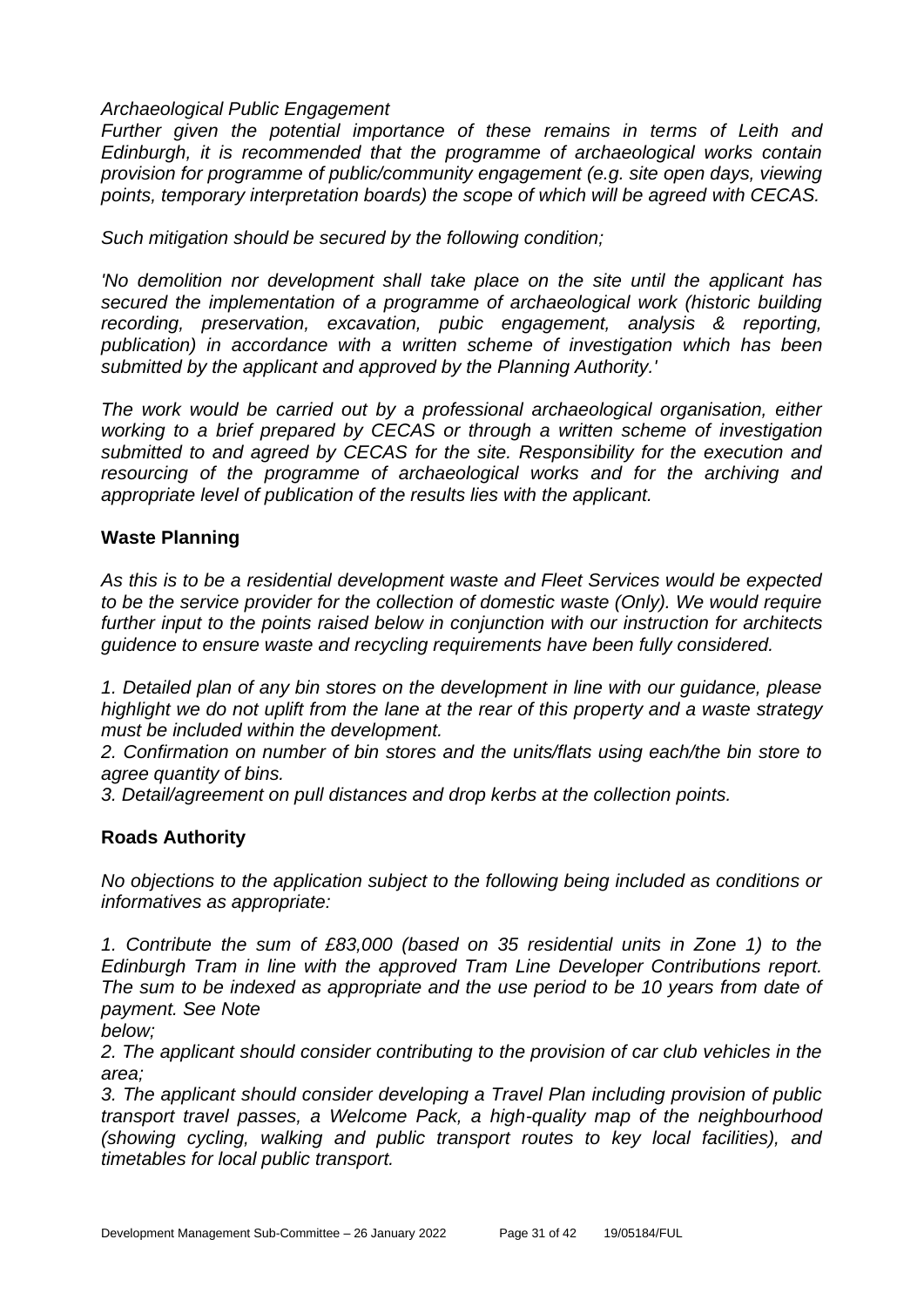#### *Note:*

*- The 1,081m² GFA existing warehousing, being converted to 20 residential units, is below the threshold for tram contributions and therefore there is no reduction for the existing use;*

*- The proposed 63 cycle parking spaces and single car parking space are considered acceptable. Additional visitor cycle parking is proposed*

### **Flood Planning**

*We accept the proposed FFLs of 6.05m adjacent to John's Lane are above SEPA's recommended FFL of 6m. Based on the agent's email assuming the applicant will undertake maintenance, we've used this for the basis of determination.* 

*Please keep us updated of progress in receiving acceptance of the proposed connection to Scottish Water's wastewater network. We would request this prior to determination.*

#### **Affordable Housing**

*1. Introduction*

*Housing Management and Development are the consultee for Affordable Housing. Housing provision is assessed to ensure it meets the requirements of the city's Affordable Housing Policy (AHP).*

*- Policy Hou 6 Affordable Housing in the Edinburgh Local Development Plan states that planning permission for residential development, including conversions, consisting of 12 or more units should include provision for affordable housing.* 

*- 25% of the total number of units proposed should be affordable housing.* 

*- The Council has published Affordable Housing Guidance which sets out the requirements of the AHP, and the guidance can be downloaded here:*

*https://www.edinburgh.gov.uk/affordable-homes/affordable-housing-policy/1*

*2. Affordable Housing Provision*

*This application is for a development consisting of up to 35 homes and as such the AHP will apply.* 

*There will be an AHP requirement for a minimum of 25% (8.75) homes of approved affordable tenures. If delivered onsite this would be rounded down to eight affordable homes, as set out in Affordable Housing Policy Guidance. The Affordable Housing Policy guidance sets out that the affordable housing should be a representative mix of the market housing being provided across the site.* 

*Our guidance asks that applicants enter into an early dialogue with us and our Registered Social Landlord (RSL) partners to ensure that the design of affordable housing can be informed by guidance such as Housing for Varying Needs and the*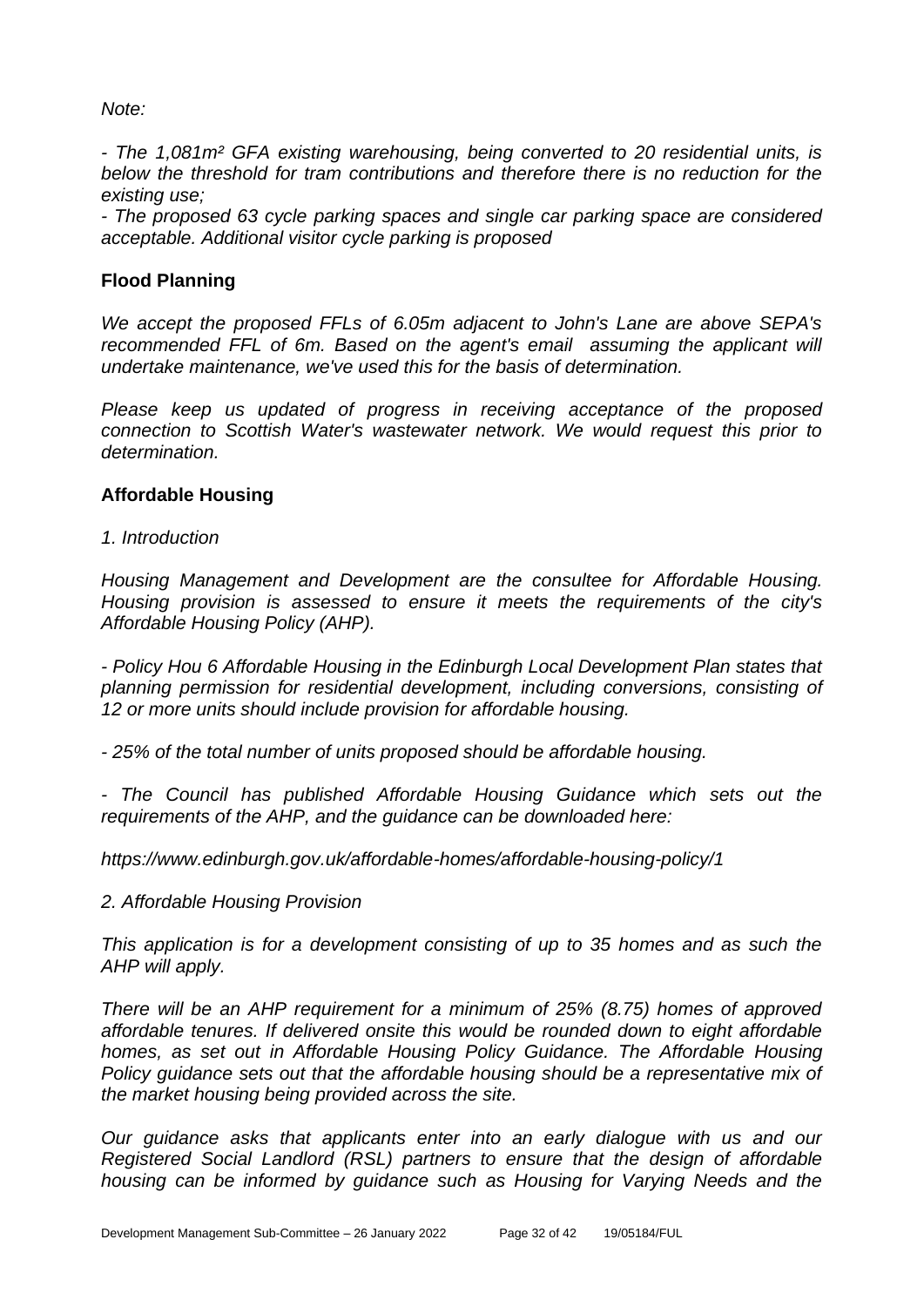*relevant Housing Association Design Guides. The applicant has been working with Hillcrest Housing Association to find an onsite affordable housing solution.*

*The development consists of a mix of new build and conversion/refurbishment of the existing building. Conversions are typically not suited to be affordable housing because of issues relating to cost, management and maintenance, and insurance reasons. The restrictions of an existing build form often mean these homes are not able to be converted to be suitable for people with particular needs. For these reasons, onsite affordable housing will need to be located within the new build element.*

*The affordable homes located within the newbuild blocks includes a mix of four 1 bedroom affordable homes and four 2 bedroom affordable homes, which is largely representative of the wider development of studios, one bedroom homes and two bedroom homes. There are no studio apartments included within the affordable housing and this is welcomed as studio apartments are not eligible for grant funding and therefore would not be suitable for an RSL.* 

*Onsite delivery of affordable housing and homes for social rented are prioritised in our guidance, to reflect the greatest housing need in the city. The policy sets out the aspiration that 70% of new affordable housing should be social rent. A revised Affordable Housing Statement has been submitted by the applicant which sets out the applicants engagement with a RSL and that delivery of social rented homes is being explored.* 

*Should onsite affordable housing not be viable, payment of a Commuted Sum would be required. Based on recent commuted sums agreed for other developments across the City, the Council's Estates Team estimate that a sum is likely to be in the region of £45,000 per unit for the 8.75 affordable homes contribution. The actual sum would be established independently by the District Valuer and would be secured by a Section 75 Legal Agreement.*

#### *3. Summary*

*There will be an AHP requirement for a minimum of 25% (8.75) homes of approved affordable tenures. If delivered onsite this would be rounded down to eight affordable homes, as set out in Affordable Housing Policy Guidance. The applicant has engaged positively with the Council and a RSL to identify a way to deliver onsite affordable housing.*

*A mix of one and two bed affordable homes is proposed. No studio apartments have been included in the affordable housing and this is welcomed.* 

*Should onsite affordable housing not be viable then the applicant will be required to engage with the District Valuer so that a commuted sum can be established. The sum would be secured through Section 75 Legal Agreement.*

#### **Children and Families**

*The Council's Supplementary Guidance on 'Developer Contributions and Infrastructure Delivery' states that no contribution towards education infrastructure is required from*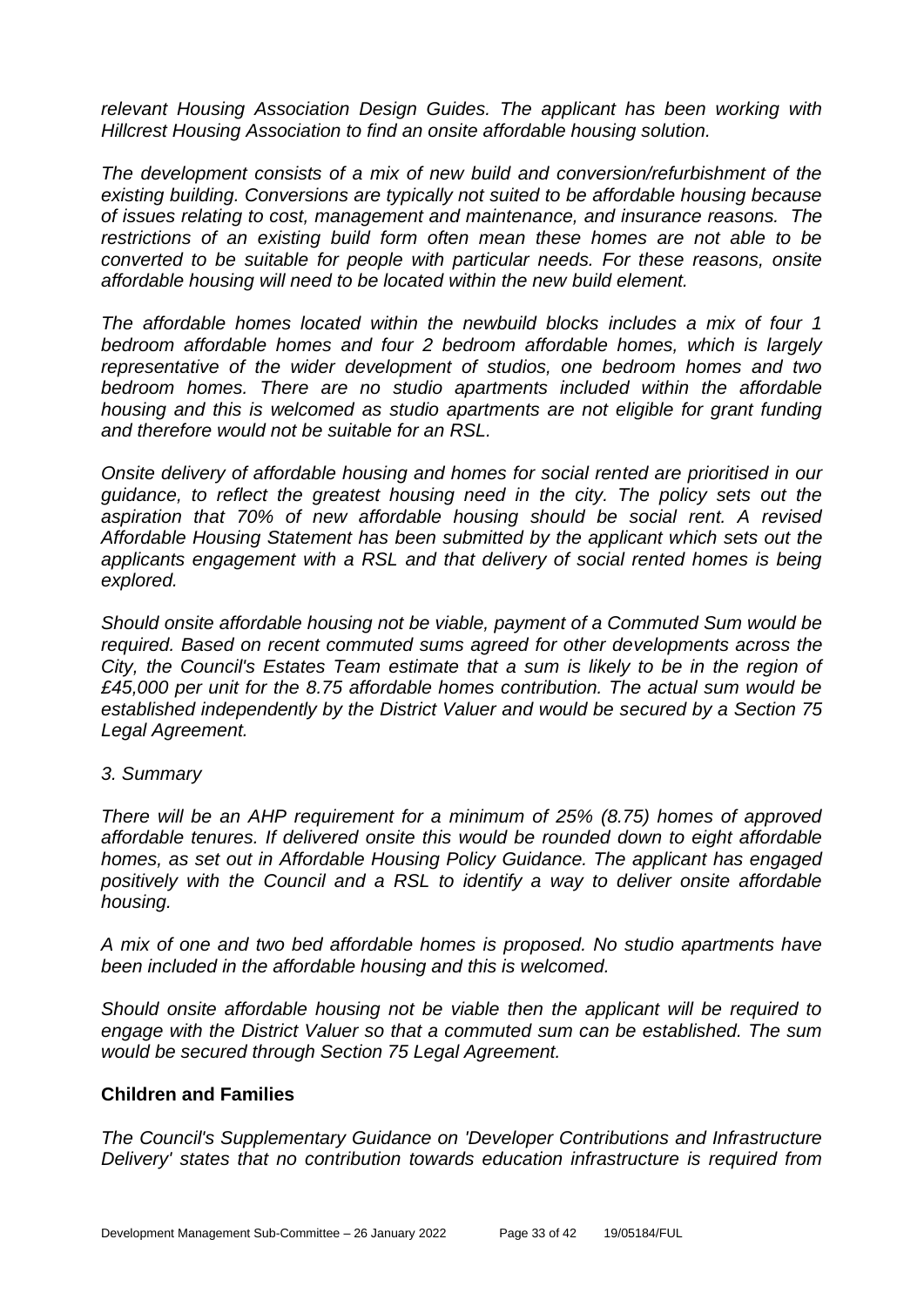*developments that are not expected to generate at least one additional primary school pupil.*

*The accommodation schedule submitted with the planning application indicates that 26 of the 39 flats will be studios or only have one bedroom. These have been excluded from the assessment.*

*Using the pupil generation rates set out in the Supplementary Guidance, the development of 13 flats is not expected to generate at least one additional pupil. A contribution towards education infrastructure is therefore not required.*

#### **Leith Links Community Council**

*Leith Links Community Council (LLCC) hereby objects to this planning application*

*Our Objection is presented in 4 different sections*

- *1. Comments from LLCC*
- *2. Comments from local resident 'A'*
- *3. Comments from local resident 'B'*
- *4. Accompanying statement from LLCC*

*PART 1: Comments from LLCC*

*This proposal is an improvement upon the same applicant's earlier plans for the site. There are some good things about these proposals:*

*- Bringing the semi-derelict warehouse on John's Lane back into use is potentially a good thing.*

*- Reducing the number of flats and including more greenspace is a sign that things are moving in the right direction.*

*- Including two commercial units in the revised plan for the Latto's garage site is an improvement on the previous withdrawn plans which completely eliminated all commercial function.*

*However these improved proposals still fall a long way short of a scheme that would be sympathetic to the site and neighbourhood and acceptable to the local community. The development is too dense, the units are too small, and arguably, better ideas for the site's use*

*overall (rather than just 'packing' it with miniature units with little light or space) would surely spring to many minds, given the chance of a wider community engagement about it. See also PART 4*

*(Accompanying Statement) below.*

*The proposed development falls short on a number of counts, either failing to meet or contravening City of Edinburgh policies /guidelines:*

*LDP Policy Env 6: states*

*Development within a conservation area or affecting its setting will be permitted which a)"preserves or enhances the special character or appearance of the conservation area*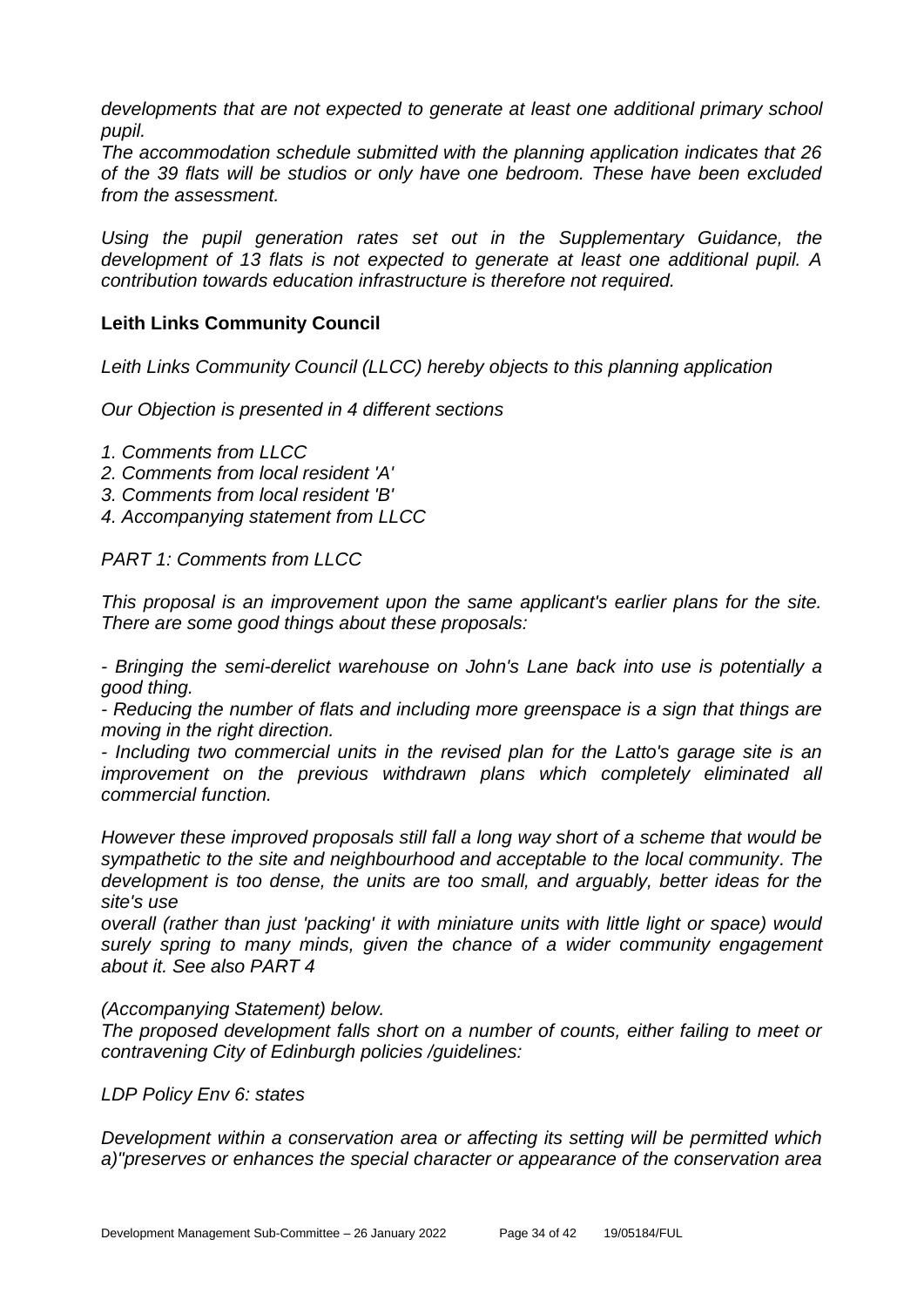*and is consistent with the relevant conservation area character appraisal" ....and ... c)"which*

*demonstrates high standards of design and utilises materials appropriate to the historic environment."*

*In our view, the current proposal fails to meet either condition.*

*Commercial / Employment use: Latto's garage is a thriving and popular business, in keeping with the nature and grain of this neighbourhood in a mixed use locality in the conservation area. These sites have always had industry/employment as part of their use. The Design and Access Statement claims the development would be "complementary to existing uses and sustainable" but we would dispute this claim how is completely removing this business and employment use complementary or sustainable?*

*The very substantial increase in small residential units proposed by this development could be detrimental to the neighbourhood and community in the heart of the conservation area.*

*The proposal also fails to meet the requirements of LDP Policy Hou 2 Housing Mix*

*The Council will "seek the provision of a mix of house types and sizes where practical, to meet a range of housing needs, including those of families, older people and people with special needs, and having regard to the character of the surrounding area and its accessibility."*

*This proposal includes mainly one bedroom flats and studio flats, with only a few 2 bedroom, and none large, therefore would not cater for growing families and is unlikely to attract long-term tenants such as key workers. The development would therefore not add positively, in a balanced way, to the stability, social mix and diversity of the local neighbourhood.*

#### *Policy HOU 4 - Density*

*"The Council will seek an appropriate density of development on each site having regard to:*

*- its characteristics and those of the surrounding area*

*- the need to create an attractive residential environment and safeguard living conditions within the*

*development ...."*

*The proposed development is very dense, in comparison with neighbouring traditional tenements. It proposes a high number of small and tightly packed individual units. Many of the units are extremely small - over 50% are less than 50sqm, with some as tiny as 36sqm ¬- with restricted space and light. We think a redesign should be required that increases the size of the units and reduces the density of the development overall.*

#### *Policy Hou 6 Affordable Housing*

*"Planning permission for residential development, including conversions, consisting of 12 or more units should include provision for affordable housing amounting to 25% of the total number of units proposed. For proposals of 20 or more dwellings, the provision should normally be on-site.*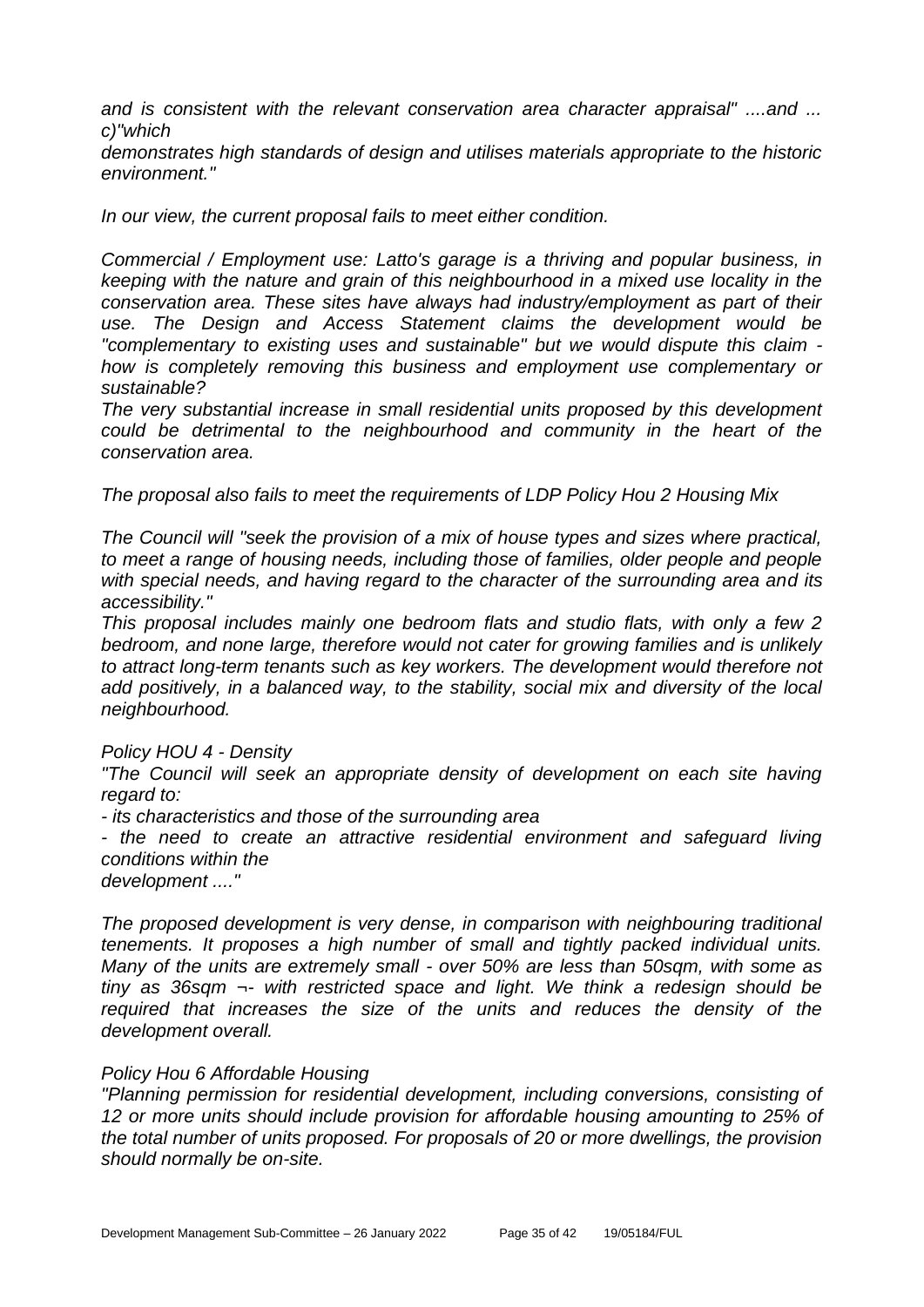*Whenever practical, the affordable housing should be integrated with the market housing."*

*This development does not include affordable housing, but suggests negotiating a 'commuted sum payment in lieu'. We find this unacceptable as it does not contribute to the amenity of the immediate local area.*

#### *Effects on future occupier amenity*

*This very dense development proposes a high number of small and tightly packed individual units. Because so many of the units are extremely small - over 50% are less than 50sqm - with restricted space and light, the amenity of future residents is severely compromised.*

*This together with combined LBC applications relating to St. John's Lane do not appear to meet ELDP requirements.*

#### *Effects on amenity of existing residents:*

*We are concerned about overshadowing by the new 4 storey building, particularly at lower storeys on the North side, affecting the amenity of existing residences to the North, and of future residents at John's Lane and. We note that the applicant has not provided the requisite overshadowing, sun and daylighting studies in relation to both proposed and existing buildings. City of Edinburgh Council should request these before the application can be considered.*

*The design strongly suggests that this development will be used for temporary accommodation, either for folk in transit, or possibly for air b'n'b type visitors. We have enough of this already in Leith - as is acknowledged by the city council - and certainly more than enough of the B&B type offering that this particular landowner offers, in large amount, in the local area.*

*PART 2: Comments from local resident 'A'*

*From a local Resident 'A' (who wishes to remain anonymous but has asked LLCC to submit their comments in full):*

*Applicable policies: Del 1,Des 1-13Env 2-4,Env 7-9,Env 12,Env 16,Env 18-22,Hou 1- 7,Hou 9-*

*10,Ret 1,Ret 6,Ret 8,Ret 10-11,Tra 1- 4,Tra 6,Tra 8-9,Tra 11,RS 1,RS 4,RS 6-7*

#### *Material Considerations: Des 1-13*

*- It could be argued that the new buildings proposed have a detrimental effect on the quality and character of the surrounding area due to the walling materials proposed. There is very little brickwork in the immediate vicinity, and no 'bronze' cladding that I'm aware of. While these materials may not constitute a particular concern if used sparingly, in this instance they are the prevailing finish on all of the new buildings. Material quality concerns also exist over the 'bronze coloured aluminium cladding'.*

*- In my opinion the addition of the large dormers to the listed building on John's Lane significantly alter the character of the building and make the existing central gables subservient, or at least significantly less prominent. I appreciate that this building is currently derelict, and that LBC approval has already been granted, however I feel that the conversion could be handled more sympathetically.*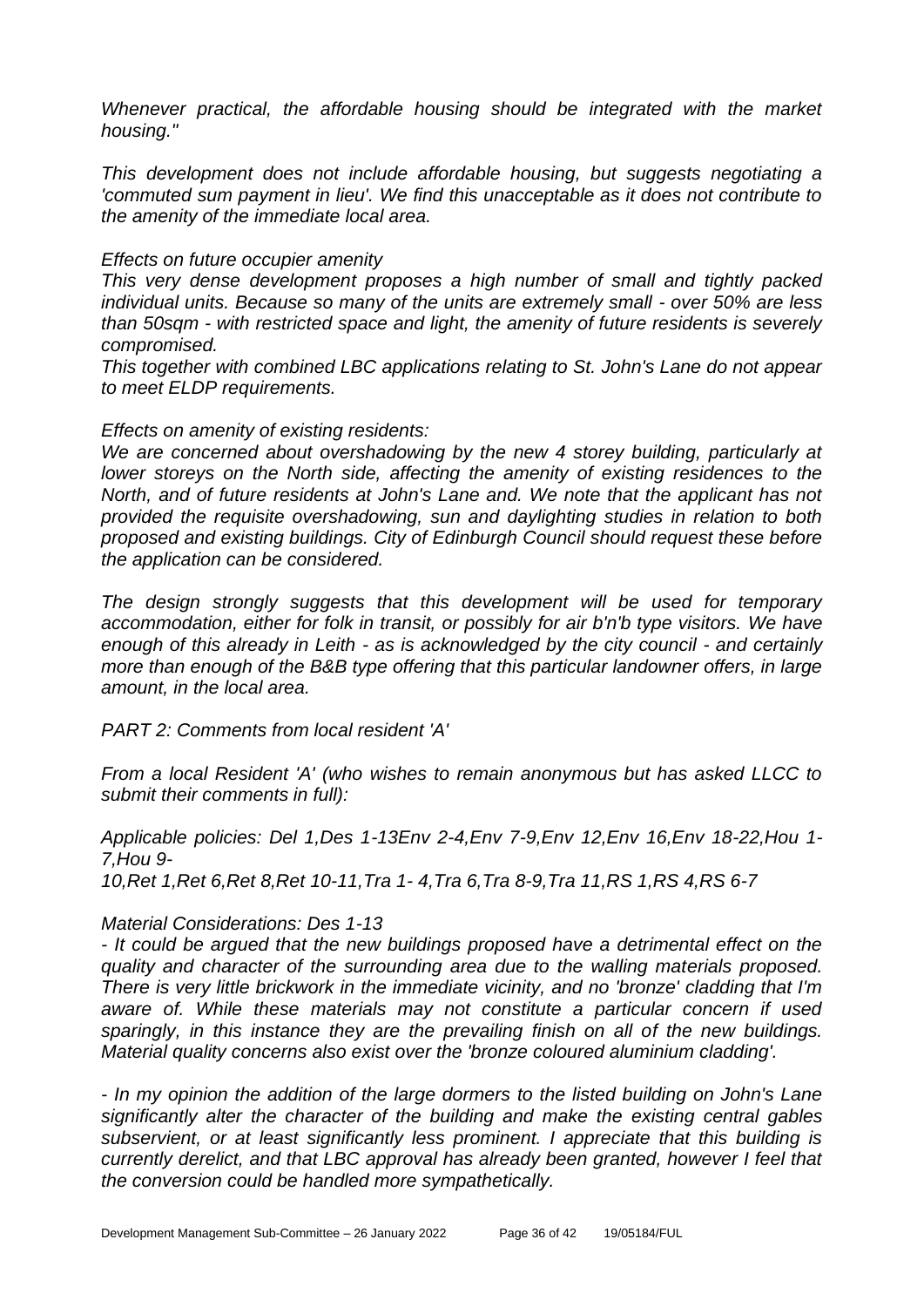*- I note that 'bronze' cladding is proposed to the new build area of the site and 'zinc' cladding to the listed building conversion. There would be a more cohesive relationship between the old and new sections of the site if these materials could be standardised throughout.*

*- The relationship between the proposed new 4-storey building and the adjacent existing hipped roof of the category B and C listed buildings to the North appears awkward. Consideration should be given to limiting the extent of the 4-storey accommodation or reconsidering the roof design to provide a more amicable relationship with the existing neighbouring property.*

*- The pended area between the two landscaped courtyards is excessive and has the*  potential to become a dark and forgotten space, with little natural surveillance making it *susceptible to antisocial behaviour.*

*- The 4-storey section of the development has an overbearing presence on the adjacent proposedunits, particularly N1, N2 & N5 with potential for overlooking which is detrimental to the amenity of these residents. Acceptable levels of daylighting to the habitable rooms of these units would also be questionable - it does not appear that a daylighting study has been carried out thus far.*

*- Refuse storage and collection arrangements are not in accordance with City of Edinburgh Council's own design guidance - more than 10m pull to collection points, more than 30m travel distance from residential properties to storage areas, no turning head facility on the (assumed to be) non-adopted John's Lane.*

*- No indication provided of any low/zero carbon technology. Should this take the form of PV arrays or air-sourced heat pumps, the visual effect should be considered as a material consideration and therefore the extent of visible LZCT should be indicated on the application drawings.*

*- Classification restrictions should apply to the proposed commercial unit operations to protect the amenity of the future residents and existing neighbouring properties.*

*- No indication provided of any Sustainable Urban Drainage System (SUDS) provision or consideration of water conservation measures. Presumably the nature of the development would lead to additional water run-off from the site and therefore proposals for SUDS should be clarified.*

*- A detailed hard & soft landscape design has not been provided for review.* 

*Env 2-4, 7-9, 12, 16, 18-22*

*- The proposed new 3-storey building fronting Constitution Street does not appropriately fit into the setting of the category B listed St. James Church Officer's House at 119 Constitution Street in terms of its overall mass and overbearing nature, particularly where it appears to incorporate a gable built directly against the Church Officer's House boundary, creating a looming effect over the 2-storey listed building.*

*- The Southern end of the 4-storey block appears to be built tight to the category B listed boundary wall with St. James Church to the South. Proposals should be clarified as to how the structural integrity of this wall is to be maintained and protected from significant undermining during construction.*

*- In my view, construction of the dormers to the listed building on John's Lane (as discussed above) contribute to the diminution of the existing Architectural features and interest.*

*- Given the historic nature of the surrounding conservation area, a pre-development archaeological desk top study and/or Written Scheme of Investigation (WSI) would be prudent to protect any archaeological legacy findings.*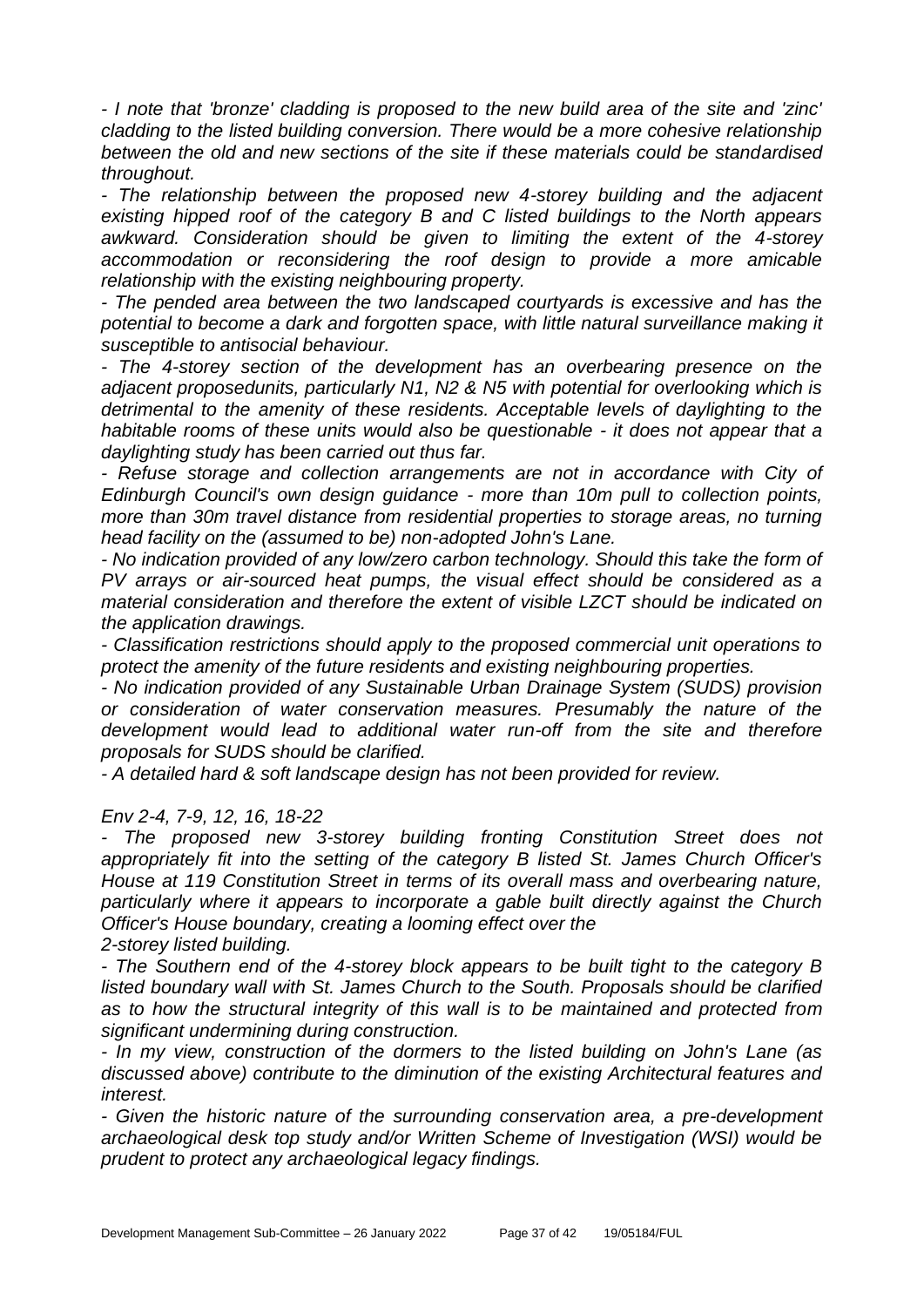*- No survey appears to have been carried out for European Protected Species (EPS) thus far, particularly in relation to bats in the existing derelict listed buildings.*

*- Given the historical industrial nature of the site, a full Site Investigation (SI) should be undertaken to establish the ground conditions and extent of toxic materials, with a strategy for protecting future residents established.*

#### *Hou 1-7, 9-10*

*- The concentration of studio and 1-bedroom accommodation (66%), and the distinct lack of any accommodation incorporating more than 2-bedrooms (0%) will not contribute to a socially diverse development.*

*- 3no. units (7.6%) are greater than 91m² in floor area which is significantly lower than the City of Edinburgh Council design guidance recommendation of 20%.*

*- Flat type 5 at 53m² in floor area is below the City of Edinburgh Council design guidance recommendation for a 2-bedroom property of 66m².*

*- Particularly striking is the concentration and apparent over-provision of studio units which represent over 48% of the development alone. Given the reputation of the applicant, and vague statements in the DAS such as 'aimed at the rental market', it seems likely that they plan to retain some proportion of the site as-developed to feed into their own business operations housing the homeless in basic accommodation. Depending on the number of properties retained, this tenure blanket has the potential to destroy any social diversity in the development and have a detrimental effect on the amenity of the other residents, both within the site and in the wider area. The*

*proposed tenure must be established for consideration under this application.*

*- No affordable housing (conforming to the Council's model) has been proposed, contrary to policy for a development of this size. The offer within the DAS of a commuted sum in lieu of an appropriate level of affordable housing provision should be treated as a last resort for the Council, and should be backed by a detailed justification from the applicant demonstrating that a development including the requisite number of affordable units would not be financially viable.*

*- More than 50% of the dwellings proposed will be single aspect which is contrary to City of Edinburgh Council's design guidance.*

*Ret 1, 6, 8, 10-11*

*- The classification of the proposed commercial units should be restricted by condition to protect the amenity of the adjacent residential occupants.*

#### *Tra 1-4, 6, 8-9, 11*

*- The amenity of existing neighbouring occupants will be detrimentally affected by the low car parking provision proposed. It is appreciated that Council policy is to reduce vehicle journeys generally to ease congestion and improve environmental conditions, however realistically many of the future occupants of this development will need access to a car and will then resort to parking on the adjacent, already very busy, streets. There are no parking controls on the surrounding streets currently and therefore justification for the low levels of parking in this development is weak.*

*- The suggestion of downward negotiation of tram contributions should be resisted on the basis that the transport strategy relies heavily on use of public transport networks.*

#### *RS1, 4, 6-7*

*- Scottish Water consultation on the suitability of the existing supply & drainage network to support this development should be provided for review.*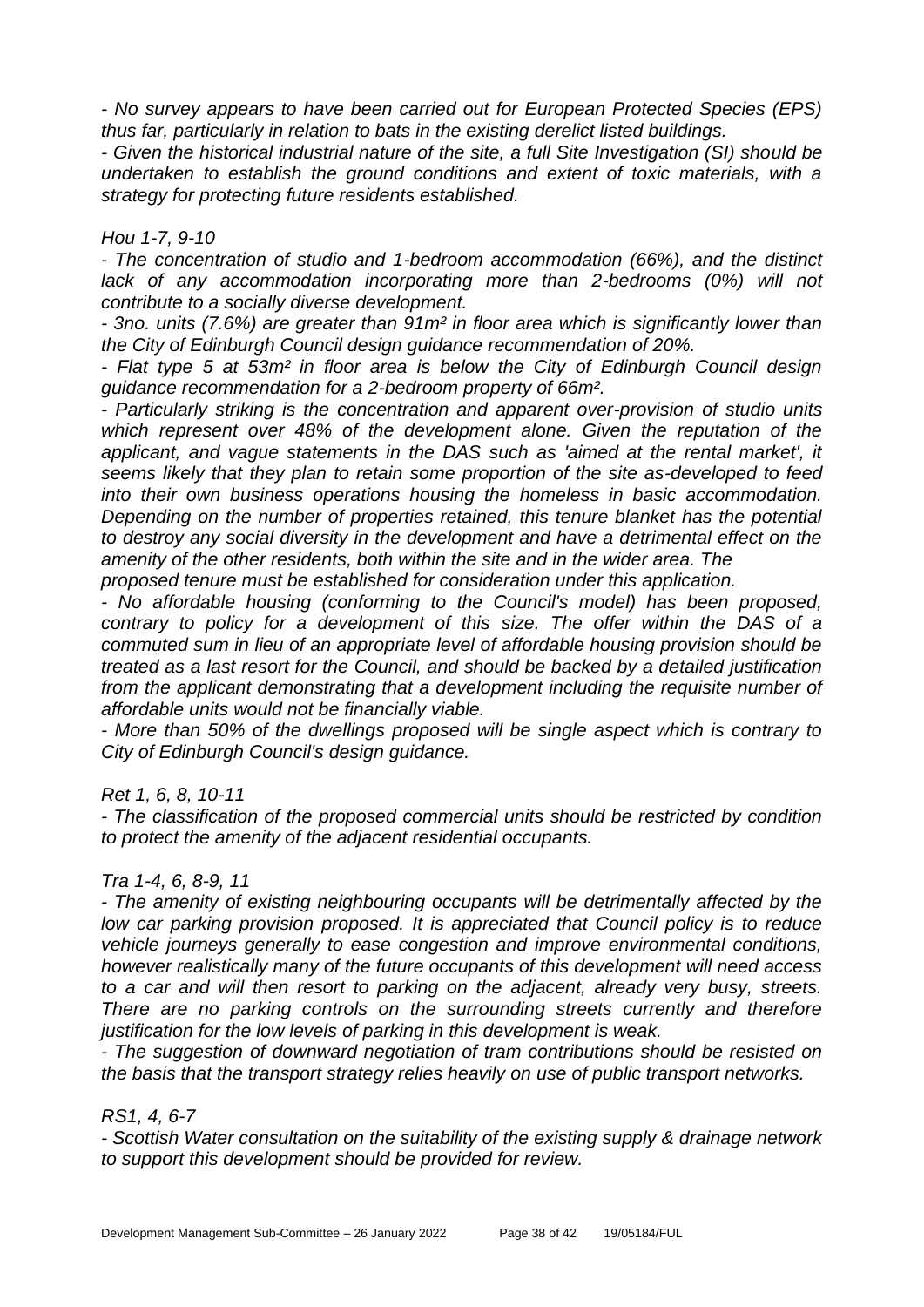*Non-Material Considerations: Listed Building Consent (LBC)*

*I mentioned before that the strategy of having a LBC approval in place prior to making an application for Planning consent struck me as being 'cute' on the part of the developer. My view is that they're attempting to imply that Planning is a foregone conclusion and this will undoubtedly have a subliminal effect on affected local residents who might otherwise have objected, and perhaps even on members of the Planning Committee itself. It would be worth highlighting that the LBC should not prejudice any Committee deliberations, purely so that it's fresh in the mind, come decision time.*

*PART 3: Comments from local resident 'B'*

*From a second local Resident 'B' (who wishes to remain anonymous but has asked LLCC to submit their comments):*

*I would object in terms of:*

*- Effect on future occupier amenity*

*- Effect on amenity of existing resident*

*The restoration of the John's Lane listed building is a good thing, also the buildings fronting Constitution Street are ok in scale with reasonable materials proposed. However the tall central building is more of a problem along with other issues noted below.*

*General comments on design:*

*- First impression is the number of units is high throughout and seems quite dense compared to neighbouring traditional tenements.*

*- In regard to the new 4-storey building, overshadowing must be a problem, particularly at lower storeys on the North side of this building due to proximity and height of new built form, affecting the amenity of future residents at Johns Lane and existing residences to the North.*

*- The apartments in the existing building on John's Lane appear to have inadequate sun and daylighting, Some with only east facing single window with sunlight disappearing before noon. On the west elevation, many of the existing openings infilled with timber - minimal glazing and natural light. Additional glazing would greatly improve amenity of apartments and shared circulation spaces, which have little natural light with reduced amenity for residents. The infill of some of the larger openings is quite crude with a small window located within the larger timber infill.*

*- I would expect CEC Planning to request overshadowing, sun and daylighting studies*  for new developments in relation to both proposed and existing buildings. These have *not been provided.*

*- Quite a lot of the flats are extremely small - 36sqm! Restricted space and light, means the amenity of future residents is compromised. They will also struggle to meet Building Standards at warrant stage.*

*- Areas of flats at dormer level are overestimated. Only part of the area under the coombed ceiling should be included in the area calculation.*

*- The housing mix is highly biased towards extremely small studio or single bed apartments - over 50% are less than 50sqm. The development does not cater adequately for larger family units. (LDP Policy Hou 2 Housing Mix). Also no affordable housing included.*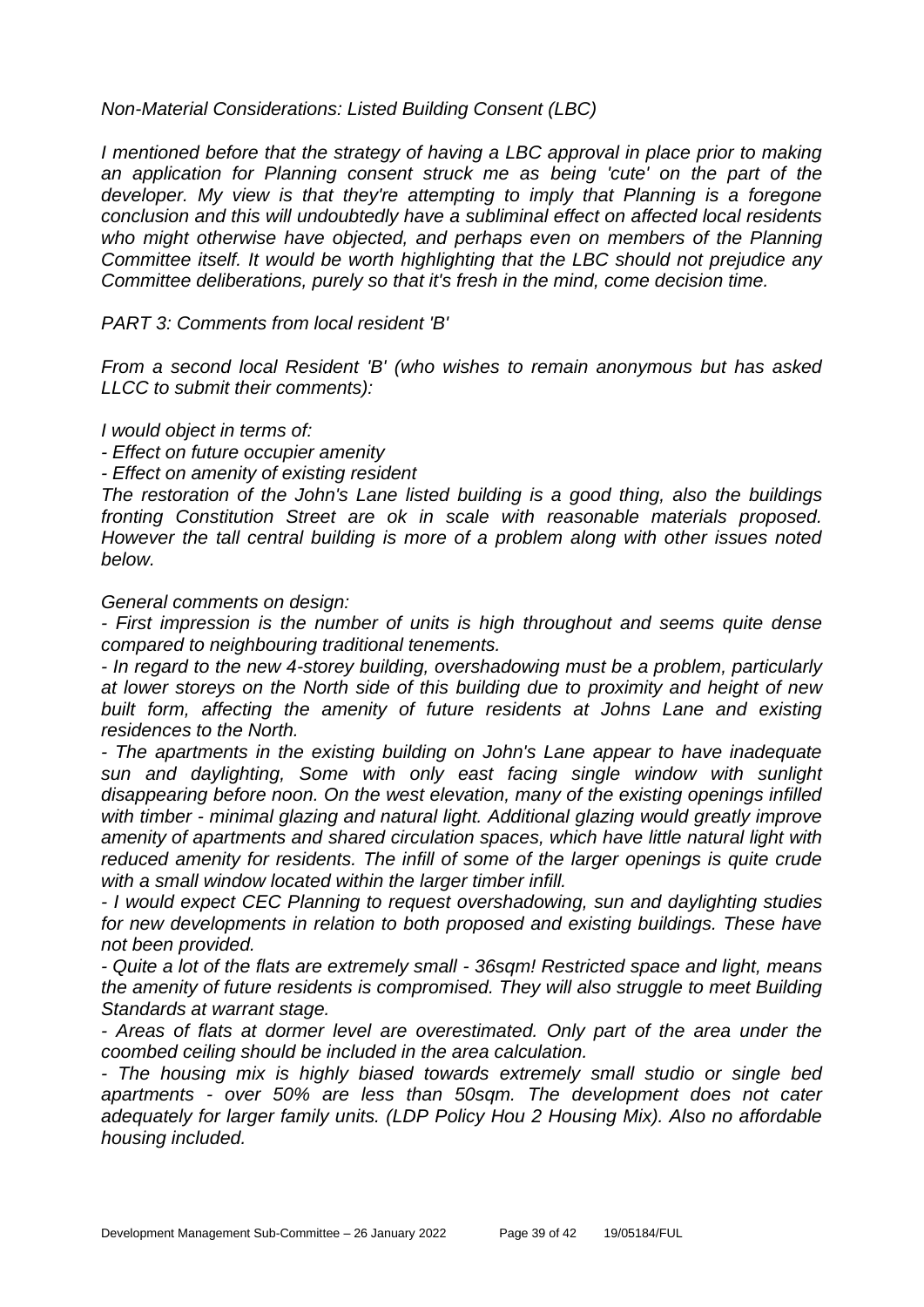*- Proposal to negotiate commuted sum payment in lieu of providing on site affordable units; how would this contribute to improving wider local amenities. Will this be publicly discussed?*

*LDP Policy Hou 4 Housing Density, Hou 2 Housing Mix, Hou 5 Conversion to Housing,*

#### *Hou 6 Affordable Housing*

*- Environmental sustainability? Car free, pro-bike/ bus to be encouraged but in light of the current climate emergency is this really enough? Are any renewable technologies proposed that would need planning consent (solar panels, air source heat pumps), any green materials/ construction etc. This would be further questioned at warrant stage.*

*- Sustainable urban drainage; is there sufficient green space to deal with attenuation of surface water from roofs and hardstanding to avoid additional pressure on the local sewers? Are the planners consulting SEPA in their respect?*

*- References to permeability of the site; there are gates so not very permeable to local residents! Assume this is a private gated enclosure?*

#### *PART 4*

#### *Accompanying Statement from LLCC*

*While we are aware that not all of our concerns in this section might be considered as "material" to planners in their routine consideration of individual planning applications, we want to set these proposals in the context of recent legislation.*

#### *Planning (Scotland) Act 2019 - Place*

*The recent Planning Act gave communities no power of appeal against inappropriate or undesirable developments. However it included the strong recommendation that communities should be consulted and involved in the earliest possible stages of planning of new, proposed developments, ideally within the context of their own community-led 'Local Place Plan'. Local authorities will be required to 'take account of' the views of communities as embodied in such plans. Scottish Ministers are committed to carry out a review of local place plans, including 'the support given to community bodies to prepare and submit a local place plan'; and an assessment of how place plans have influenced planning authorities (including 'the determination of applications for planning permission').*

*While this is still all very new, it is clear that the intention is there at Scottish Government level to ensure that local authorities pay attention to the views of members of the local community, as regards the wider amenity of a neighbourhood / district / community as experienced in an integrated way by the community (i.e. not just building by building in the narrowest, piecemeal fashion).*

*We would like to notify you that the communities of Leith have come together and are currently in the process of collaboratively developing a Local Place Plan, which will be underpinned by very clear statements from the community about the values and qualities of new developments/ buildings that are or are not acceptable to the community in our 'place'. Given also the transformational effect on the 'place' of Leith of (1) ever accelerating large scale development on brownfield sites and (2) the installation of the tram line to Newhaven, that cuts through the very heart of Leith, viz. Constitution Street - we feel that there should be a moratorium on planning permissions for developments in the area that occupy large sites, until the Leith community's Local Place Plan is further developed. The community should be leading on a Master Plan for*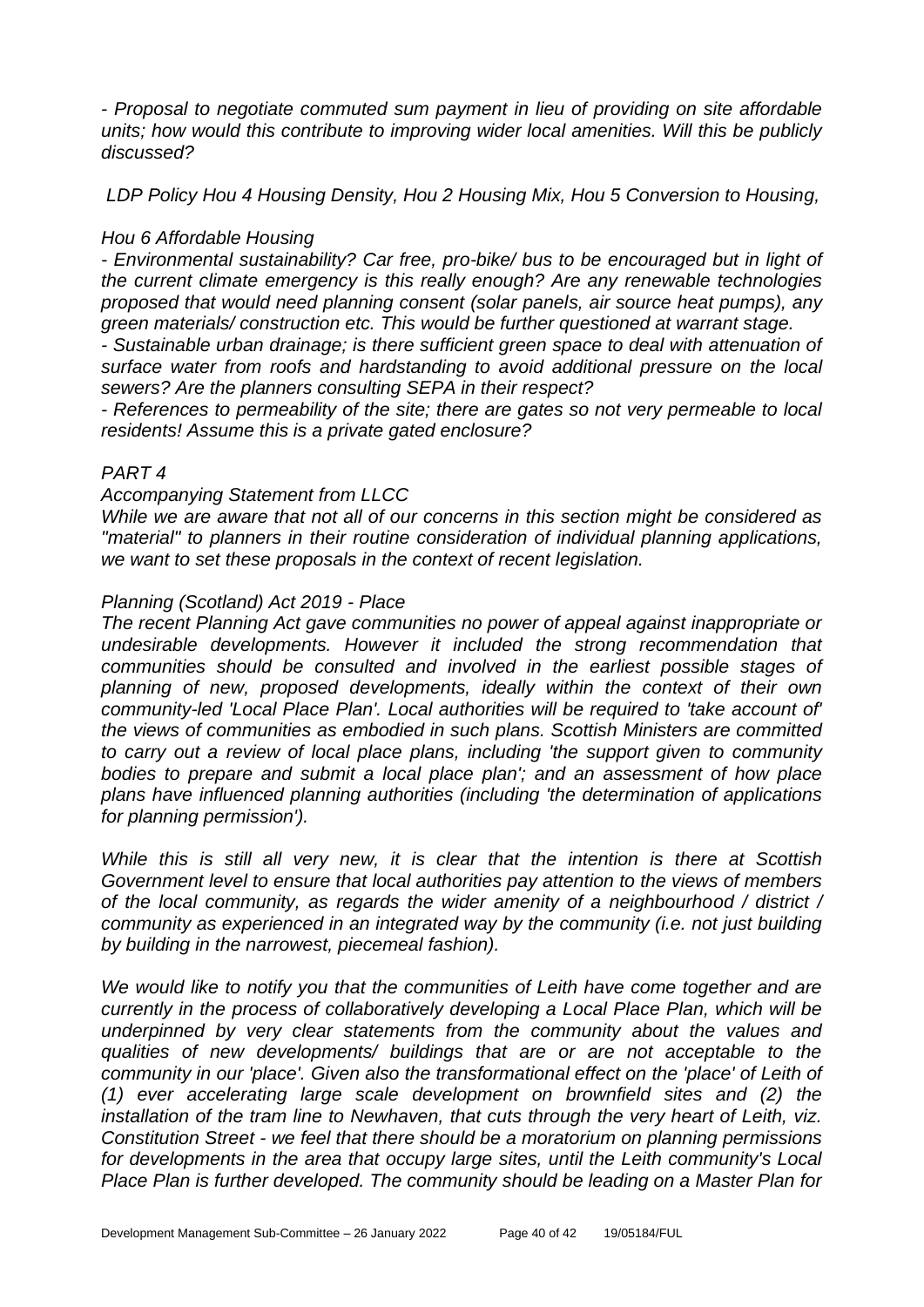*Leith - not a commercial developer! Land Reform Act - Guidance from Scottish Government Ministers*

*The Scottish Land Commission is keen to develop a clear picture of how the Land Reform agenda is - or should / could be - applied in the urban context. The guidance published by Scottish Ministers requires that 'significant landowners' should be 'engaging with the community' to discuss long terms plans for the area.*

*The current applicant / development group is a perfect example of a 'significant landowner'. They already own a very significant portion of this part of Leith. But they do not engage with the community. The extended range of their guest house establishments, much used by City of Edinburgh Council (CEC) in providing temporary accommodation to homeless people, already pushes the level of*

*such accommodation to a point that the City Council itself acknowledges has reached "overprovision" status in Leith, and the Leith Links area in particular. The applicants are well known, trailed in the press, and there is a great deal of concern locally about their business model and their methods, albeit enabled by the city council. The owner/applicant group already has a number of properties fringing these sites, along*  John's Place and Links Place/Gardens to the east and at 130 Constitution St to the *west, giving it a sort of monopolistic "seam" of holdings pretty much all of which seem destined for temporary accommodation. These establishments have, over many years, attracted criticism, mainly for poor management and a poor quality of service to already vulnerable residents.*

*We feel that further expansion of this 'empire' would be detrimental to the local community, neighbourhood amenity and such like, if it were allowed free rein. Some see this current application as proposing a development that is a kind of AirBnB ruse, ultimately designed for tourist visitors; others see it as a bet-hedging 'variable needs'*  facility amenable to a reversion to the company's default local offering of *accommodation for the homeless. There is a discrepancy between what is said in the application form and the design and*

*access statement as to what this proposed accommodation would actually be.*

*But, either way, is this what this particular area needs right now, or indeed at any point in the future, bang on the line of the trams corridor, in one of the city's most architecturally interesting streets? (Also now famous in the literary world, thanks to recent publication of Jemma Neville's book 'Constitution Street' Good Faith of the applicant? We note that the applicants have taken steps to 'protect' themselves from inconvenient aspects of Planning Law. The proposal for 39 residential units avoids terms and conditions to which it would be subject if the application were for a 'major' development of 50 units.*

*Notably, the applicants have proposed that they be exempt from including provision of 'affordable housing'. At the same time, we see that the developer is proposing to provide NO parking spaces for residents (not even disabled parking?), and proposing to pay NO tram costs to CEC (although the tram running right outside the development*  will massively increase the rentable and saleable value of the property). We think there *is no justification for any of this. The developers are simply trying to minimise costs and maximise profits for themselves, to the detriment of the Council, the neighbourhood and, arguably, the eventual tenants of the development itself.*